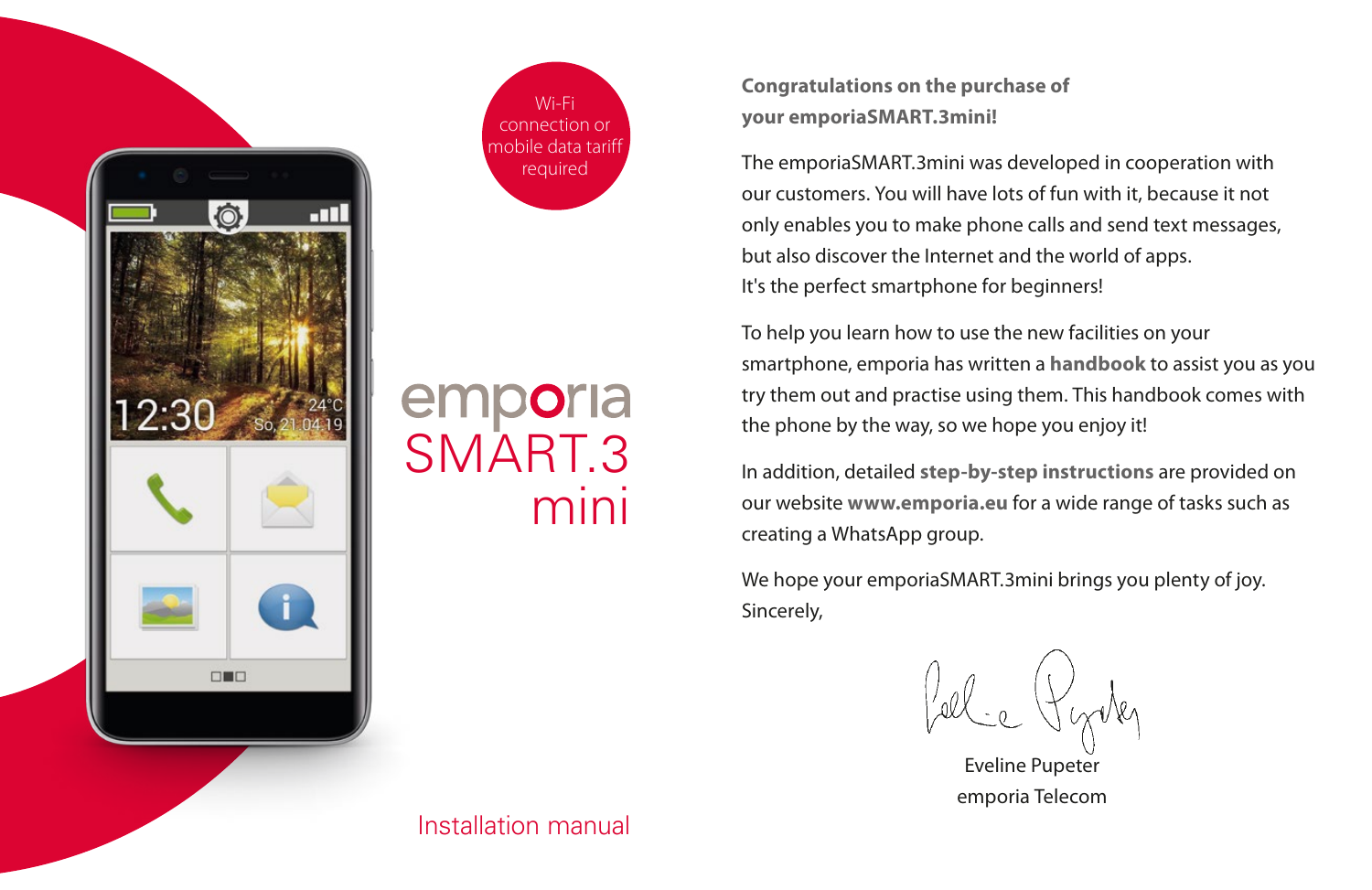# › **YOUR MOBILE PHONE AT A GLANCE**

- **Headset port USB port LED Front-facing camera lens**
- Loudspeaker (receiver)

The navigation bar containing the items **Menu**, **Home** and **Back** will appear when you swipe up from the bottom of the screen.

- **Touchscreen**
- **Menu button**
- **Home button**
- **Back button**



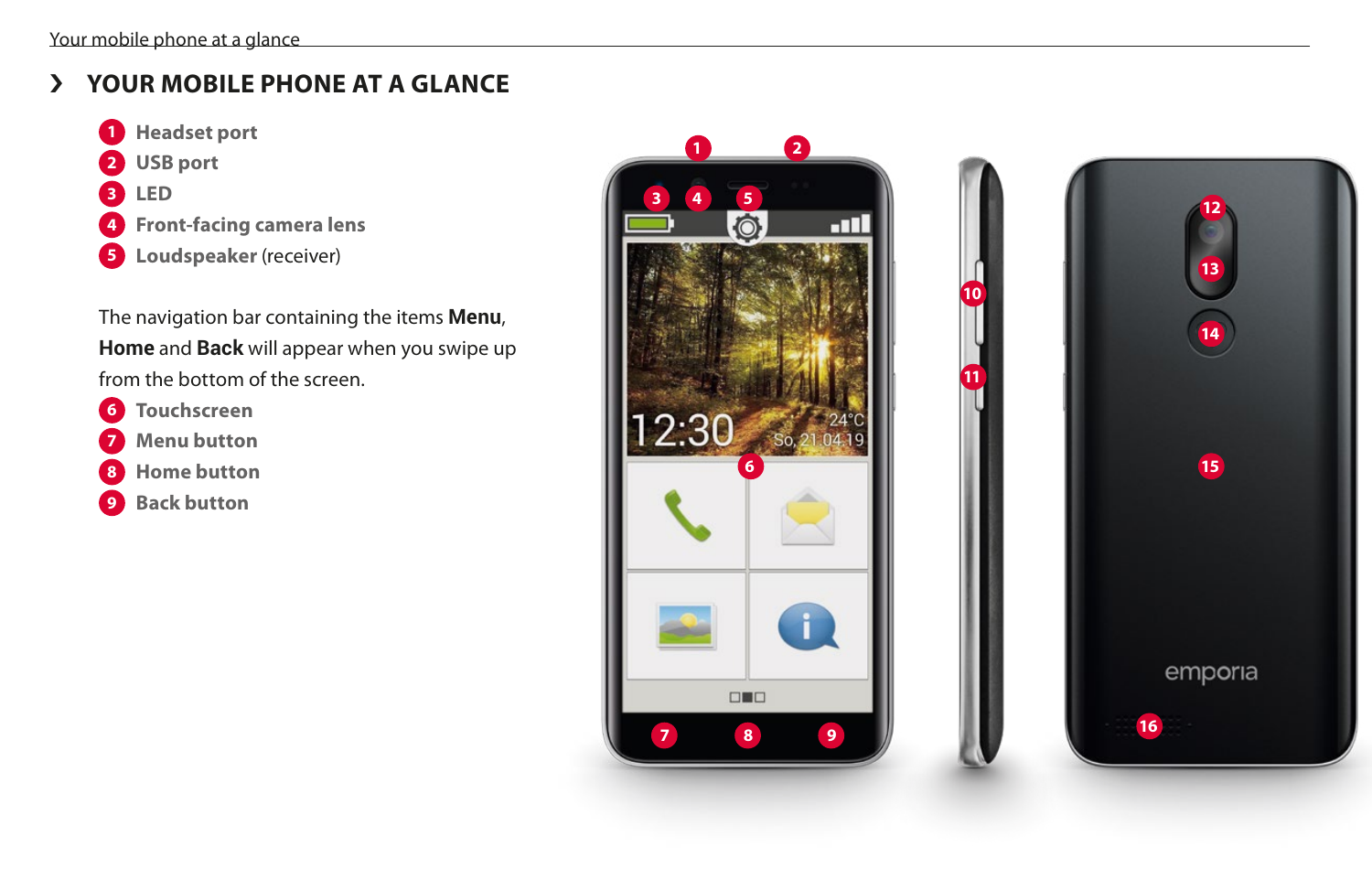

**Notes on this user guide**

- This guide contains helpful notes and tips, which are indicated as such by this symbol:  $\blacksquare$
- Warnings are indicated as such by this symbol: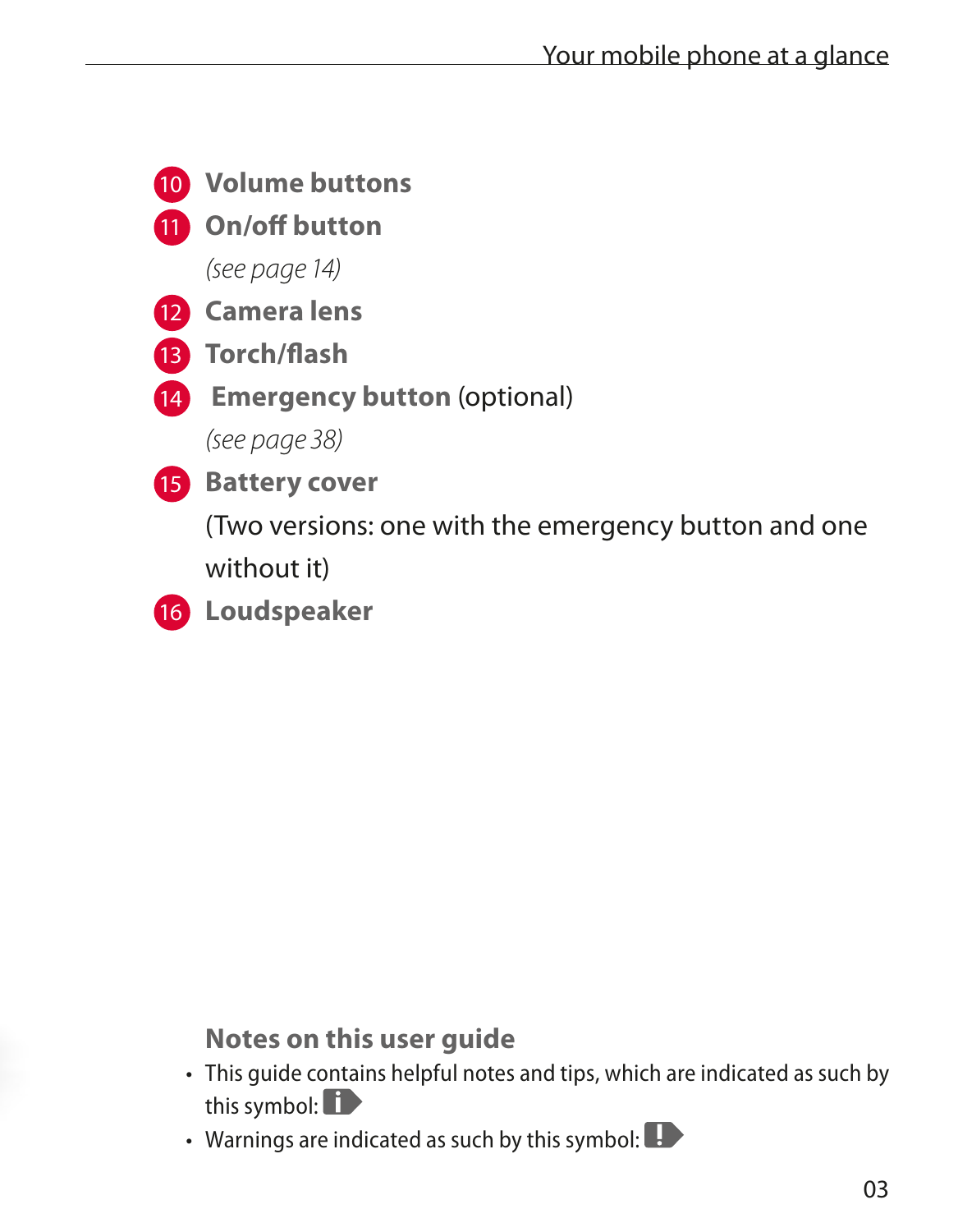|                  | <b>YOUR MOBILE PHONE AT A GLANCE</b>                   | 02 |
|------------------|--------------------------------------------------------|----|
| 1.               | <b>Preparation</b>                                     | 06 |
| 1.1              |                                                        |    |
| 1.2              | Inserting a SIM card, a memory card and the battery 08 |    |
| $\overline{2}$ . | Putting the phone into operation                       | 12 |
| 2.1              |                                                        |    |
| 2.2              |                                                        |    |
| 2.3              |                                                        |    |
| 3.               | Using the phone for the first time                     | 16 |
| 3.1              | Basic Android and Google settings 16                   |    |
| 3.2              |                                                        |    |
| 3.3              | Setting up the home screen and favourites. 24          |    |
| 3.4              |                                                        |    |
| 3.5              |                                                        |    |
| 3.6              | Setting up the emporia keyboard 28                     |    |
| 4.               | <b>Establishing connections</b>                        | 29 |
| 4.1              |                                                        |    |
| 4.2              | Setting up a mobile data connection  31                |    |
| 4.3              | Setting up an email account  32                        |    |
| 4.4              |                                                        |    |
| 4.5              |                                                        |    |
| 4.6              |                                                        |    |
| 4.7              |                                                        |    |
| 04               |                                                        |    |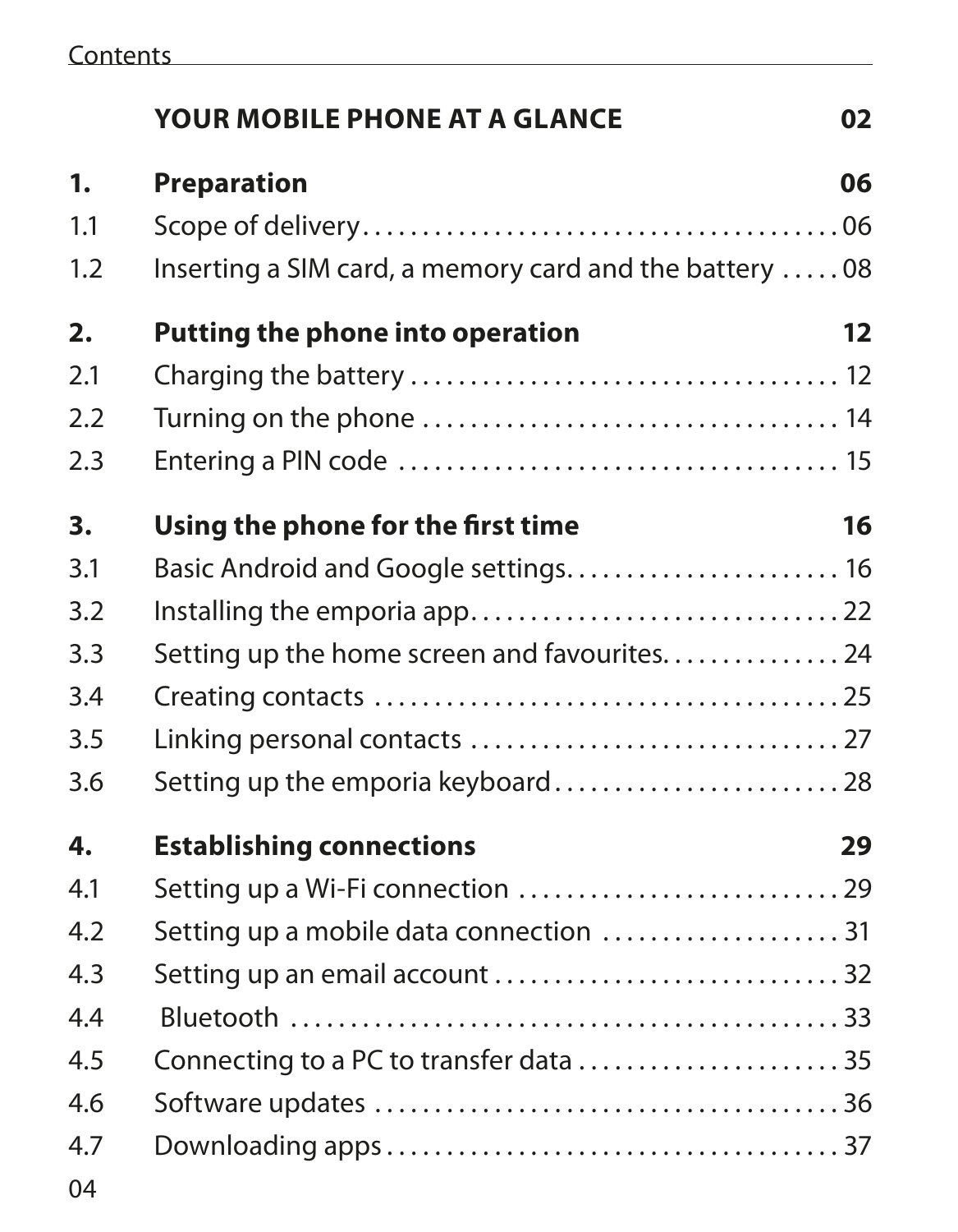| 5.  | <b>Emergency call function</b>      | 38 |
|-----|-------------------------------------|----|
| 6.  | <b>Quick Settings</b>               | 44 |
| 6.1 | Sleep mode and locking the screen44 |    |
| 6.2 |                                     |    |
| 6.3 |                                     |    |
| 6.4 |                                     |    |
| 7.  | <b>Safety information</b>           | 50 |
| 7.1 |                                     |    |
| 7.2 |                                     |    |
| 7.3 |                                     |    |
| 7.4 |                                     |    |
| 7.5 |                                     |    |
| 7.6 |                                     |    |
| 7.7 |                                     |    |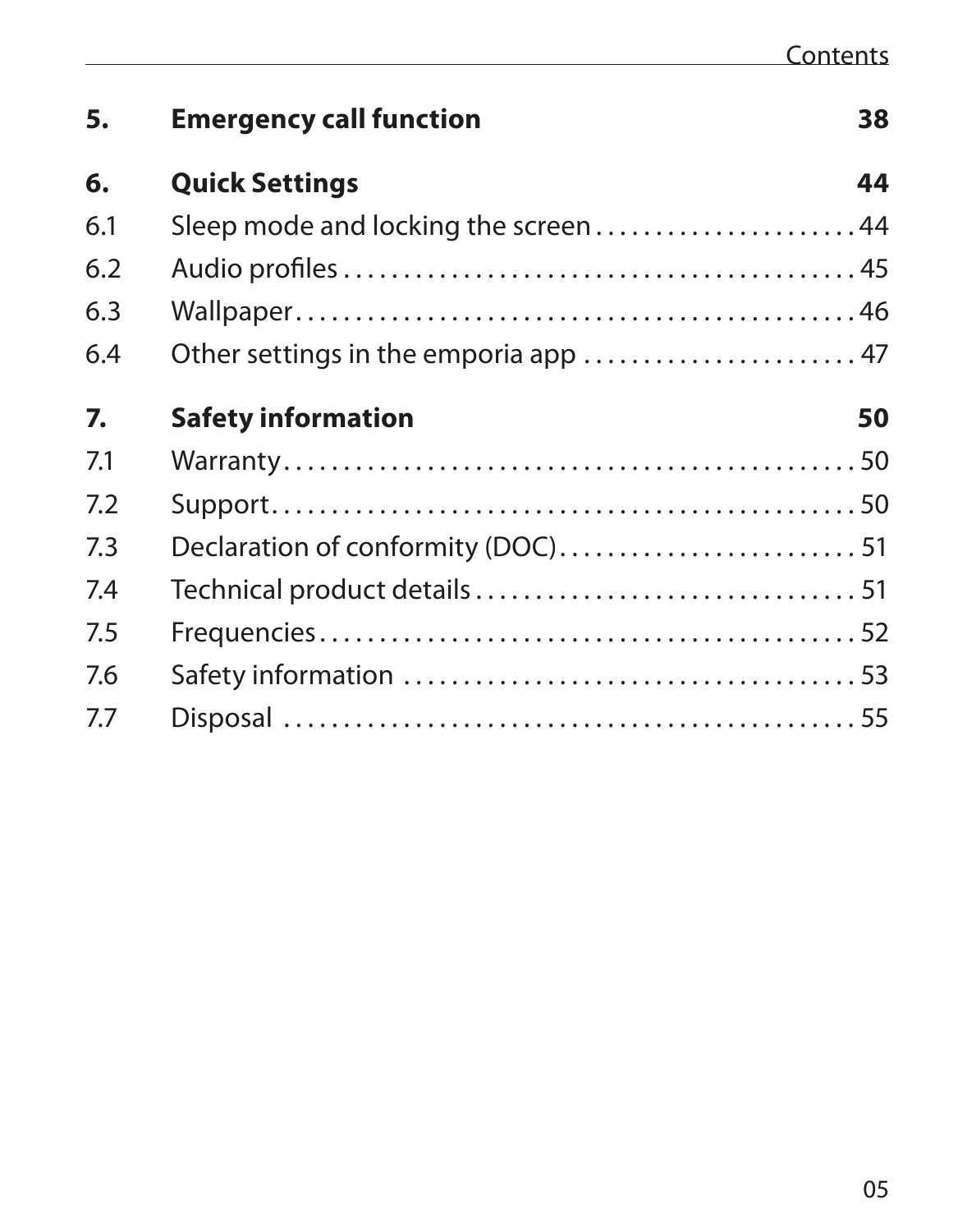# **1. PREPARATION**

# **1.1 Scope of delivery**







Smartphone Battery cover Battery cover without an emergency button









Battery Mains plug USB charging cable

Headset



Installation manual



Handbook

*The contents of this package are not suitable for young children and include small parts that can be swallowed.*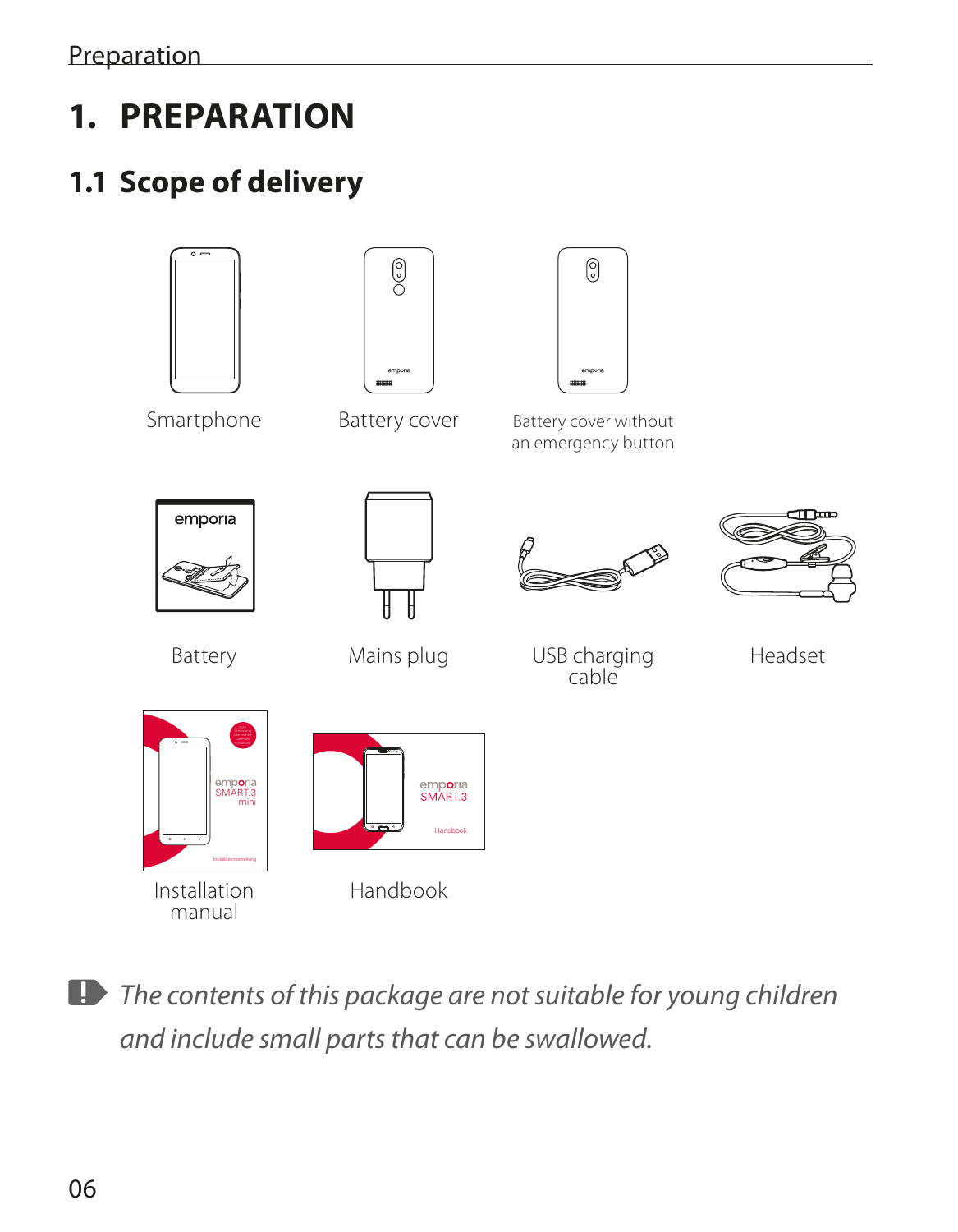## › **Not included in the scope of delivery**

• **SIM card**

The SIM card is a chip card that you need to insert into the phone. You will only be able to place calls once you have done this. Your network operator will provide you with the card and the codes belonging to it (PIN and PUK) when you buy a mobile contract. You can also purchase a prepaid SIM card from specialist retailers.

• **Data card**

A data card is a chip card that will increase your smartphone's storage space. Inserting one will enable you to store more photos and install more apps. You can purchase these cards from electronics stores.

› **What to do if a part is defective or missing** Please call the emporia hotline on +43·732·777717·446.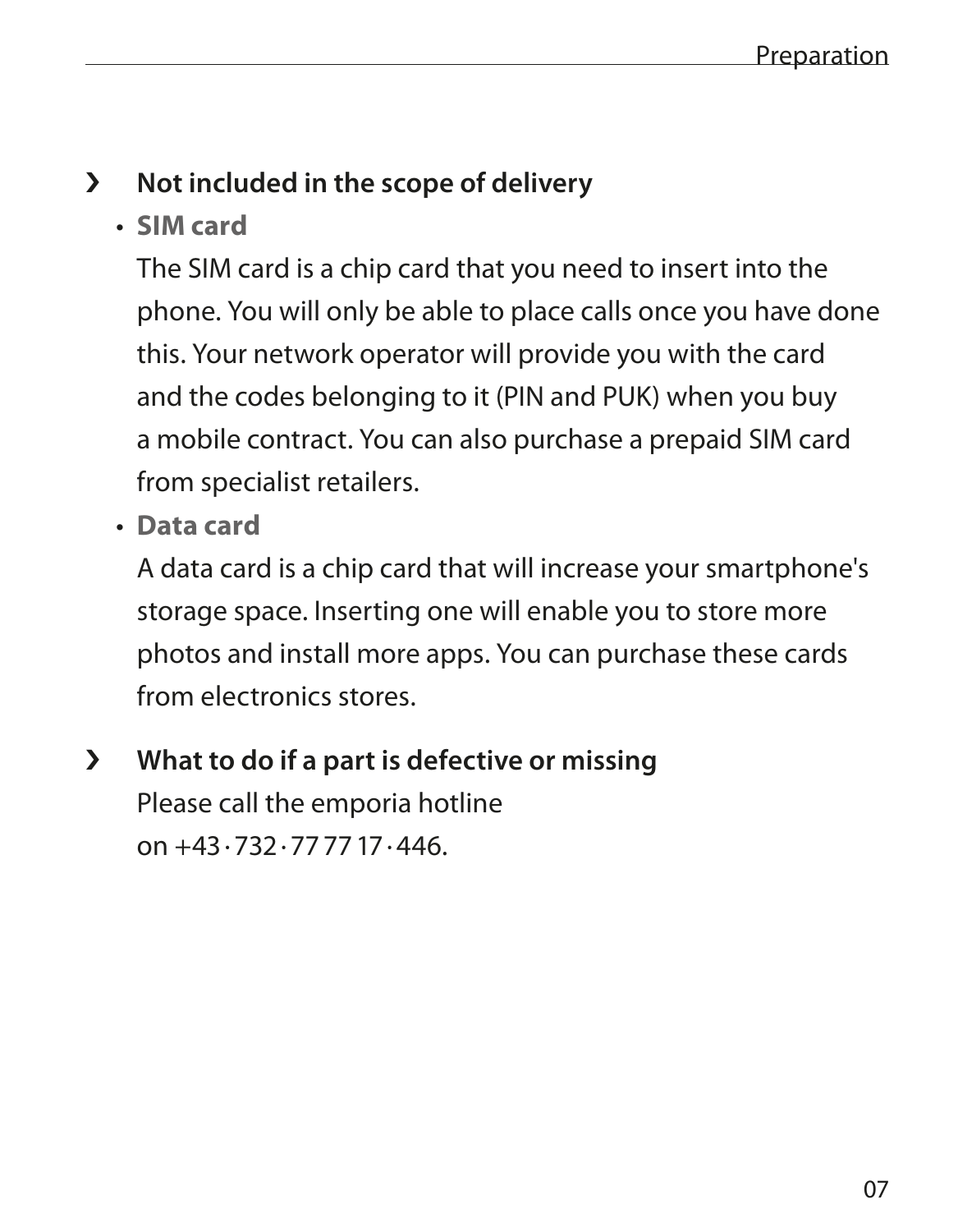## **1.2 Inserting a SIM card, a memory card and the battery**

- *Always disconnect the phone from the charger and turn the phone off before removing the battery cover.*
- › **Take off the battery cover.**



Begin with the recess in the bottom left-hand corner of the cover.

- *Watch your fingernails when removing the battery cover.*
- *Avoid bending the cover too much, as doing that can damage it.*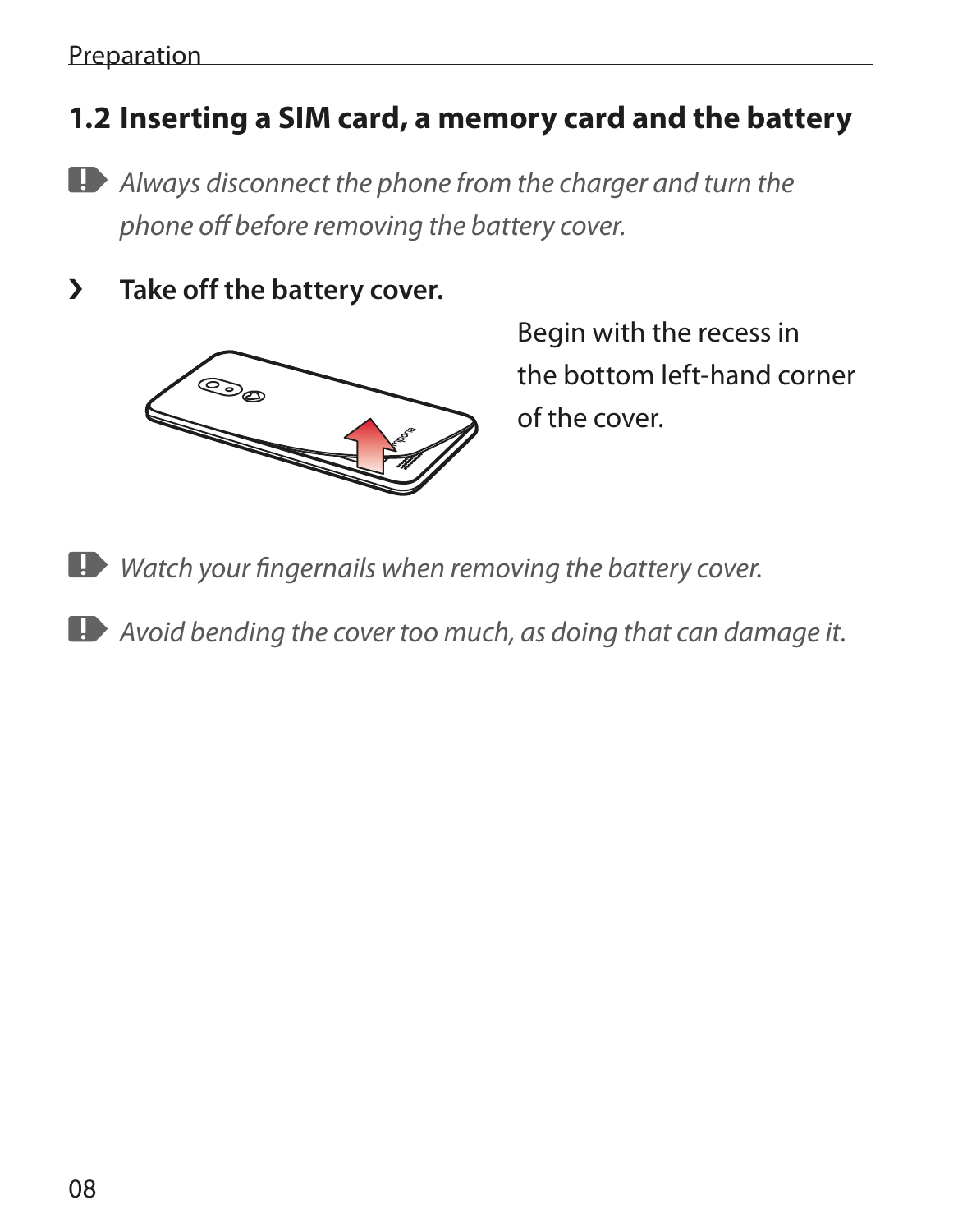› **Insert the SIM card.** 



The SIM card slot is on the right above the battery cavity. Slide the card in with the contacts facing down.

*Always use a tariff with a data package when using a smartphone. This will save you additional costs when transferring data while using the Internet.*

*Only use micro SIM cards for this phone. If your SIM card is a different size, your network operator can exchange it for you or you can buy an adapter from a specialist retailer.*



Standard **Mini SIM** 15mmx25mm, **unsuitable**



**Micro SIM** 12mmx15mm, suitable



**Nano SIM** 8.8mmx12.3mm, **unsuitable**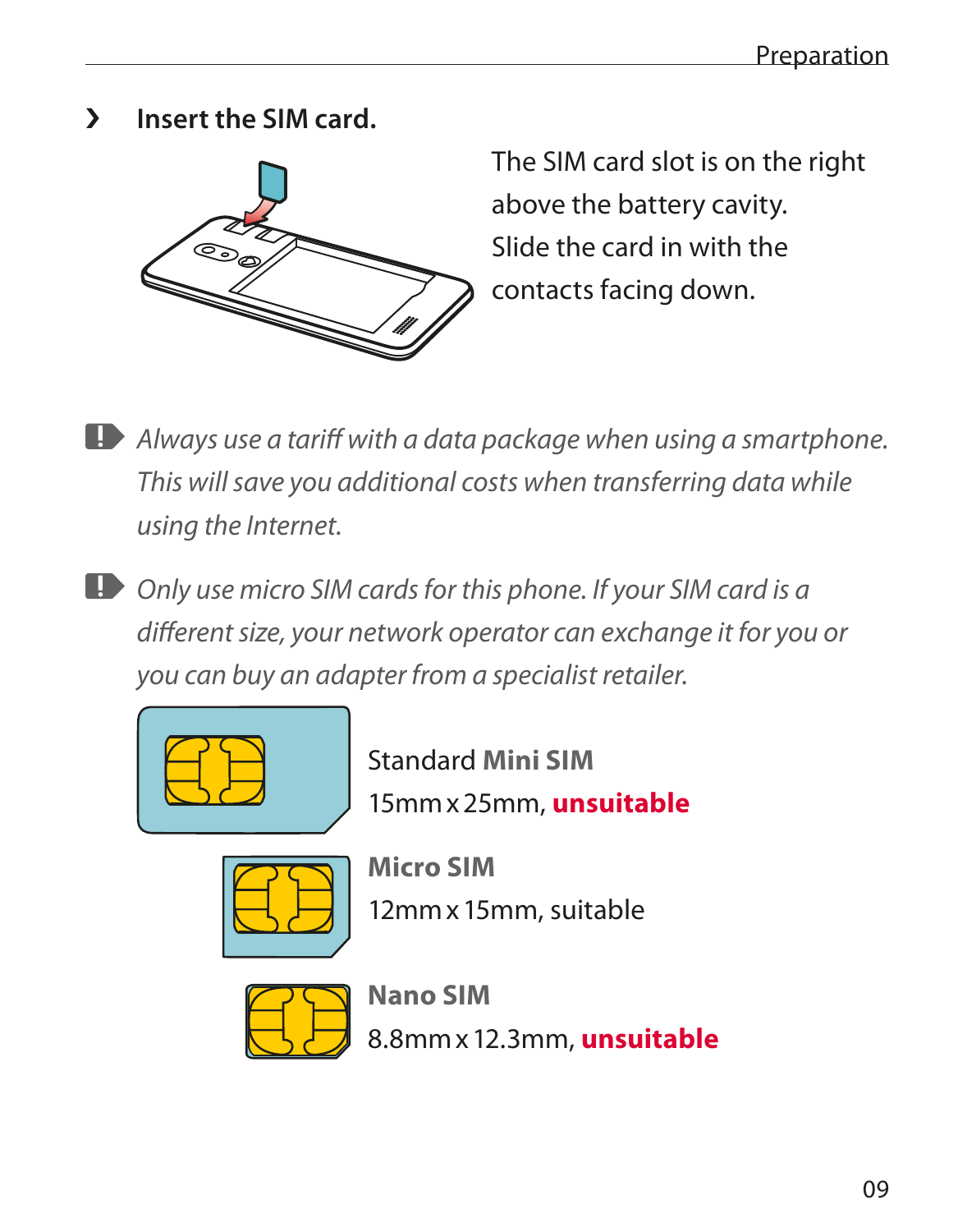› **Insert a data card (optional).** 



The memory card slot is on the right above the battery cavity. Slide your data card into the slot with the gold contact facing down.

- *Only use a memory card that is compatible with this phone, such as a microSD® or a microSDHC® card.*
- *If you use an incompatible SIM card or memory card, the phone, the card or the data on the card can be damaged.*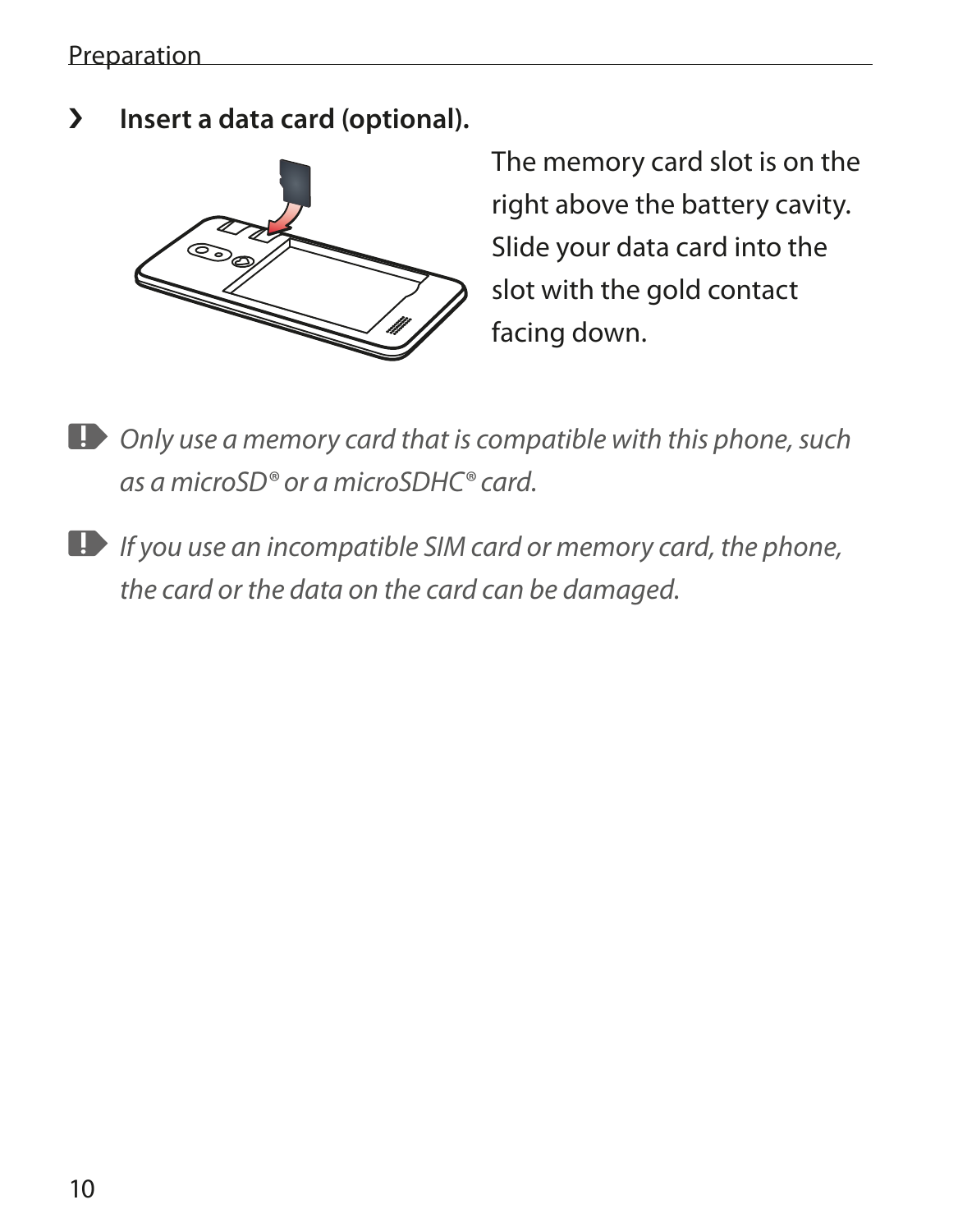› **Insert the battery.**



Insert the battery, making sure the gold contacts of the battery and the phone are touching each other.

Press the battery cover down onto the phone until it clicks into place on each side.

- *Only use batteries, chargers and accessories that are permitted for this phone. If you don't, the warranty for the phone will no longer be valid.*
- *Before changing the SIM card or data card, always disconnect the charger and turn the phone off.*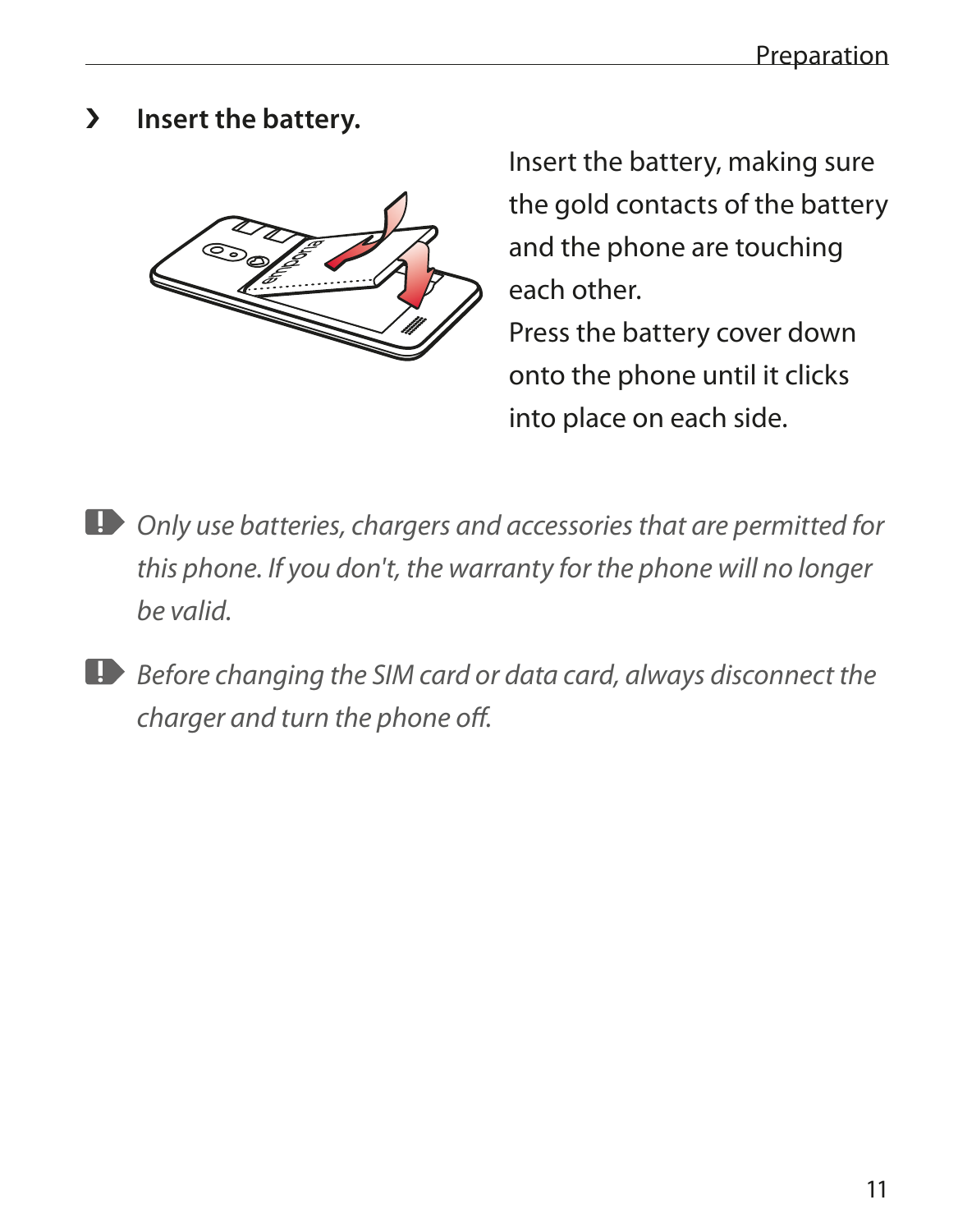# **2. PUTTING THE PHONE INTO OPERATION**

# **2.1 Charging the battery**

- *Before you use the phone for the first time, charge the battery for at least four hours. If you don't charge the phone for this period of time, the battery life could be reduced.*
- *Never connect the phone to the charger or a PC if a battery has not been inserted. Do not attempt to operate the phone without a battery inserted. Doing this can damage the phone.*

## › **Using the charging cable**

- Insert the USB plug into the USB port on the top of the phone.
- Then plug the cable's mains plug into a wall socket
- *To avoid contact faults with the USB connector, only use the charging cable supplied with the phone for charging.*
- **Do not attempt to plug a charging cable with a jack plug into the** *headset port. Doing this can damage the phone.*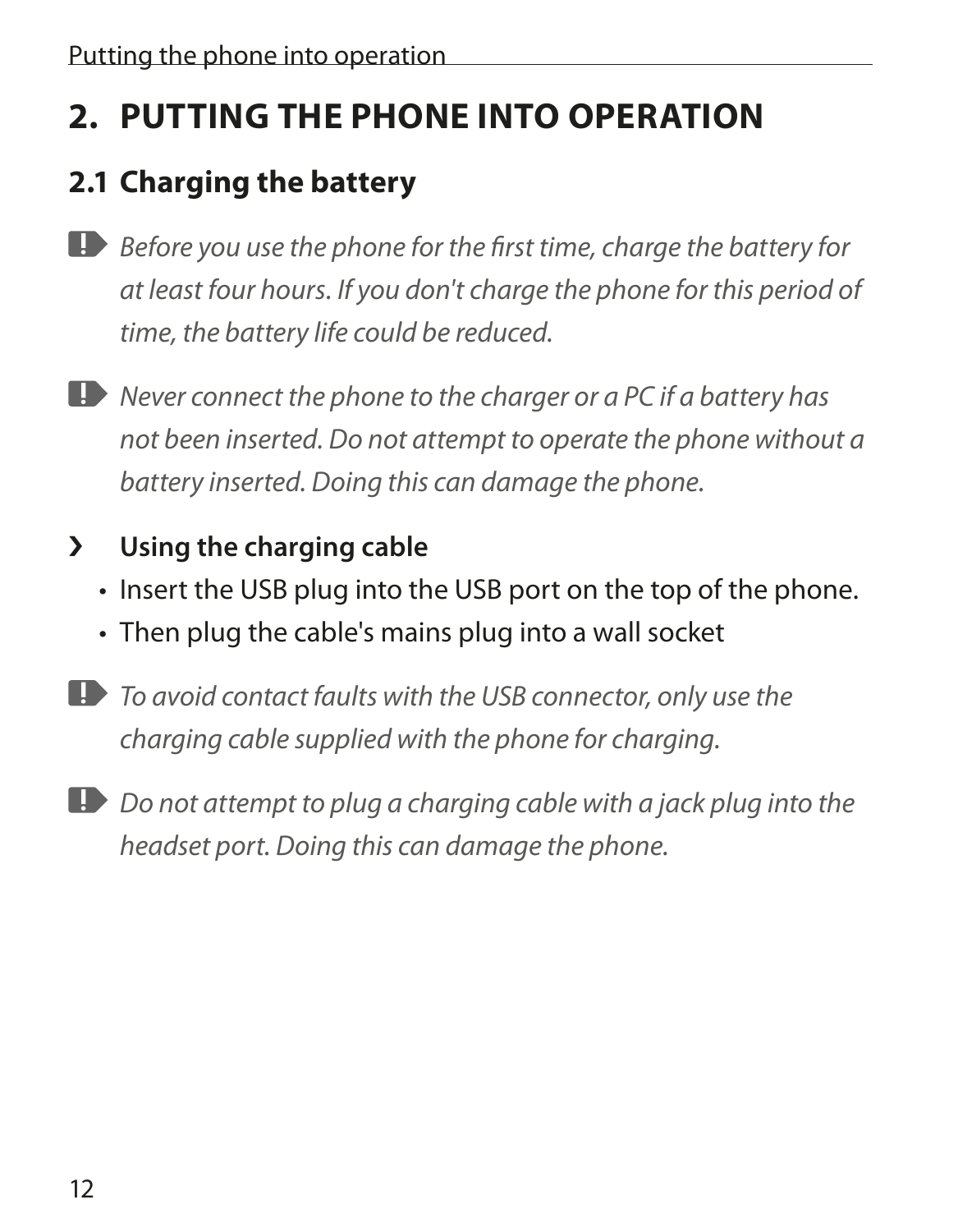## › **Using a computer**

- Plug the phone into a USB port on your computer. If necessary, disconnect the USB cable from the mains plug to do this.
- *Charging your phone via a computer will take longer than charging it with the charging cable.*

## › **Battery indicators on the phone**

- When the battery is empty: The phone will beep and a warning will appear on the screen. The battery icon is red and the LED flashes.
- When the battery is being charged: The battery icon is shown filling up and the LED is red.
- When the battery is fully charged: The battery icon is full and the LED is green. You can now disconnect the charging cable from the phone and then unplug the cable from the wall socket.

*In Settings – Battery, you can view the remaining battery life and current charge level, and can close applications to extend the battery life.*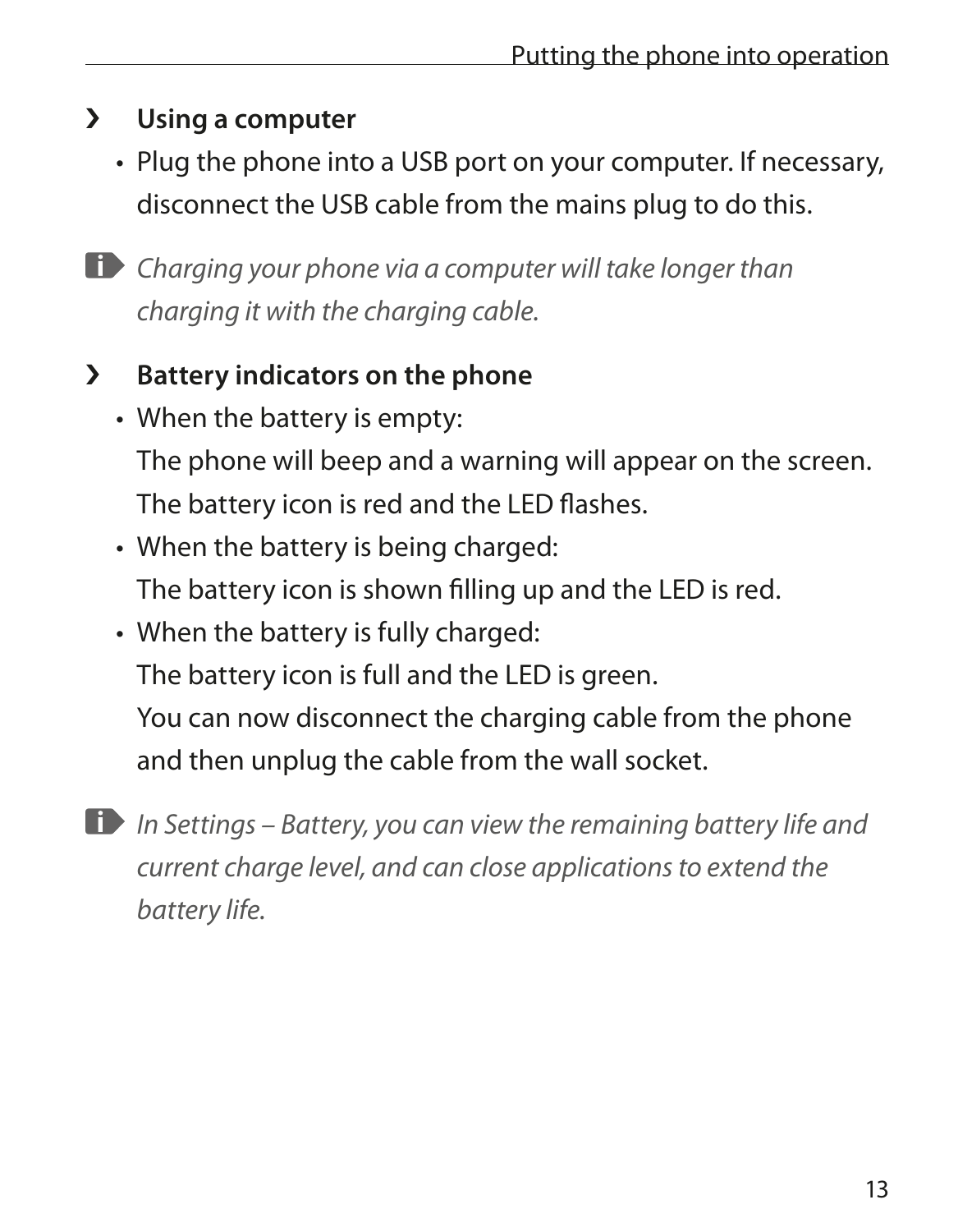# **2.2 Turning on the phone**

- Before you use your phone for the first time, remove the protective film from the screen.
- Press and hold the on/off button for at least two seconds.
- The emporia logotype will appear on the screen and you will hear a short melody.
- 

*When you turn your phone on the first time, the start-up process can take up to two minutes. The emporia logo will be on the screen when this is happening. Please do not interrupt this process.*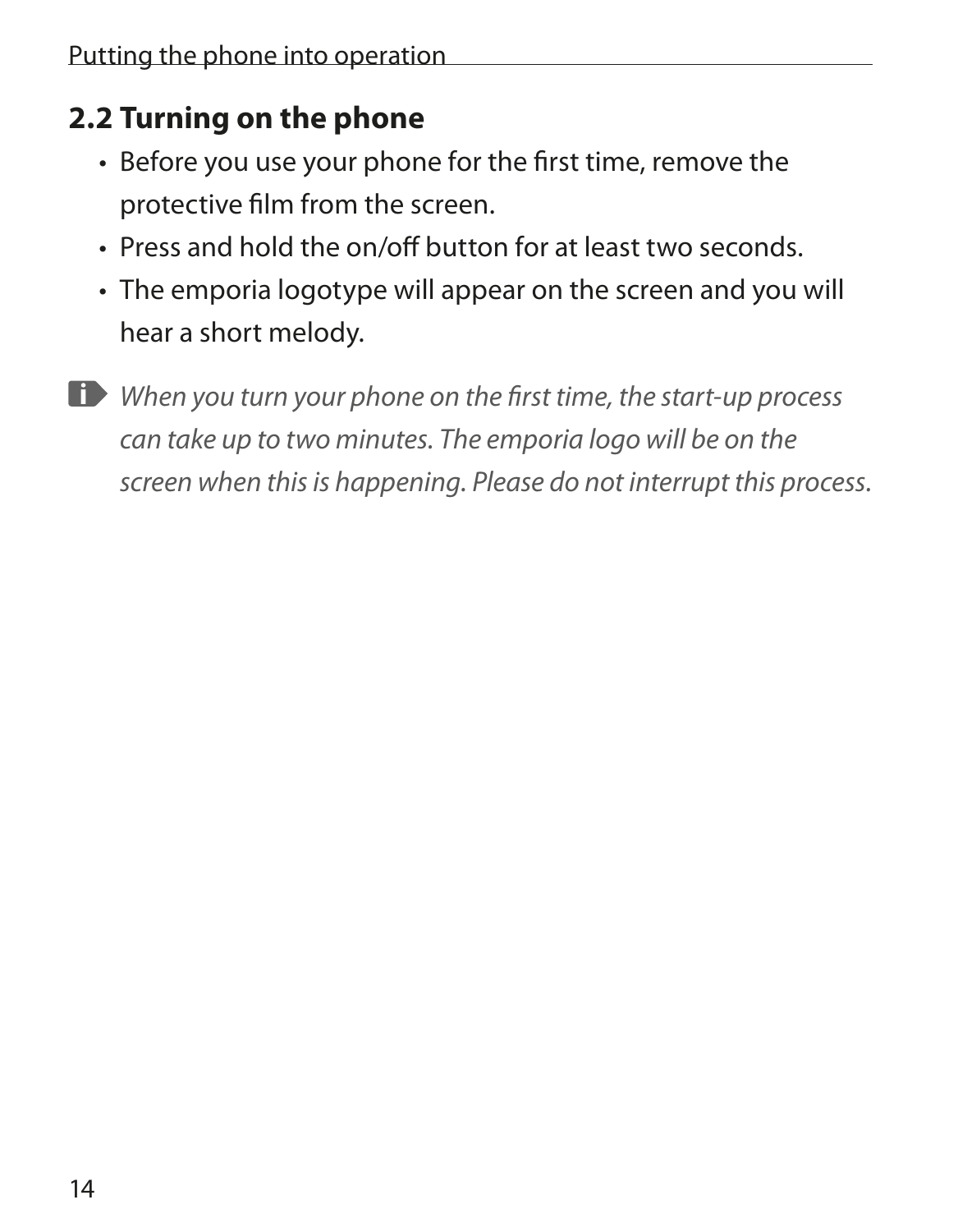## **2.3 Entering a PIN code**

Enter the four-digit PIN code for your SIM card when asked to do so and confirm the code.

*Your PIN code (personal identification number) will be a four-digit number combination and is intended to protect your SIM card and therefore your phone from misuse. It is your secret number and will prevent others from being able to turn your phone on. You can change or turn off your PIN code in* **Settings** *–* **Security** *–* **Set up SIM card lock***.*

- *You can make a note of your personal PIN code here: \_\_\_\_\_\_\_\_\_\_*
- *You have a maximum of three attempts to enter your PIN code correctly. If you enter the wrong number three times in a row, you will only be able to unblock your SIM card with your PUK code. You will find your PIN code and PUK code in the documents supplied with your SIM card by your network operator.*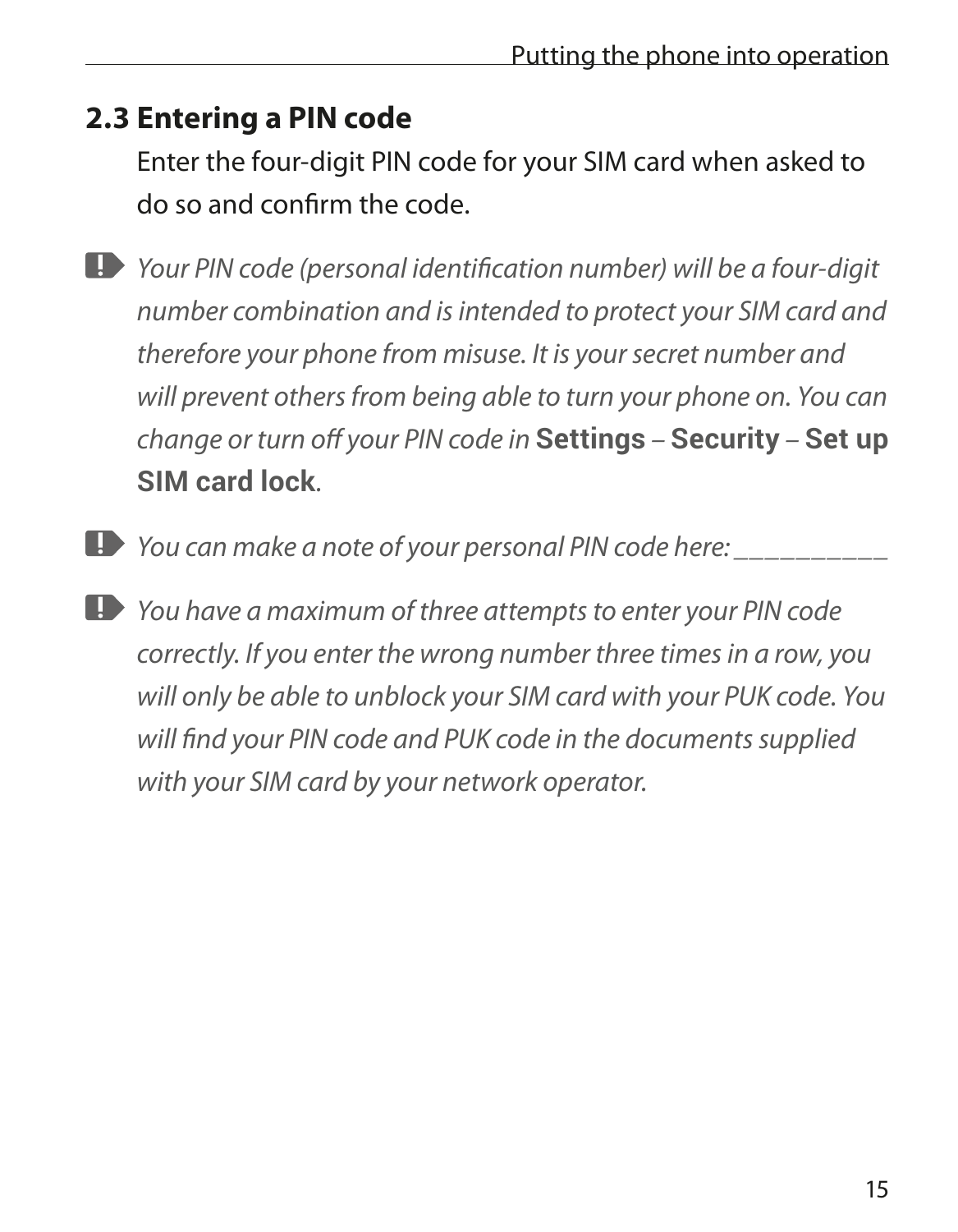# **3. USING THE PHONE FOR THE FIRST TIME**

# **3.1 Basic Android and Google settings**

When you use your smartphone for the first time, you need to select a number of settings.

# › **Selecting a language**

English has been preselected as the standard system language. If you would prefer to use a different language to operate your smartphone, proceed as follows:

- Tap on the preselected language (ENGLISH).
- A list showing all the available system languages will then appear.
- Select the language you want to use to operate your smartphone.
- Your chosen language will be displayed on the screen.
- › **Starting Android settings**
	- Now tap on **START** to define a few required settings for the Android operating system.

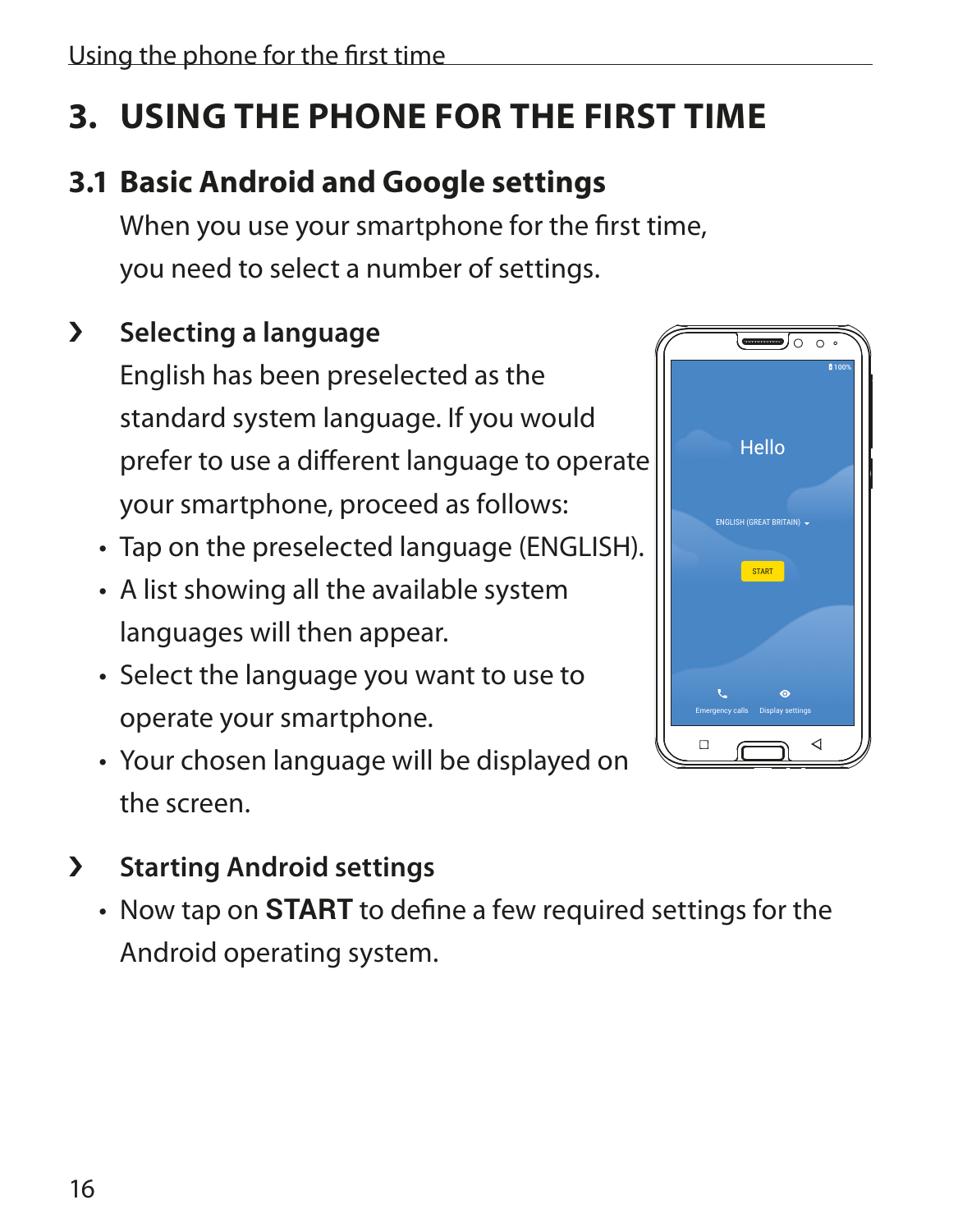## › **Connecting to a Wi-Fi network**

If possible, establish a Wi-Fi connection, so that future updates and downloads don't use your mobile data.

- A list will display all the available Wi-Fi networks.
- Tap on the name of the network you want to connect your phone to.
- *If your network does not appear in the list, it is not within range of the smartphone. Ensure that the phone is within range of the network, so that a connection can be established.*



- Now enter the password for the selected Wi-Fi network. You'll find the wireless key in the documents for your Wi-Fi network.
- If you want to switch to the numeric keypad, tap on the grey 123 button. If you want to switch to uppercase letters, tap on the grey button with the arrow.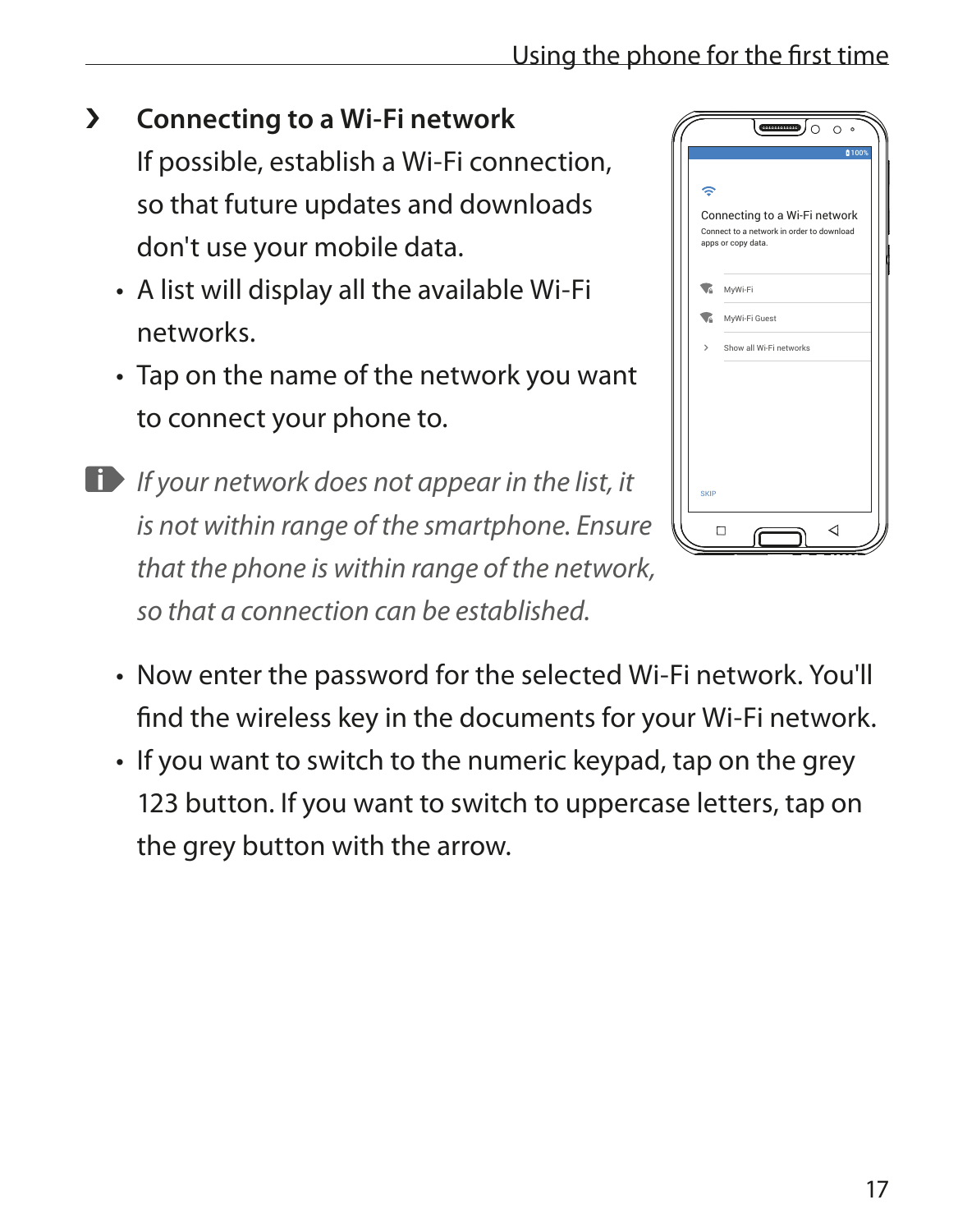#### Using the phone for the first time

- **•** You can check the password again by tapping on **Show password**.
- When you have finished typing in the password, tap on the **CONNECT** button to establish a connection to the network.



Your smartphone will now check whether any updates for the Android operating system are available and install them automatically.

Used a smartphone before? In the next step, you can install apps and data from your old smartphone. To do this, tap on **NEXT**, select a transfer method and follow the instructions on the screen.

If this is your first smartphone or you don't want to transfer any data, tap on **DON'T COPY**.

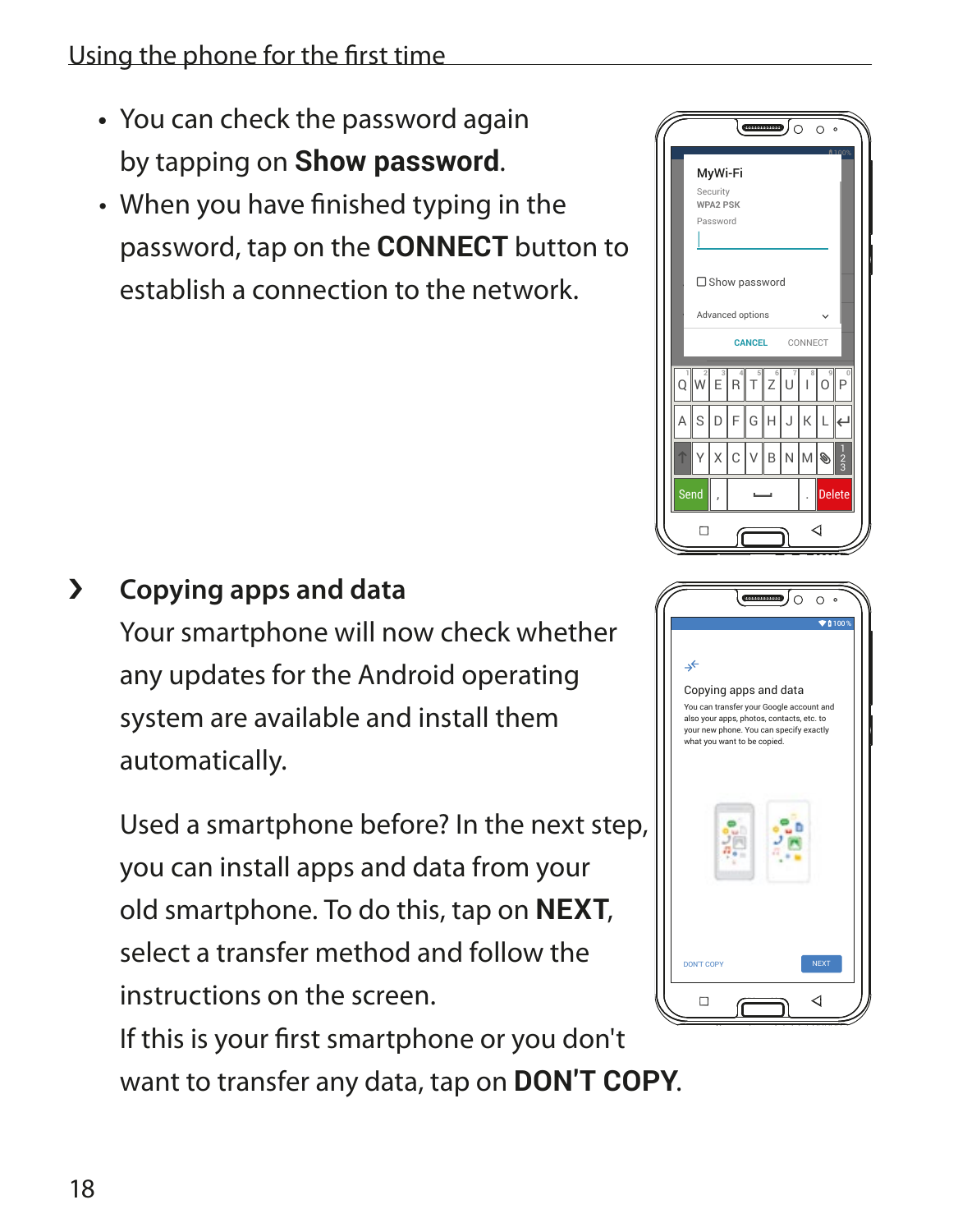## › **Setting up your Google account**

In the next step, you will be asked to sign in with your Google account. Enter your Gmail address and the password for the account to do this.

If you have not used a Google account before, you can set up a new one:

- Tap on **Create account**.
- Select **For myself**.
- Enter your **first** and **last names** and tap on **Next**.



- Now enter your **date of birth** and **gender**.
- In the next step, you can choose your own username. Coupled with the fixed ending @gmail.com, this will form your personal Gmail address.
- The availability of your desired username will then be checked.
- Next, you need to choose a **password** for this Google account. It has to be at least eight characters' long and including digits or special characters is also recommended.
- You now have to enter the same password a second time to ensure you haven't made any typing errors.
- Tick the checkboxes for the terms and conditions and the data privacy statement, and then you can tap on **Create account**.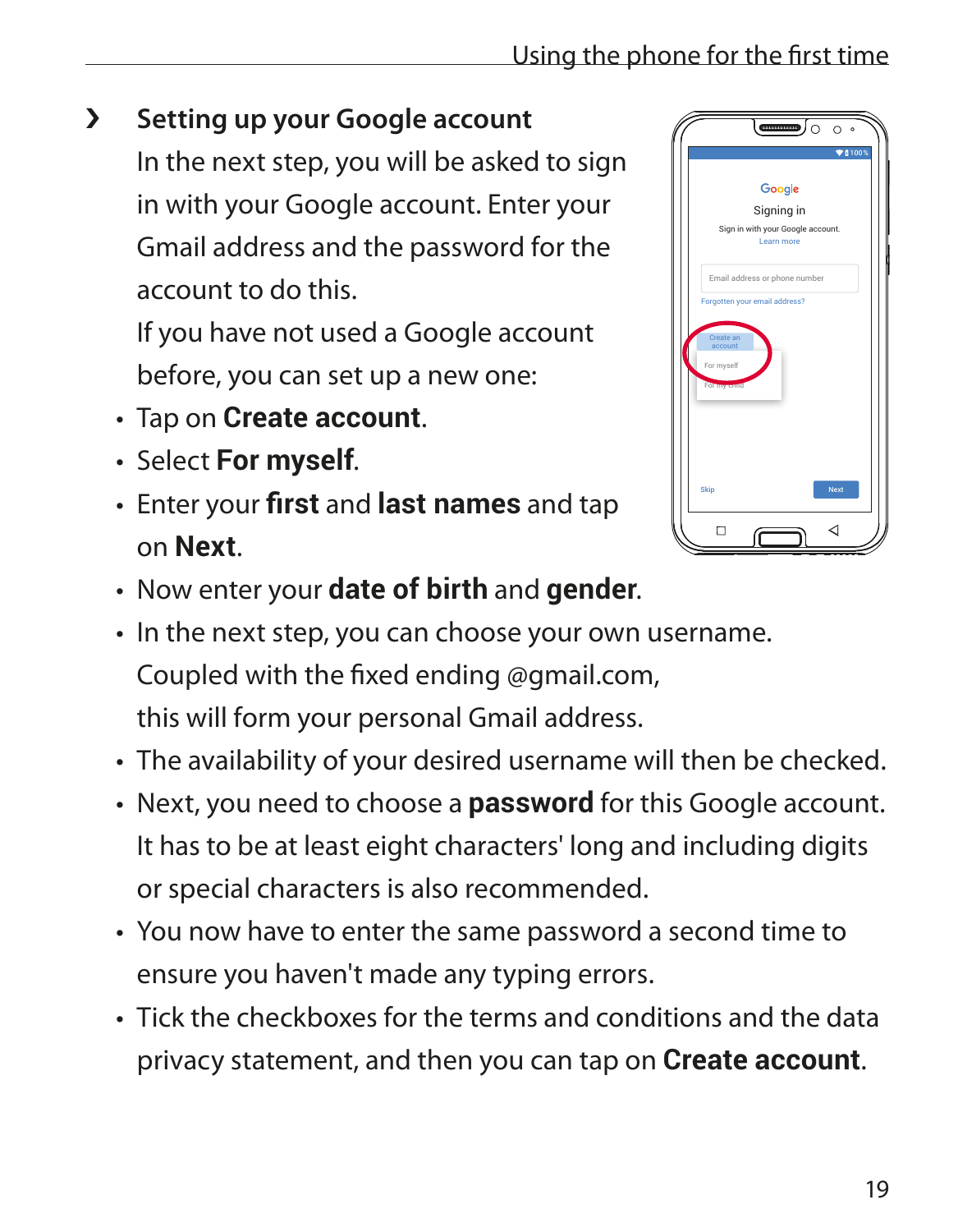- After that, you can select and **confirm** personalisation settings for your Google account.
- Now you can select settings regarding the security and storage of Google services. Read through the preselected settings carefully and disable any individual functions you don't require. Then tap on **ACCEPT**.

## › **Protecting your smartphone**

Now select a screen lock, so that your phone cannot be operated by anyone not authorised to do so.

- Also choose whether the code has to be entered when the device is first started.
- Enter your chosen code.
- Enter the code a second time to ensure you haven't made any typing errors and then confirm it.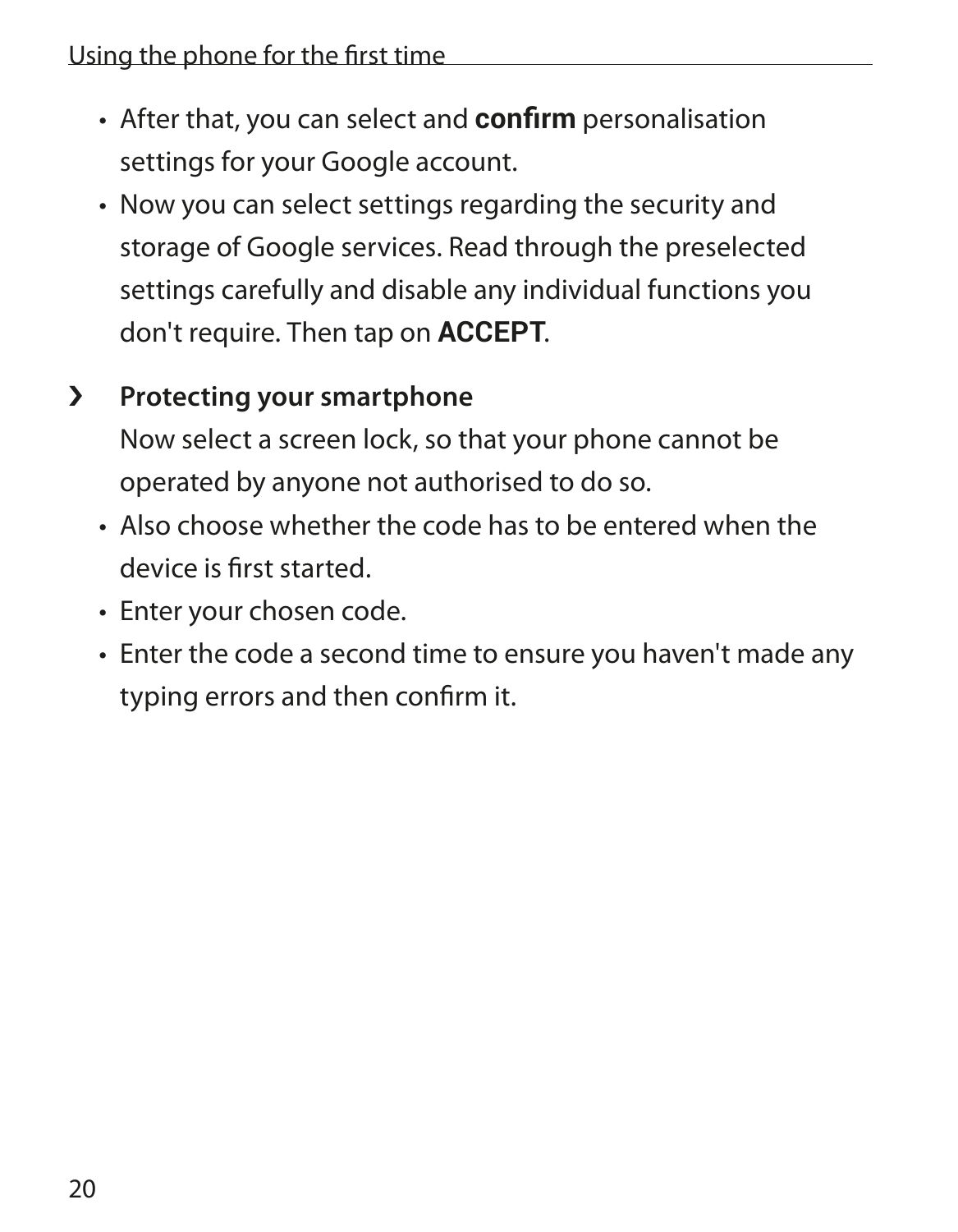# › **Enabling Google Assistant**

Now you can install the full version of Google Assistant. Please note that you are granting Google a wide range of permissions if you do this. Select **ENABLE** or **NO**, **THANKS**.

If you would like to access Google Assistant with your voice, set up Voice Match now. To do so, tap on **I AGREE** and follow the on-screen instructions.



# › **Setting up Google Pay**

If you would like to link your Google account to a payment facility, tap on **Add card** and enter the required details. You can **skip** this process if you prefer.

## › **Changing the wallpaper and font size**

Finally, you can personalise your smartphone's wallpaper and adjust the font size. These settings will be applied to all your apps. You can now conclude the installation process.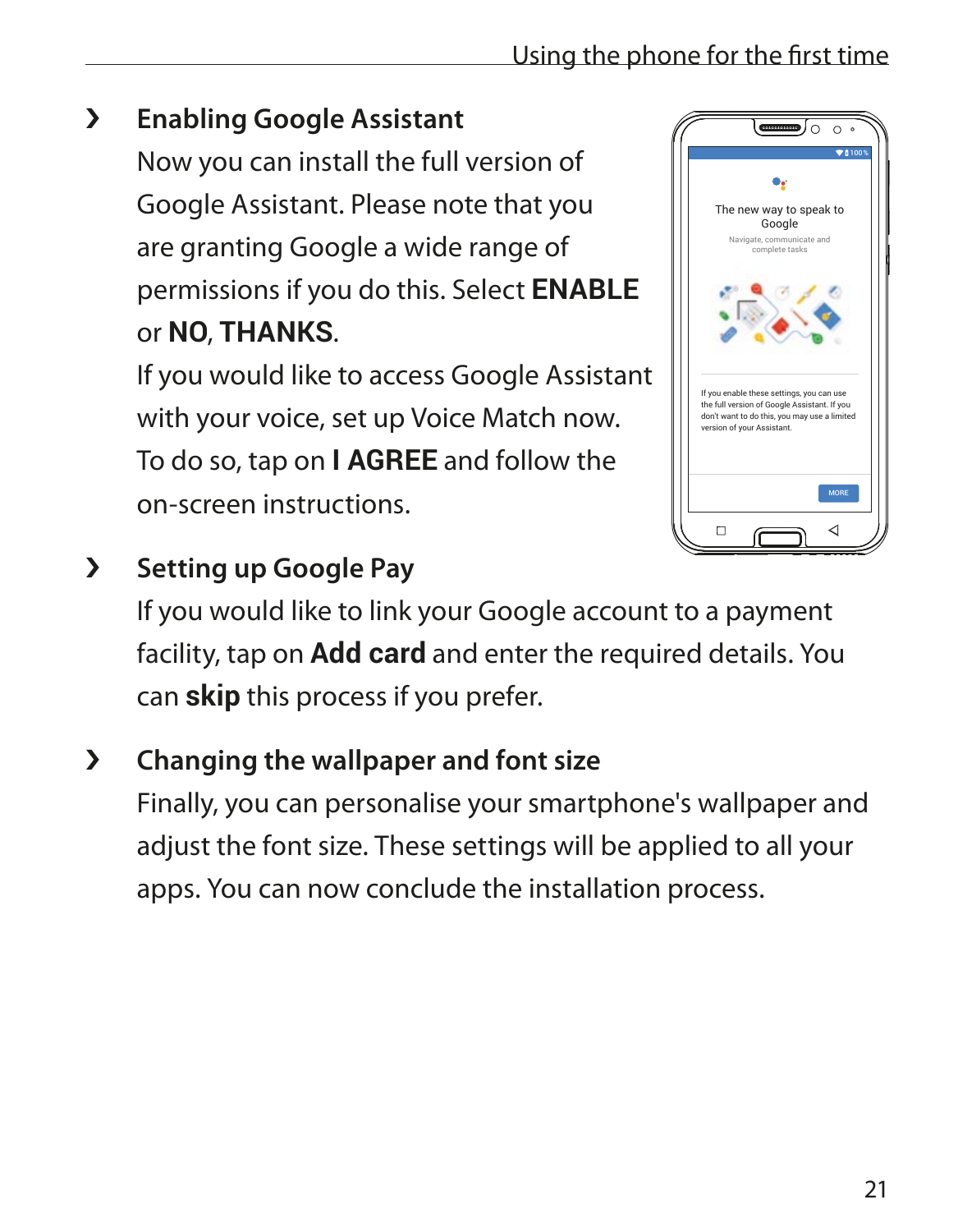# **3.2 Installing the emporia app**

When you've finished setting up Android and Google, you will see the Android home screen. Tap on the Android icon.

# › **Legal information**

Agree to the terms and conditions, the data privacy policy and the app permissions for the emporia app by tapping on the box beside "I have read everything and am in agreement with it.".



Confirm your decision by tapping on **Next**.

- › **Making the emporia app your home screen** Select the following settings to make your smartphone start with the emporia interface.
	- Tap on **NEXT**.
	- Tap on **Start app**.
	- Tap on **emporia**.

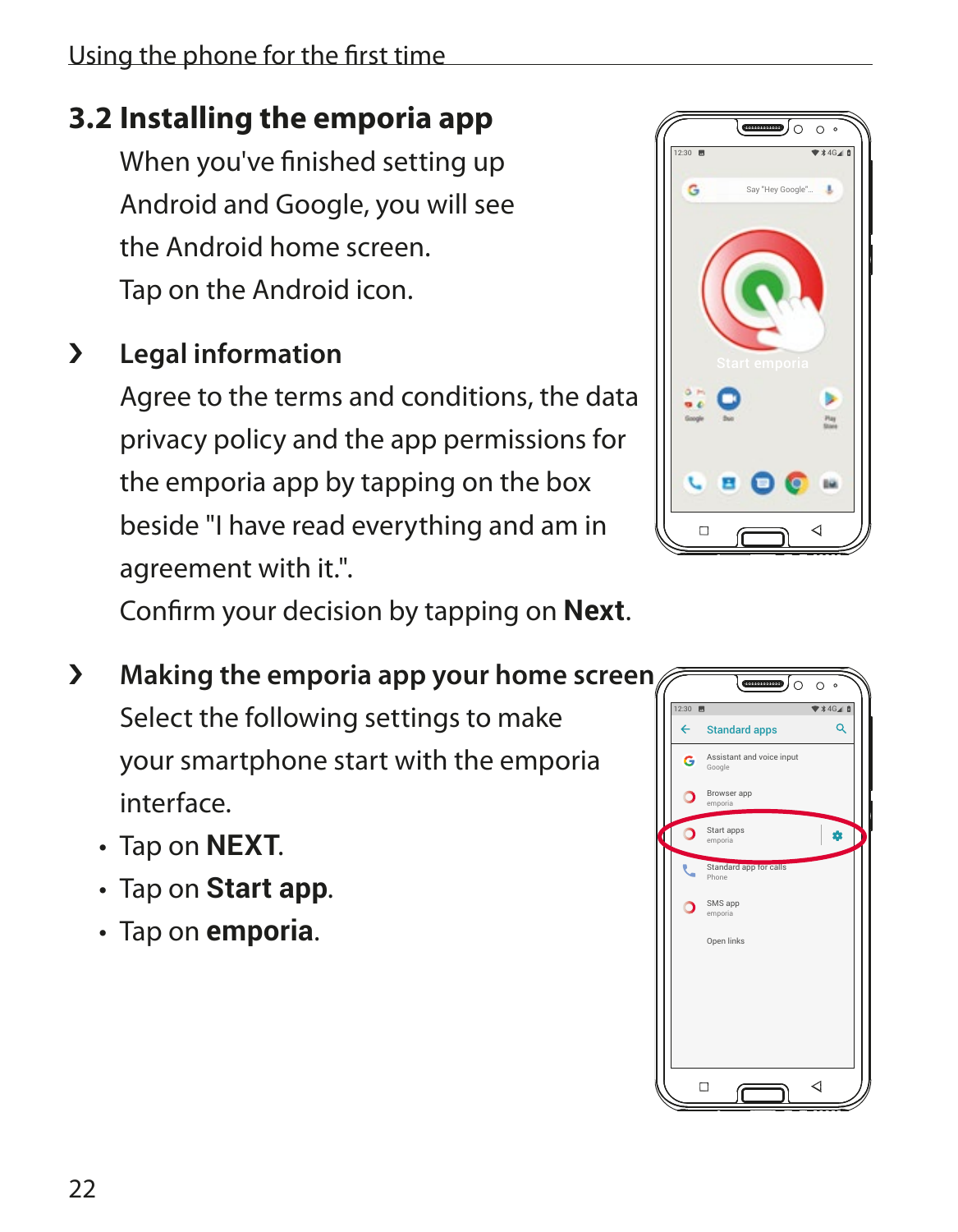# › **emporia app registration**

Provide your name, age group, gender and email address, and confirm these details by tapping **NEXT**.

- Now tap on **Exit** to conclude the set-up of the emporia app.
- The phone will start with emporia interface from now on.

|                            | $\overline{\phantom{a}}$ |
|----------------------------|--------------------------|
| Registration               |                          |
| Name                       |                          |
| <b>Enter name</b>          |                          |
| Age group                  |                          |
| <b>Select range</b>        |                          |
| Gender                     |                          |
| Male                       | <b>Female</b>            |
| Email                      |                          |
| <b>Enter email address</b> |                          |
|                            |                          |
|                            |                          |
| Exit                       | Step 3/3                 |
|                            |                          |
|                            | ⊲                        |

## › **The new apps after the installation**

The emporia app includes a whole bundle of applications. You will therefore now see a number of new icons on your phone, which stand for the following functions:

• On the emporia home screen

**Phone**, **Messages**, **Photo album** and **Info centre**

- On the favourites screen **Camera**, **Alarm**, **Calendar**, **Weather**, **Calculator**, **Internet**  and **Email**
- In **All apps**, all the emporia functions are listed in alphabetical order at the top of the app list.

After this, all the other apps that were already installed on your phone are listed in alphabetical order.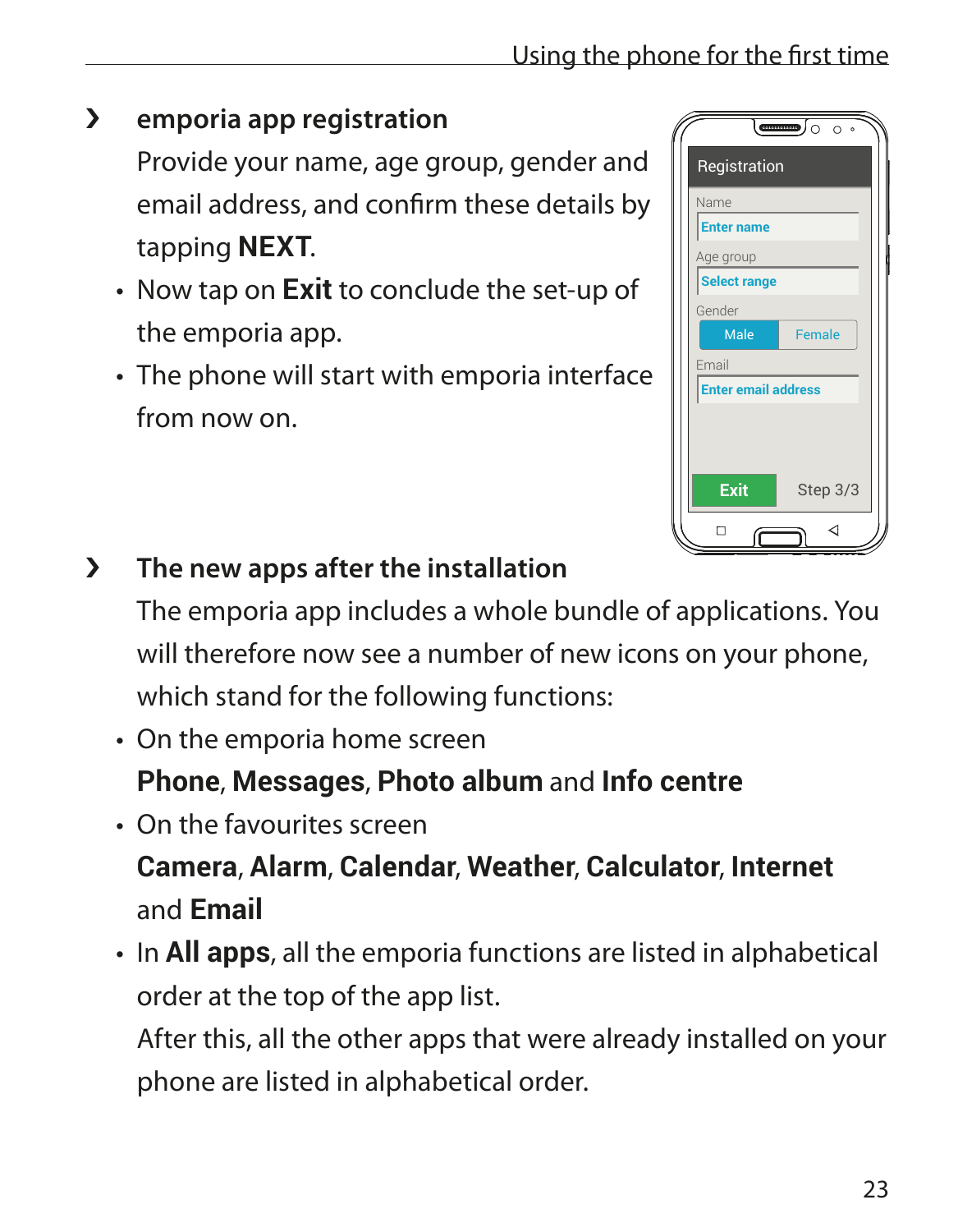## **3.3 Setting up the home screen and favourites**

After you've installed the emporia app, the emporia functions will appear on the home screen and the app screen. The placement of the apps can be altered individually, with only the **All apps** button being unmoveable.

## › **How to change the placement of an app**

- Tap and hold the app icon you want to move for at least three seconds. The list of all the apps installed on the phone will then be displayed.
- Select a new app for the respective placeholder by tapping on the app.
- *If you want to set everything up perfectly for an elderly relative, it is best to try out all the emporia app's functions briefly and input any necessary settings. For example, in the weather app, a location has to be specified and in the email app, the access details for the email account being used on the phone have to be entered.*

## › **Changing the wallpaper**

The wallpaper is a decorative background image and can be set according to your personal preferences. To change the image, time, date and weather, tap and hold the screen for a few seconds.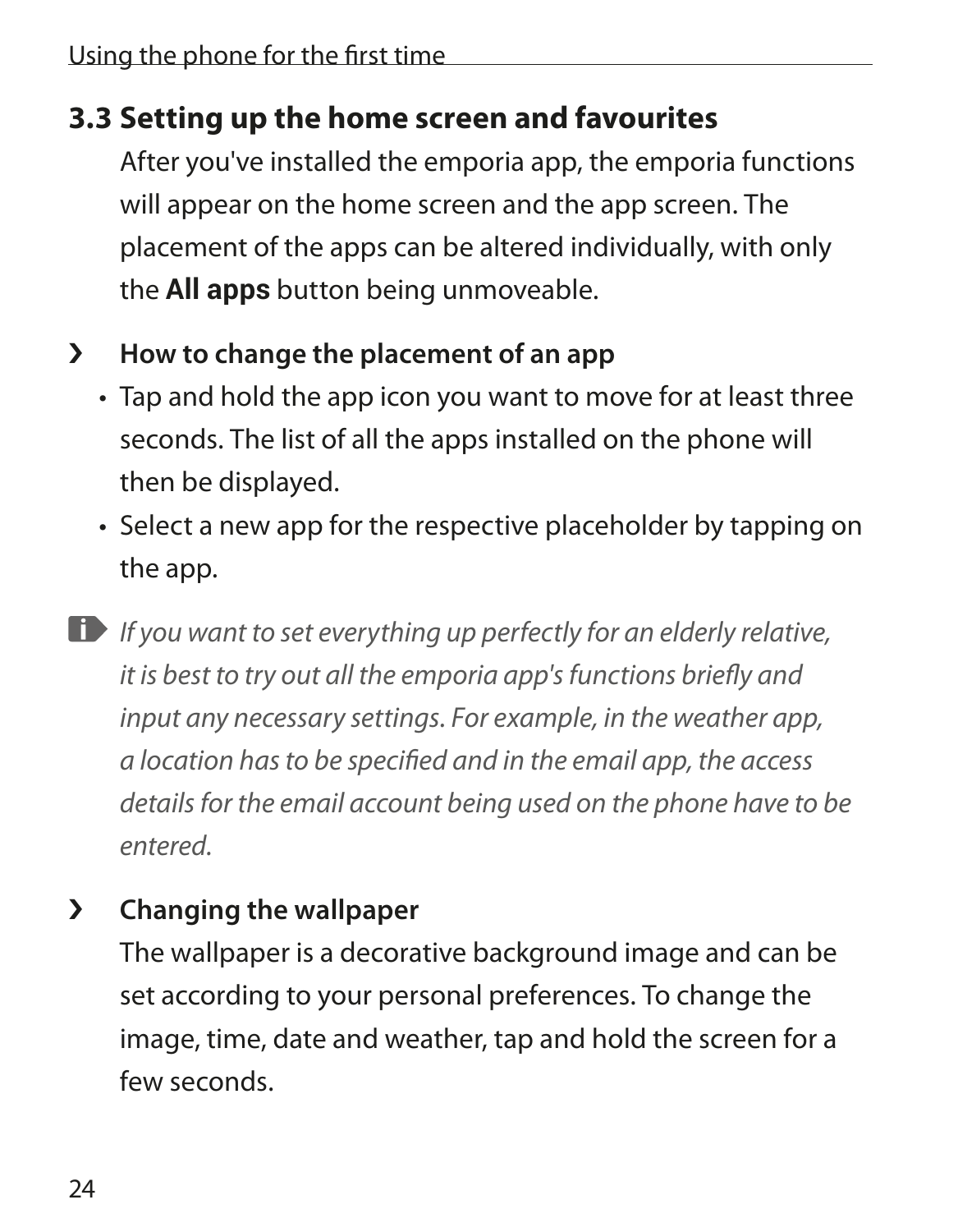## **3.4 Creating contacts**

- › **Entering contacts on the smartphone from scratch**
	- To create a new contact, open the Calls app  $\mathcal{L}$ .
	- Tap on **Phone book**
	- and then on **Add contact**.
	- Enter the contact's phone number and then confirm it by tapping on **Next**.
	- Enter the person's first and last names and then save them.

Back **Add contact Mailbox** A E Ann Reylet +43732777717 Caroline Beyer Elli Andersen 1 2

ਨ

You have now created a contact record for

this person and can expand it by adding other details such as a contact photo, their landline number, their email address and their birthday.

If you ever want to change the details for a contact, by adding a new phone number, for example, tap on the head icon **1** or the contact photo next to the name of the contact. Next, tap on the **2** on the black background. If you then select **Edit**, you can change all the details, including the photo. Don't forget to save any changes!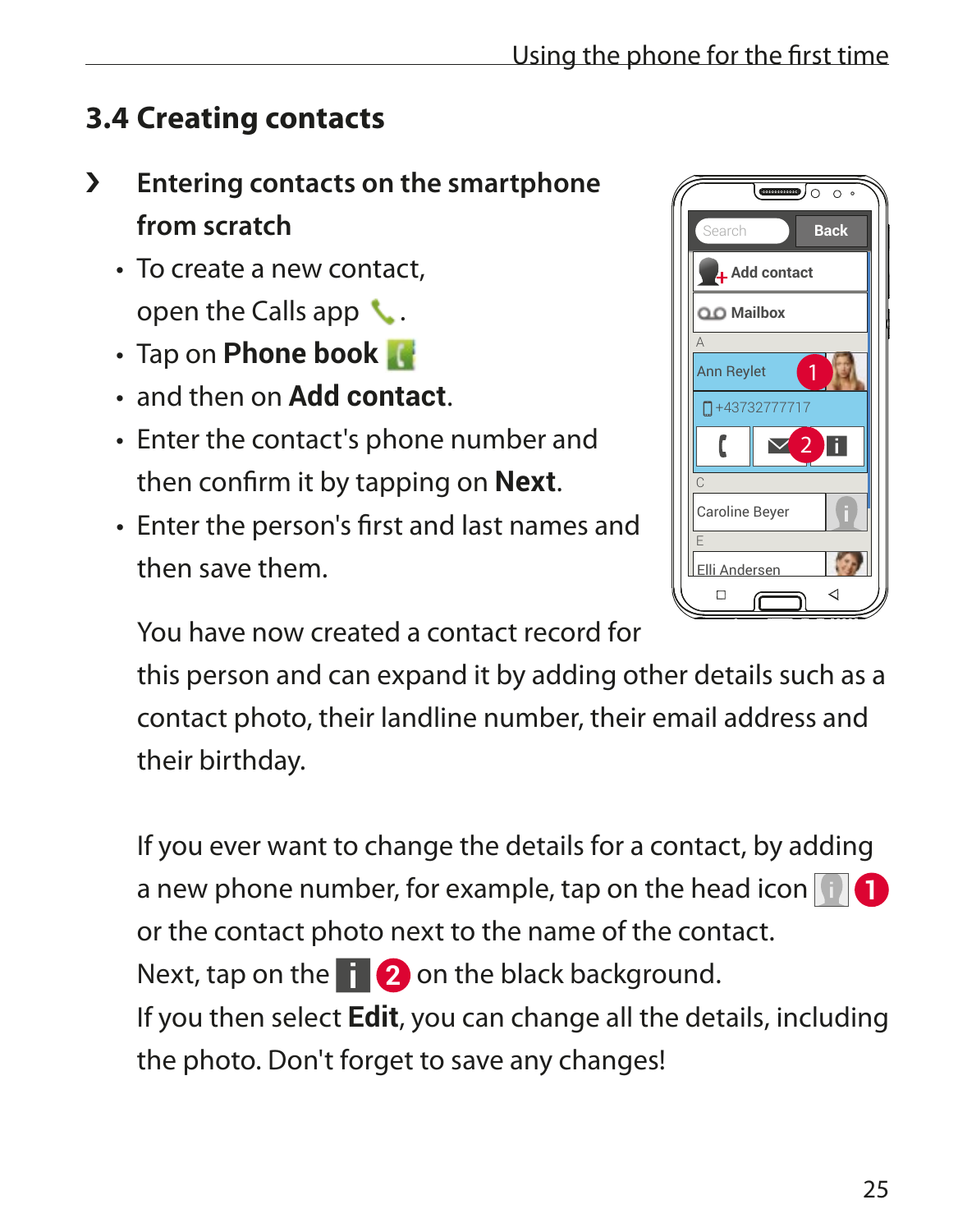#### Using the phone for the first time

› **Importing contacts from your SIM card** The easiest thing to do is add the contacts from your old phone by transferring them with your SIM card. To do this, save all the contacts onto the SIM card while the SIM card is in your old phone and then insert the SIM card into your new smartphone. When you insert the SIM card into the new phone for the first time, the contacts that are stored on the SIM card will be detected automatically. You will be asked to transfer



the contacts to the phone. Once you've done this, the imported contacts will appear in the phone book. To import contacts from the SIM card later on, select **Import/export contacts – import from SIM card** at the end of the list.

› **Importing contacts in a VCF file**

Save the contacts on your old phone in a VCF file and transfer the file to the internal memory of the smartphone using an external memory card or a Bluetooth connection.

Select **Import/export contacts – import from memory** at the end of the list in the phone book.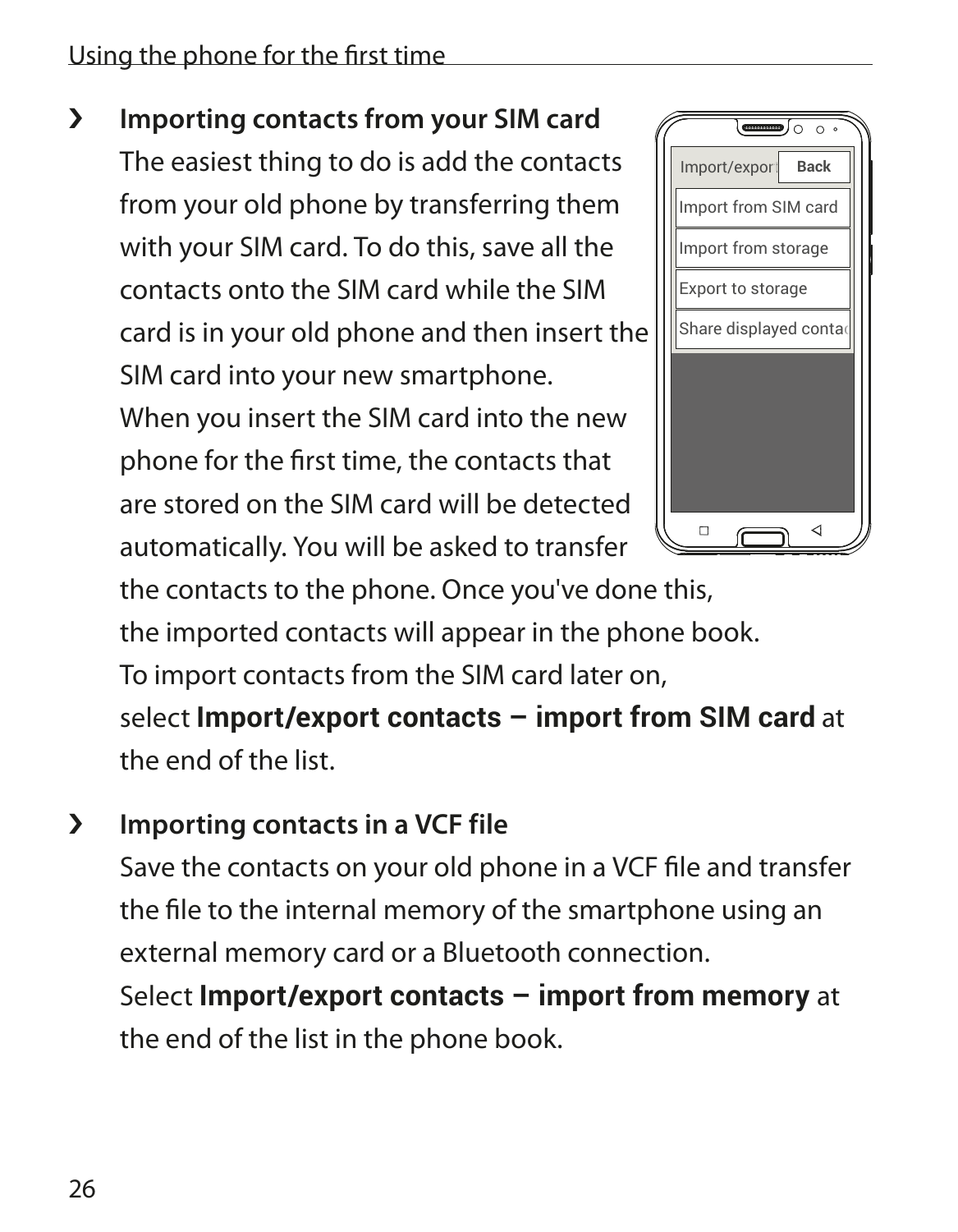# **3.5 Linking personal contacts**

- › **Making favourites speed-dial contacts** You can specify four contacts that are already stored in your phone book as favourites.
	- Tap on one of the four placeholders.
	- Select a contact from the list. This contact will now be displayed as a favourite.

If you tap on the favourite, the phone will call the contact immediately.



To change the contact linked, tap and hold the favourite for a few seconds and then select **Remove as a favourite**.

- *The four favourites will be displayed with a portrait photo if a photo has been stored as part of their respective contact record.*
- › **My number**

Your own phone number will be taken from the SIM card and displayed automatically. You can also add your own number manually.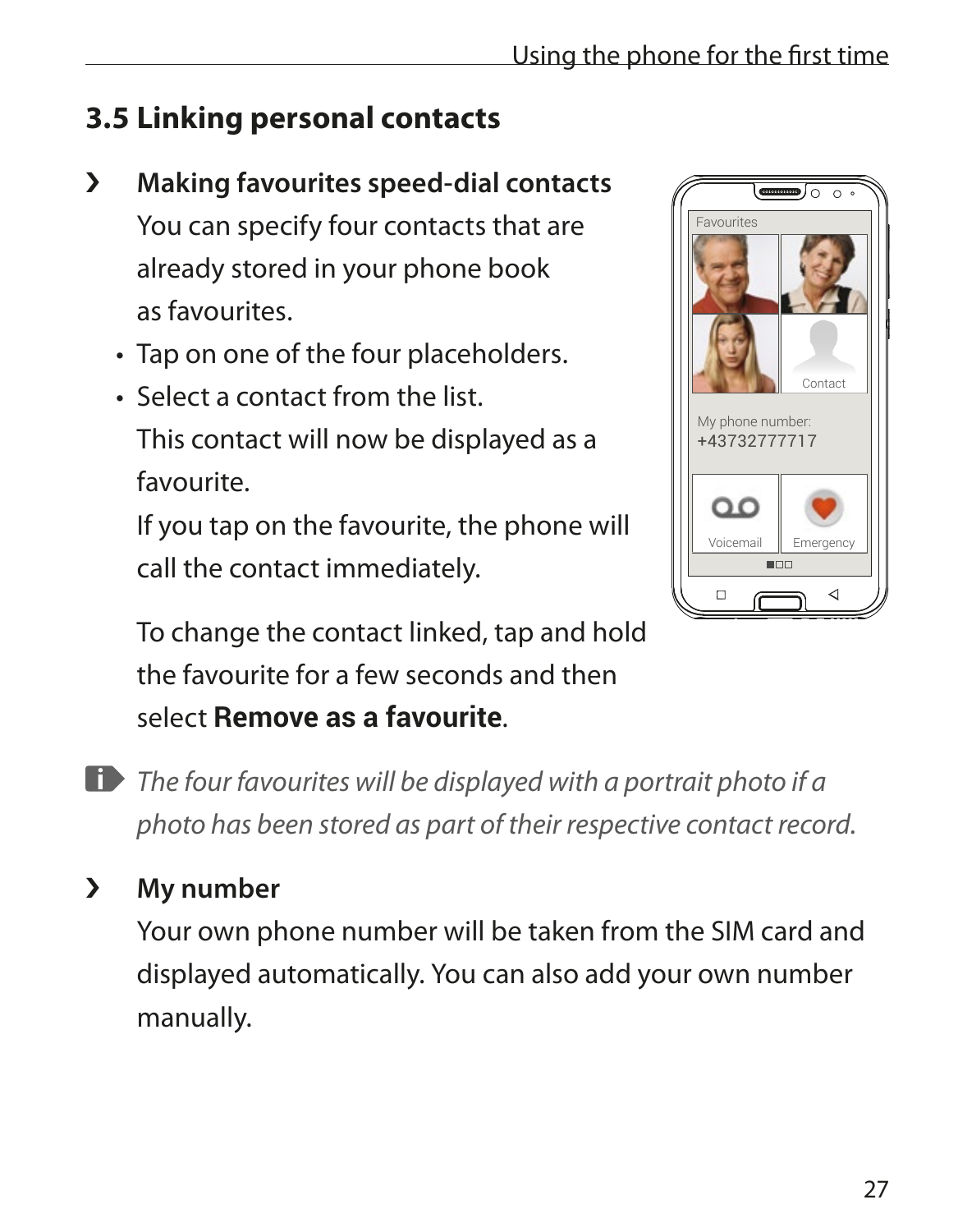#### › **Setting up voicemail**

The voicemail number is normally taken from the SIM card automatically. To enter your voicemail number manually, tap and hold the voicemail button for several seconds and change the settings.

## › **Emergency calls**

The emporia emergency call feature enables you to call up to five people in an emergency. Detailed instructions on setting up the emergency call function are provided in the chapter »Emergency call function« (page 38).

# **3.6 Setting up the emporia keyboard**

The emporia app also includes a keyboard that was specially developed for the digital newcomer target group.

Open **Quick settings**  $\overline{Q}$  on the home screen and tap on **emporia keyboard**.

You can now input settings regarding capitalisation, button press responses, autocorrect, suggested words and many other features.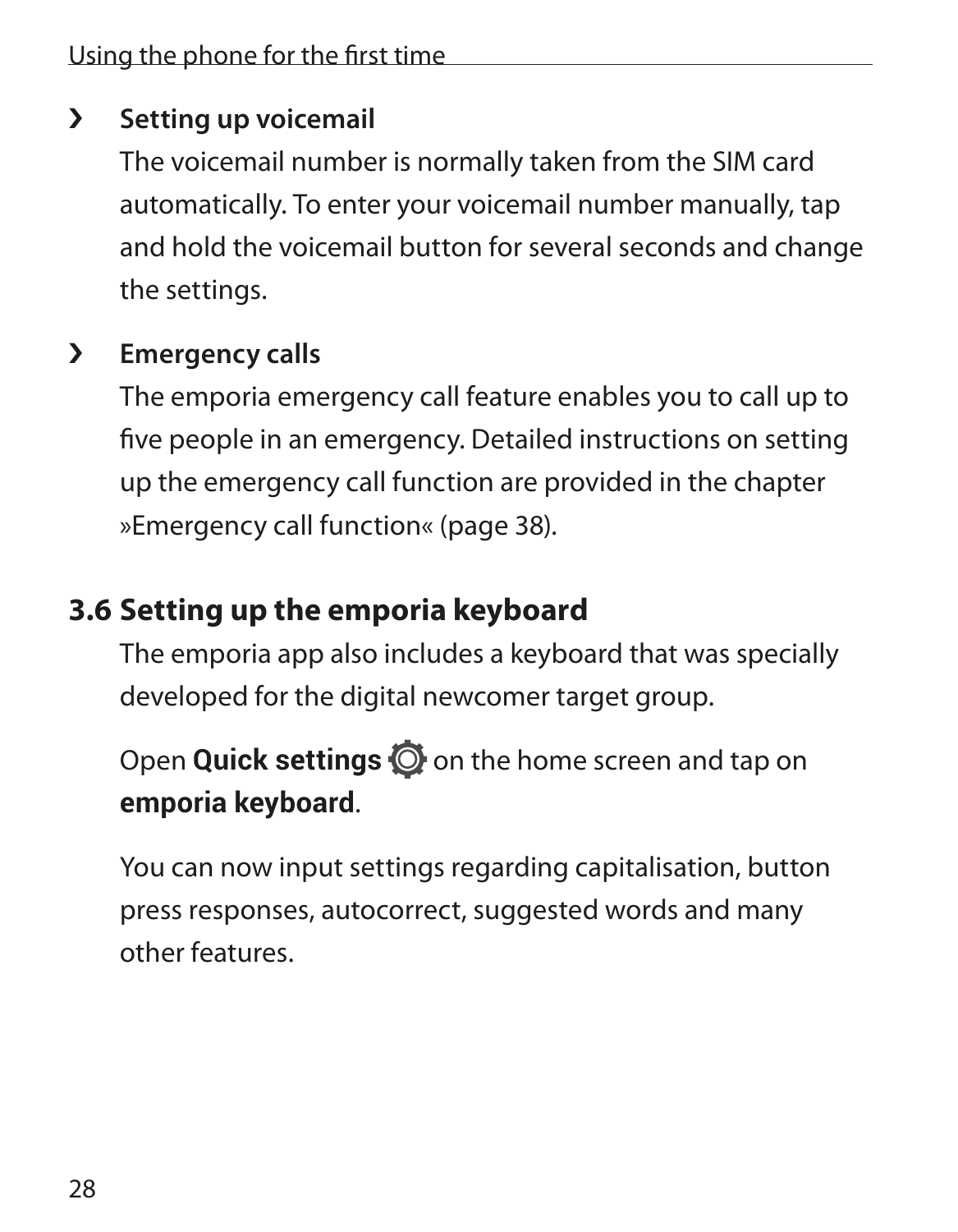# **4. ESTABLISHING CONNECTIONS**

# **4.1 Setting up a Wi-Fi connection**

To set up a Wi-Fi connection, you need the name of the Wi-Fi network (network SSID) and the corresponding password.

*If you already have a Wi-Fi network at home, you can usually find this information on the underside of the Wi-Fi router.*

# › **Enabling the Wi-Fi function on your smartphone**

- Open Quick settings on the home screen by tapping on the gear icon.
- Activate the Wi-Fi function on your phone by tapping on the on/off indicator button **1** beside Wi-Fi.
- The on/off indicator button will now display **On**.

The detail text on the **Wi-Fi** text button will now indicate that the phone has found

Wi-Fi networks (**Wi-Fi networks available**).

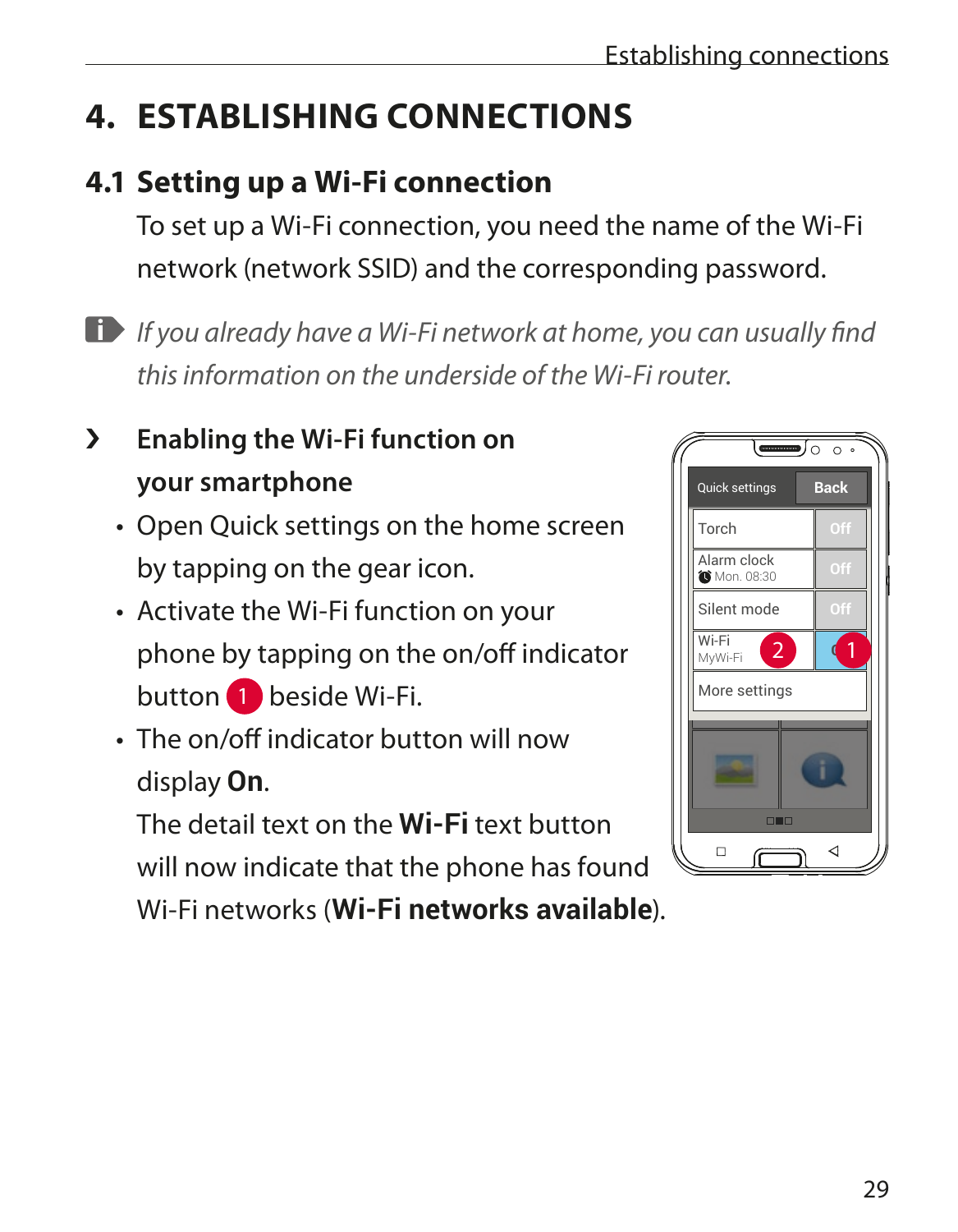- › **Selecting and connecting to a Wi-Fi network**
	- Tap on the **Wi-Fi** text button 2. A list of available Wi-Fi networks will now be displayed.
	- Tap on the network you want to connect your phone to.
	- Enter the password for the network in the input field. Tap on the checkbox to show the password and check that it is correct.
	- Confirm the password by tapping on **Connect**.
- › **Checking your Wi-Fi connection**
	- The connection between your smartphone and the Wi-Fi network will be established.
	- As soon as the connection has been established, the detail text will say **Connected**. The Wi-Fi network to which the phone is connected will now appear in the phone's Quick settings as well.

**From now on, your smartphone will** *automatically connect to this Wi-Fi network whenever it is within range. This will only happen, however, if the Wi-Fi function on the smartphone is enabled.*



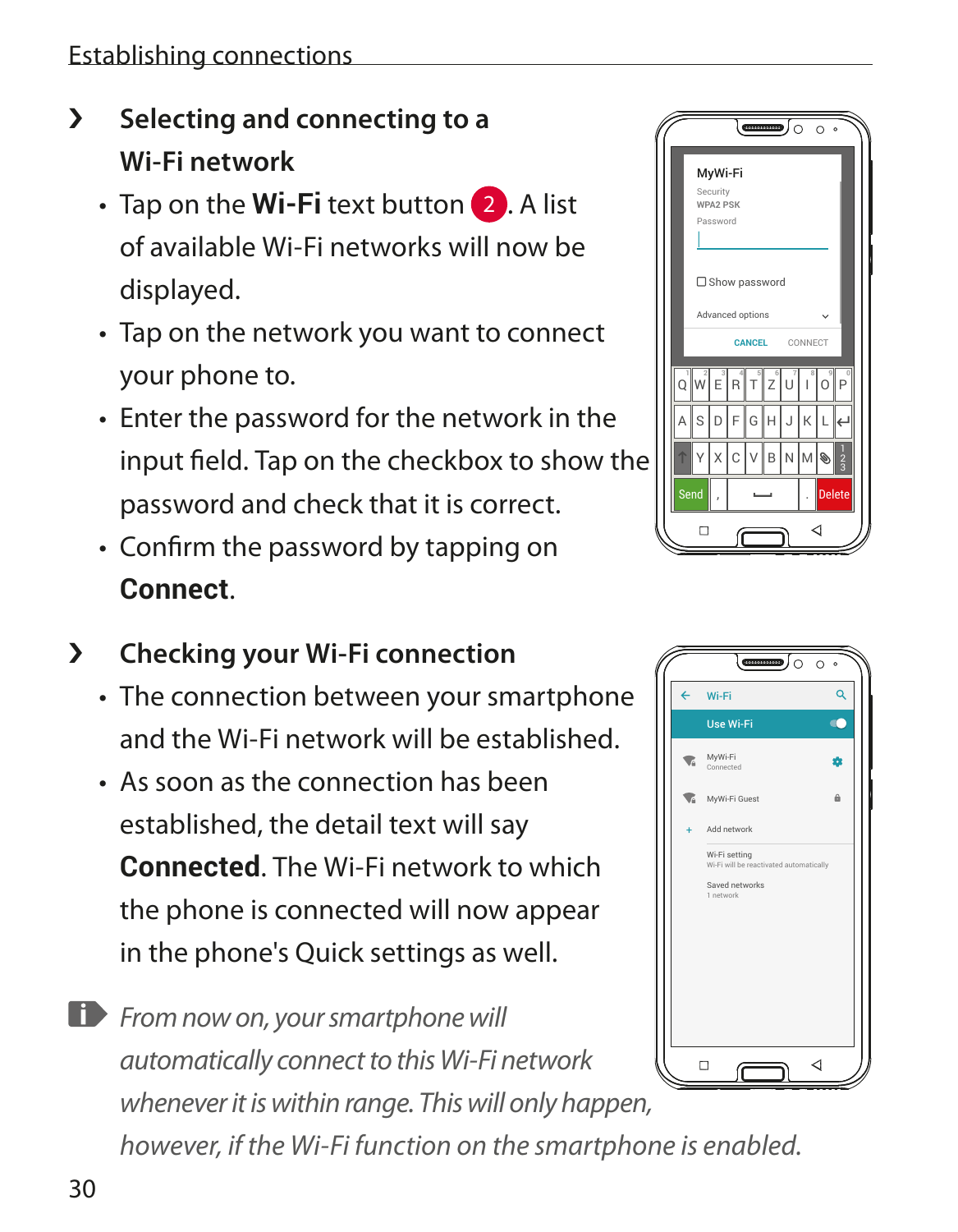# **4.2 Setting up a mobile data connection**

If you allow your phone to use mobile data, you can use the Internet, receive notifications, etc. any time.

- Open **Quick settings** on the home screen by tapping on the gear icon.
- Expand the list by tapping on **More settings**:
- Activate the **Mobile data** function on your phone by tapping on the on/off indicator button beside **Mobile data**.
- The on/off indicator button will now display **On**.
- *If your mobile network tariff doesn't include any data, you must leave the mobile data function on your phone disabled at all times, because turning it on can incur additional costs for you. If this is the case, you will have to be connected to a Wi-Fi network whenever you wish to use apps that require a connection to the Internet.*

| Quick settings                     | <b>Back</b> |  |
|------------------------------------|-------------|--|
| Torch                              | Off         |  |
| Alarm clock<br><b>C</b> Mon. 08:30 | Off         |  |
| Silent mode                        | Off         |  |
| Wi-Fi<br>MyWi-Fi                   | On          |  |
| Bluetooth                          | On          |  |
| Wi-Fi hotspot                      |             |  |
| Mobile data                        |             |  |
| Airplane mode                      |             |  |
|                                    | ⊲           |  |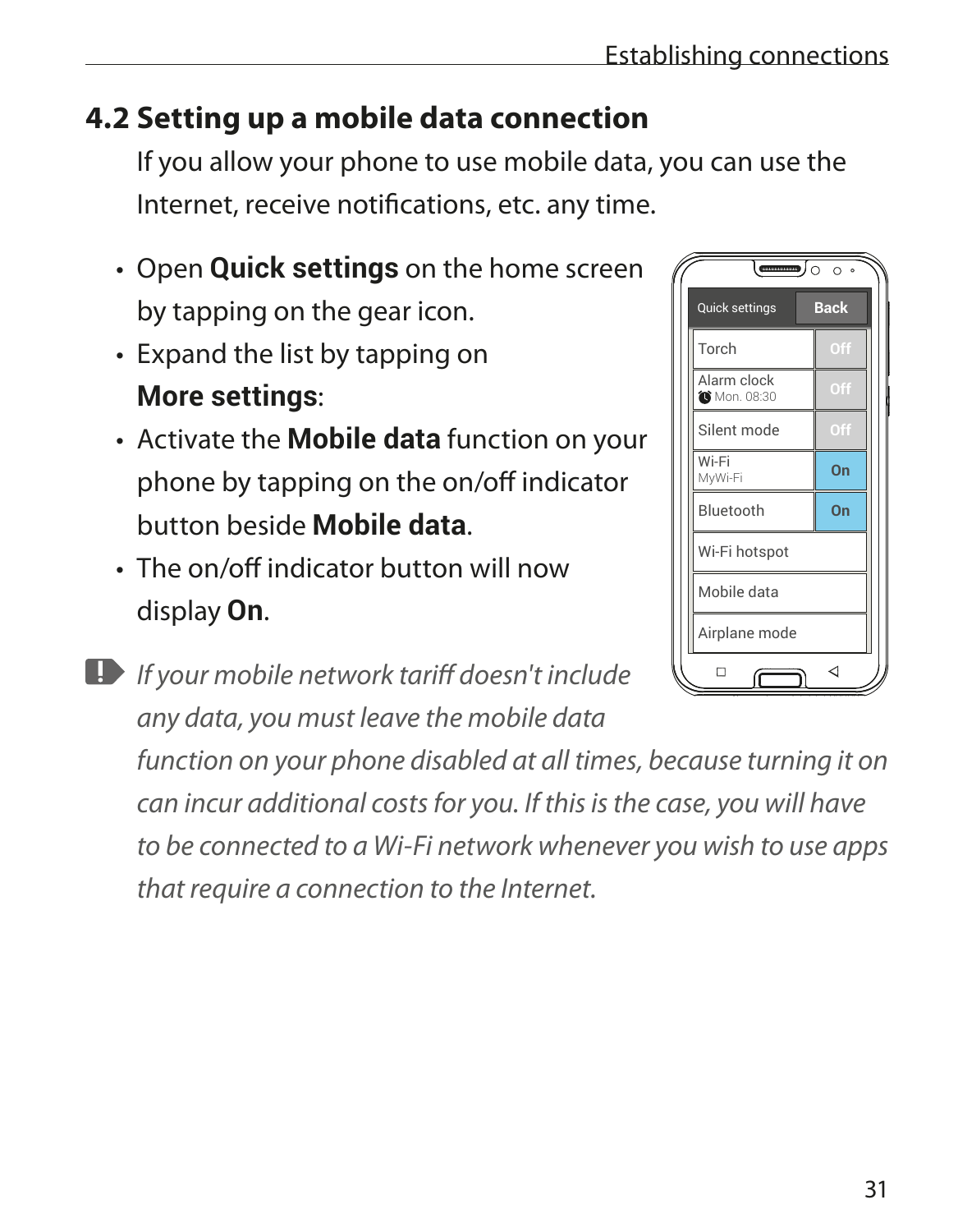## **4.3 Setting up an email account**

The easiest way to set up an existing email account on your smartphone is to use an app. Search for the name of your email provider in the Play Store and install one of the apps offered by your provider. Open the app and enter your email address and password. Your account is now set up on your phone.

**If you want to use the emporia email app, you need the following information in order to set up your account:**

- Your personal email address
- The password for your personal email address
- The server service your email address uses (POP3, IMAP or Exchange)
- The server details for incoming emails (POP3, IMAP): Address, port and security type
- The server details for outgoing emails (SMTP): Address, port and security type

You will find the exact details for these settings in the documents supplied by your email provider. If you have a combination package, your email provider may also be your Internet service provider.

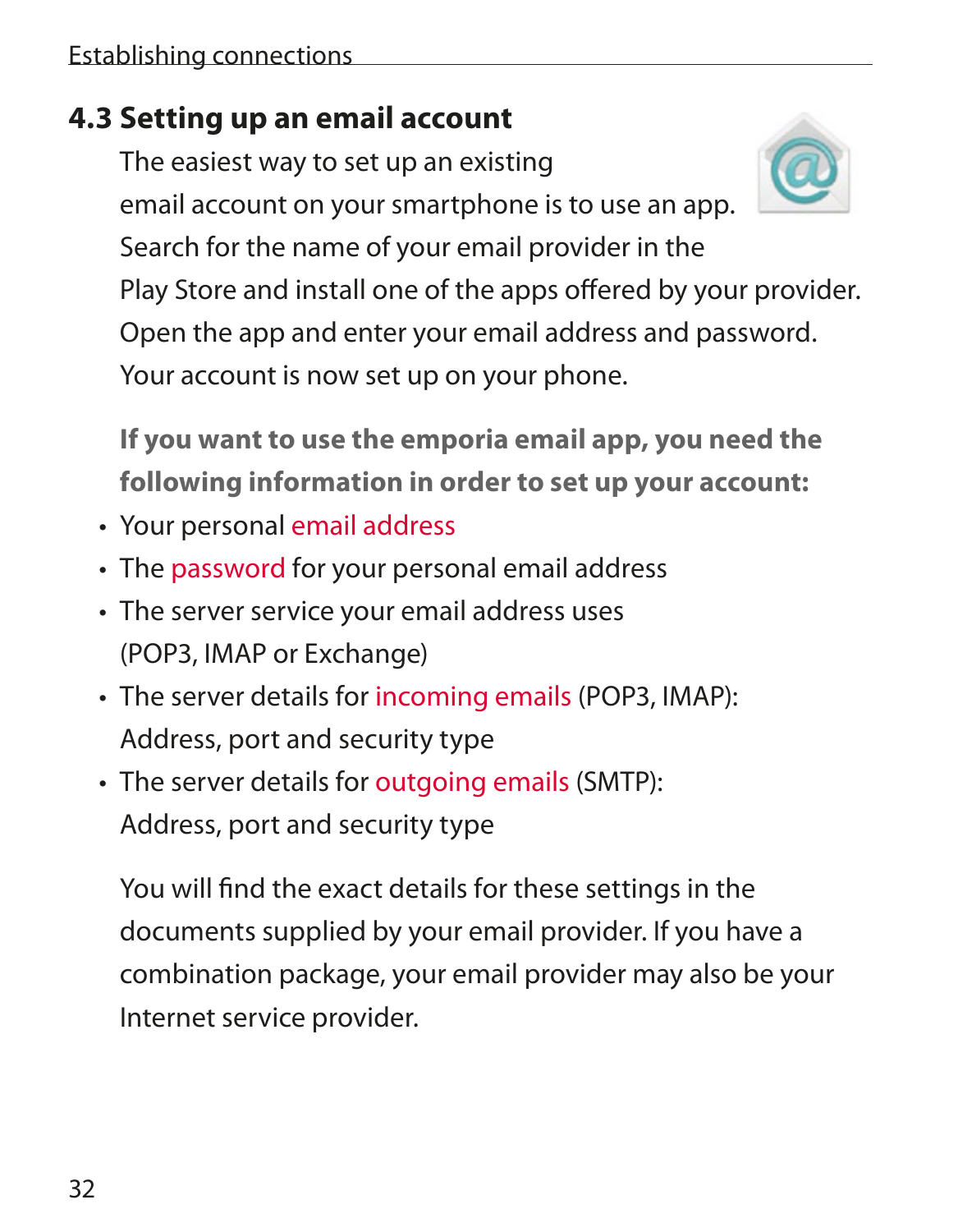## **4.4 Bluetooth**

Bluetooth is a wireless connection between electronic devices. It enables you to connect your phone to other Bluetooth-compatible devices such as a hands-free kit or an external speaker.

- › **Turning on Bluetooth** Open **Quick settings** and turn on **Bluetooth** in **More settings.**
- › **Finding Bluetooth devices** Tap on the **Bluetooth** text button. All the available Bluetooth devices in your vicinity will be listed. If the device you're looking for doesn't appear on the list, it first needs to be made visible, i.e. put in pairing mode. Refer to the user guide for the Bluetooth device to find out how to do this.

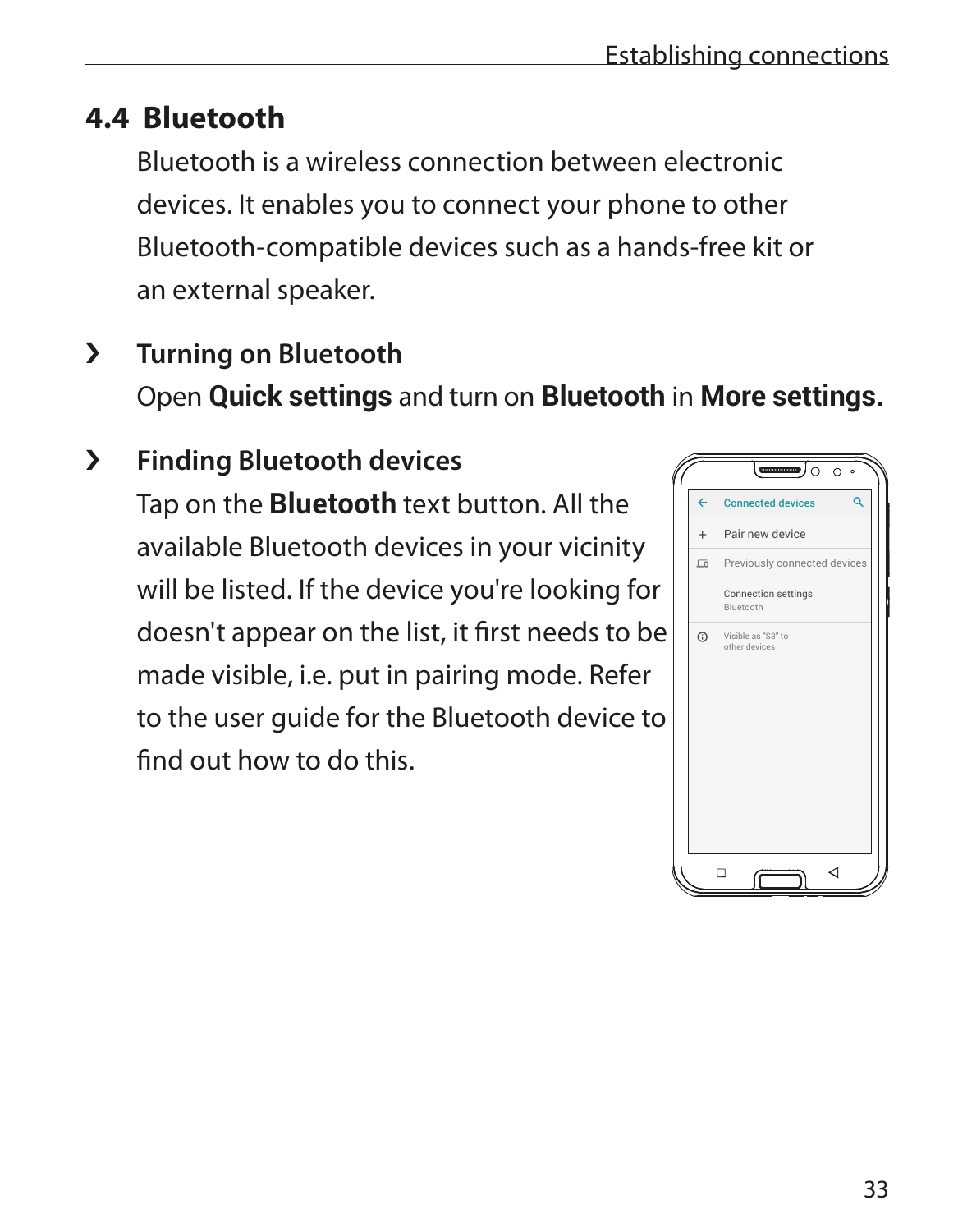## › **Coupling a Bluetooth device**

Select the device you want to connect to your phone. Usually you will have to enter a code on your phone or the Bluetooth device for the connection to be established. In most cases, this code will be 0000 or 1234. You will find information on this in the user guide for the Bluetooth device.

- *Devices that have been coupled before will be detected and connected automatically when they are near your emporiaSMART.*
- › **Disconnecting a Bluetooth device**

If you want to disconnect a Bluetooth device from your phone, open the settings for the device in the **Paired devices** list and select **Unpair**.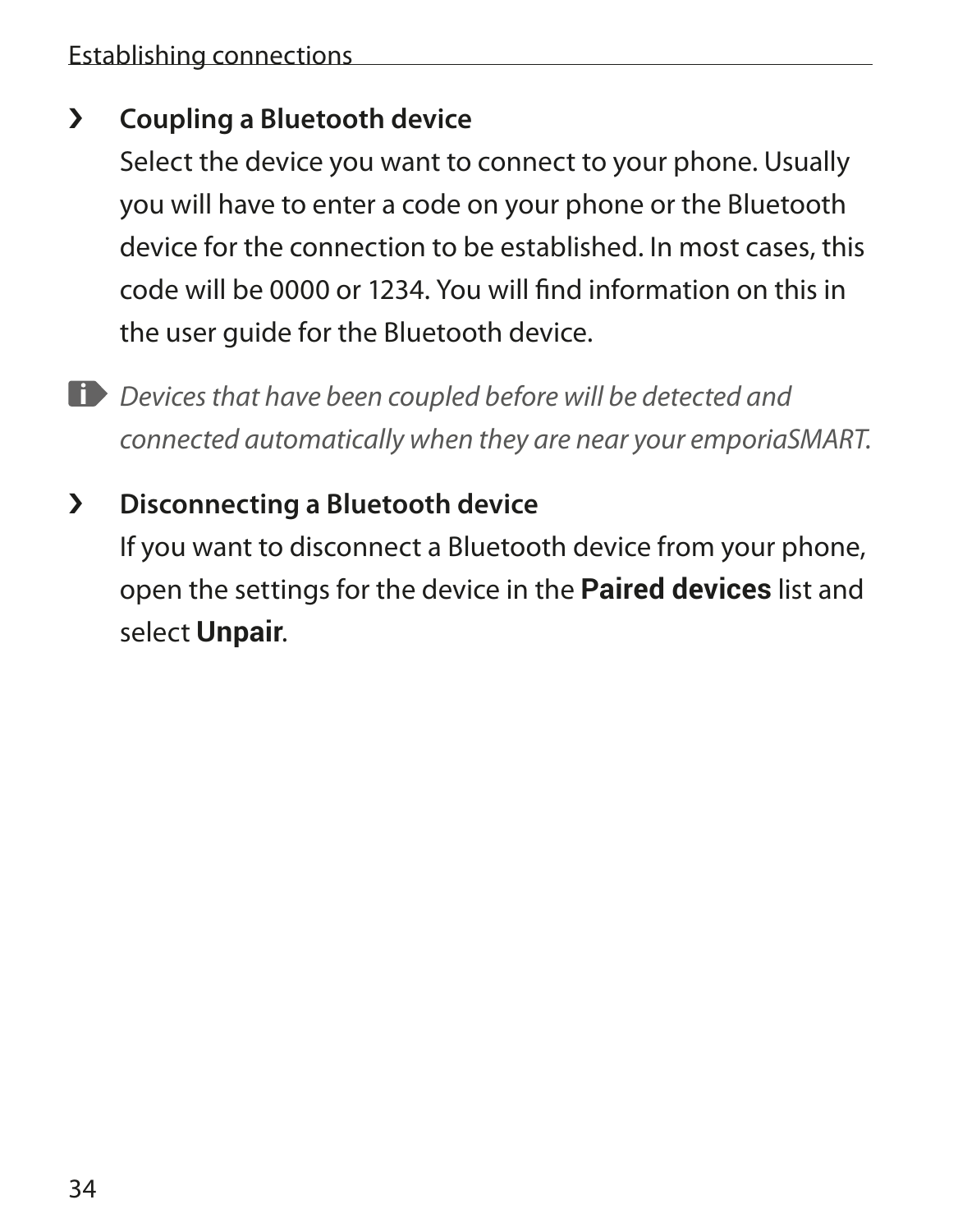## **4.5 Connecting to a PC to transfer data**

You can plug your emporiaSMART.3mini into your PC and then transfer data easily. Plug the USB connector end into the PC and the other end into your phone.

The phone will detect the connection and the following message will appear in the info centre: **USB for charging**. Tap on this notification. A pop-up window displaying a list of options for using the USB will appear. Select **File transfer**. The phone will now be shown on your PC as an external storage device and you can copy files.

*The process may differ from this description depending on your PC's operating system.*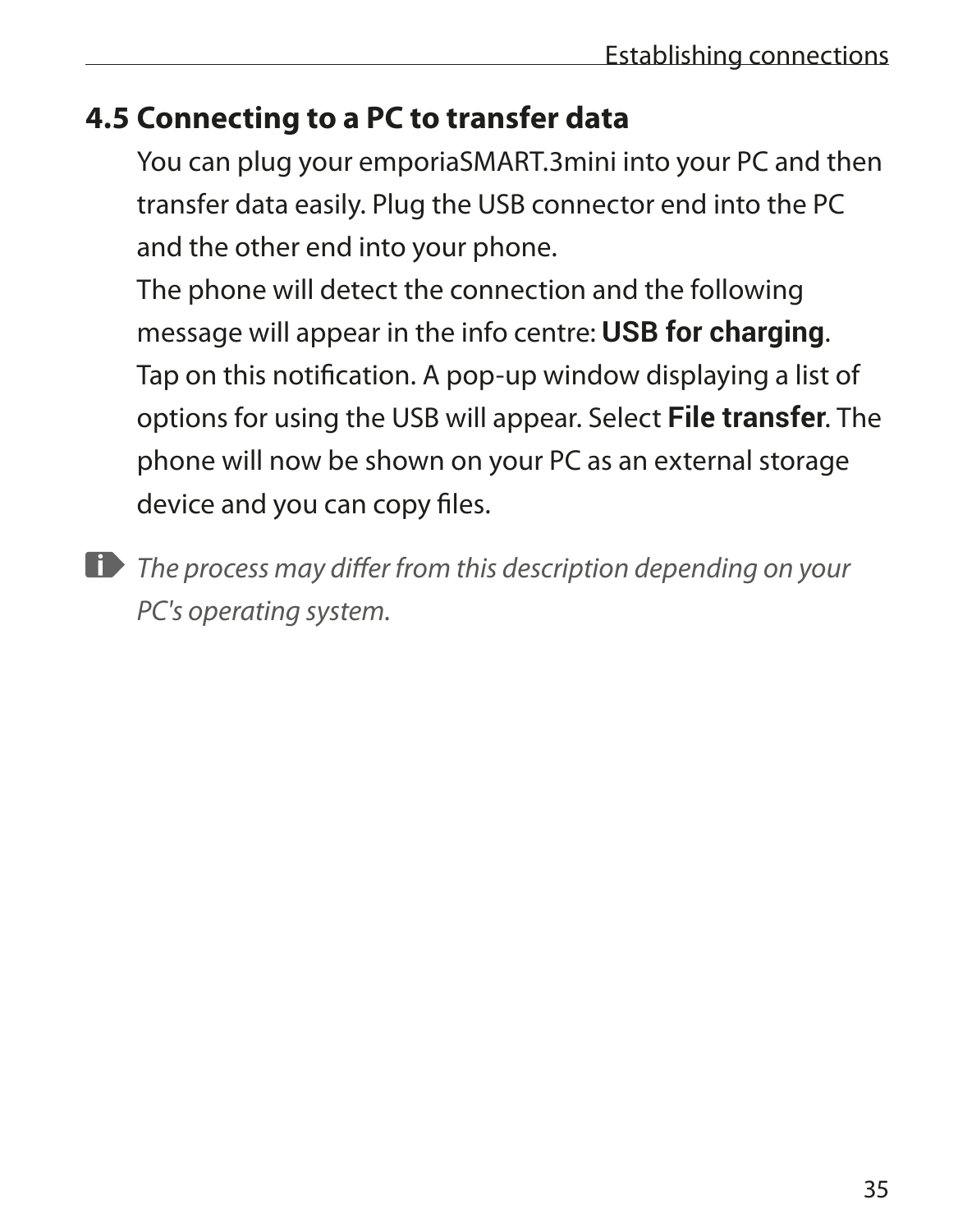## **4.6 Software updates**

With the emporiaSMART.3mini, you can download the latest software for the phone and therefore update the system and improve applications yourself.

- 1. Open **System updates** in **All apps.**
- 2. Check that the battery is at least 30% charged. If it isn't, the download cannot start.
- 3. To begin downloading new software, select **Check for updates**. A message will appear telling you whether or not there is any new software available. If there is, select **Download** to start the update process. The green bar indicates how the download is progressing.
- 4. Once the download has been completed, select **Update now**. You will be informed that you cannot use the phone during the update process. Do not press the on/off button during the update process and do not start using your phone again until this message has appeared: **The installation was successful**.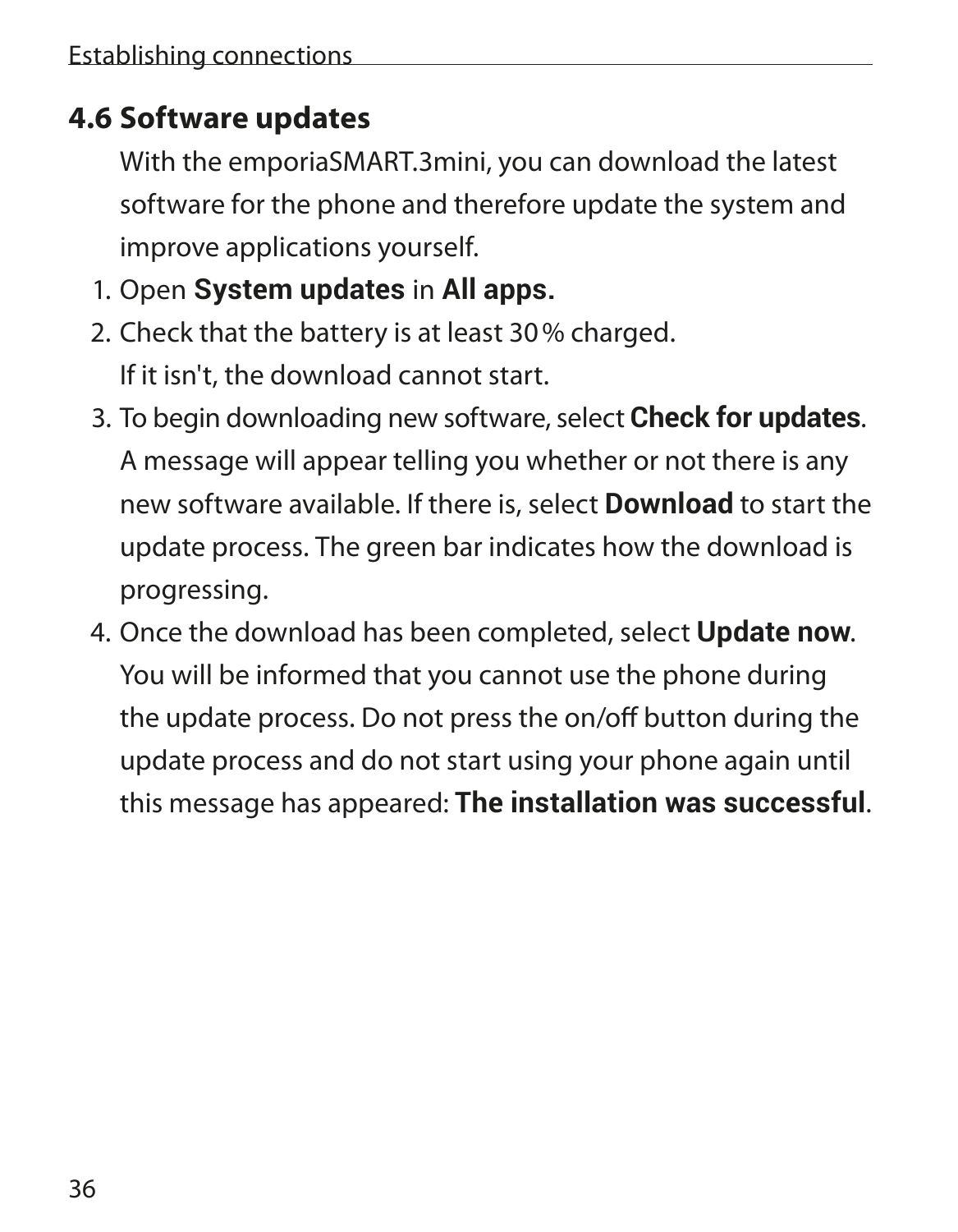# **4.7 Downloading apps**

A number of useful apps are already installed on your emporiaSMART.3mini and these are listed in **All apps** on the app screen. You can also install other apps from the Internet any time, however. To do this, turn on Wi-Fi or enable mobile data usage.

You will find lots of helpful apps available for download in the "Google Play Store", for example. Many apps here are free, but there are also lots of others you have to pay for.

*The handbook supplied with your smartphone provides more detailed information on the Google Play Store and downloading apps.*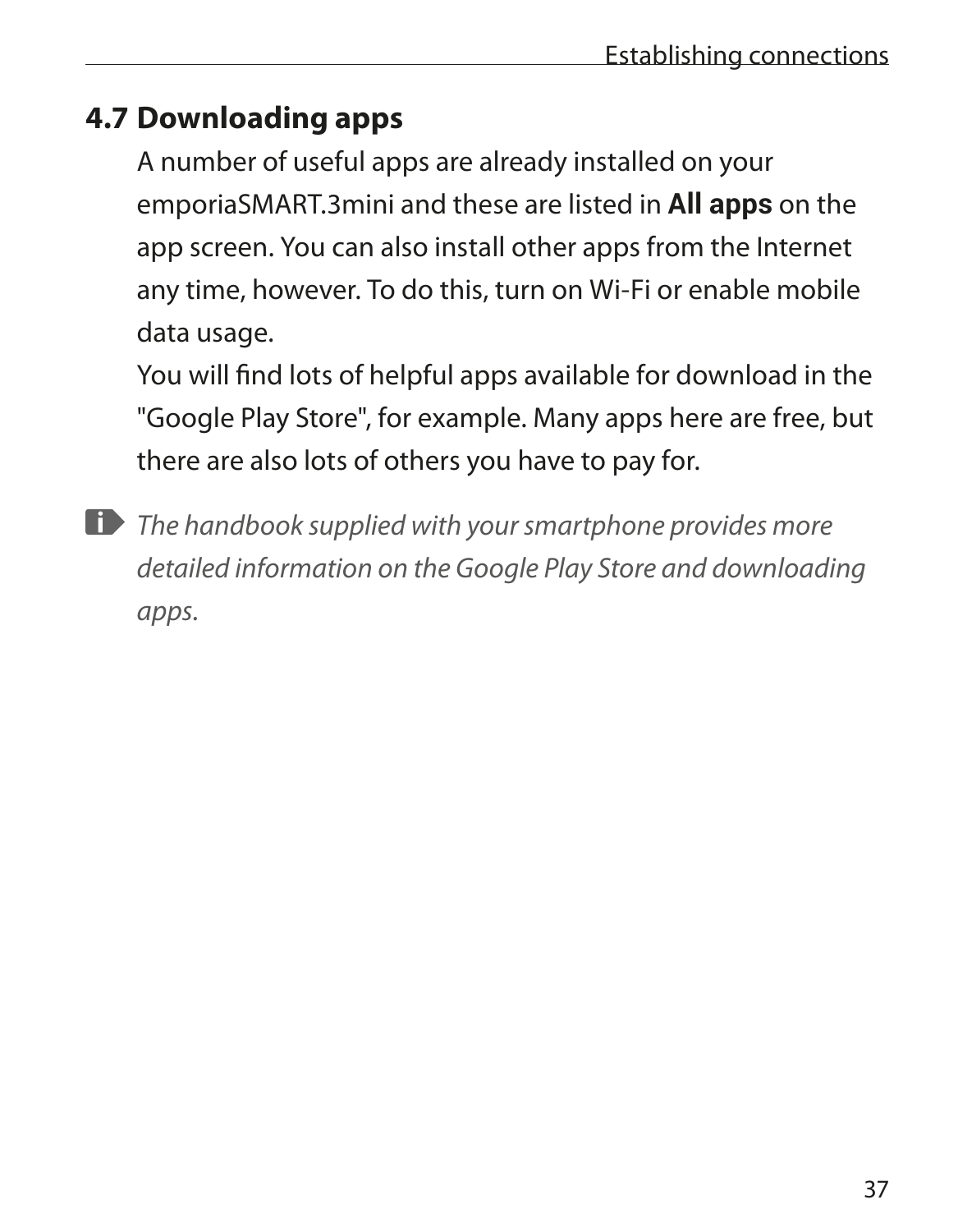# **5. EMERGENCY CALL FUNCTION**

Your phone is equipped with an emergency call function. You can use it to call for help quickly in an emergency. The  $\bigcirc$  button has been preset to be off, as this function will only work efficiently if it is adapted to your needs. Read the instructions carefully and set the emergency function according to your needs.

#### › **How do I make an emergency call?**

There are two ways to make an emergency call:

- If you use the battery cover with the integrated emergency button, you can activate the emergency call function by pressing the  $\Box$  on the back of the phone.
- Otherwise, go to the personal screen, select **Emergency call** and then **Start emergency call**.

## › **Who do I call in an emergency?**

Any one of your saved contacts can be set as an emergency contact. The emergency call function only distinguishes between private individuals and help organisations.

- A private individual must confirm your emergency call. This ensures that your call does not go through to an answerphone or a voicemail.
- *Inform the people you are setting as emergency contacts and discuss with them what they should do in an emergency.*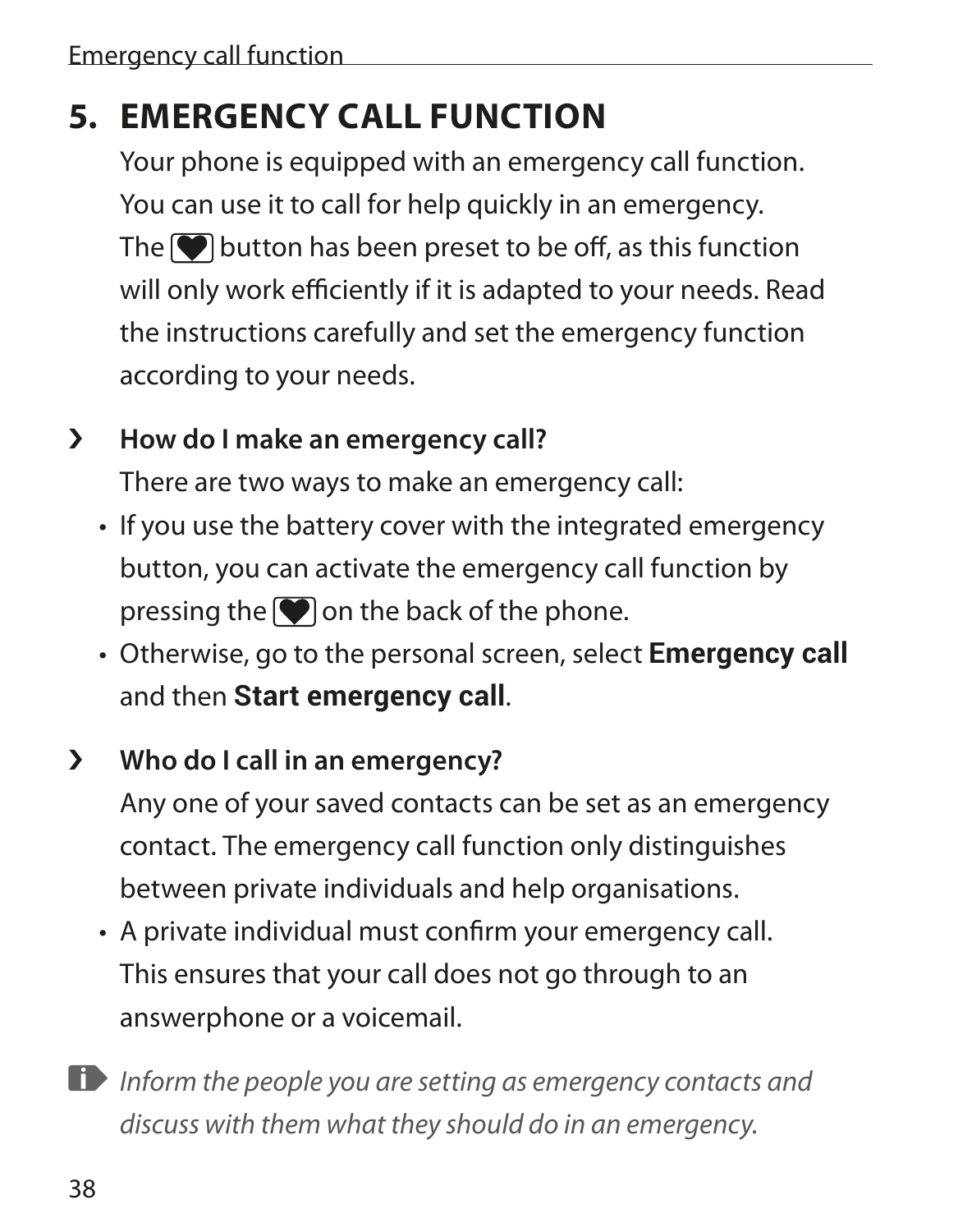- If you want to add a help organisation or an official institution such as a rescue service, the police or the fire brigade as an emergency contact, it is imperative that you check this is okay with the respective institution beforehand.
- *We do not assume liability for any costs incurred through your calling such an institution by mistake.*
	- If you do not have any emergency contacts saved, have no credit on your prepaid phone card or have no reception, the European emergency number 112 will be dialled when the activated  $\blacksquare$  button is pressed. Your call will then go straight through to the nearest police station.
- › **What happens after the emergency button is pressed?** If you press and hold the  $\blacktriangledown$  button on the back of the phone for three seconds, the emergency call sequence will begin.

#### › **Warning tone**

A continuous warning tone will start sounding immediately to draw the attention of people nearby to you. The warning tone will only stop when the emergency call has been cancelled or confirmed.

› **How do I stop an accidental emergency call?** If you press and hold the emergency button on the back of the phone by mistake, press and hold the  $\Box$  button on the screen for three seconds. This will interrupt the emergency call cycle.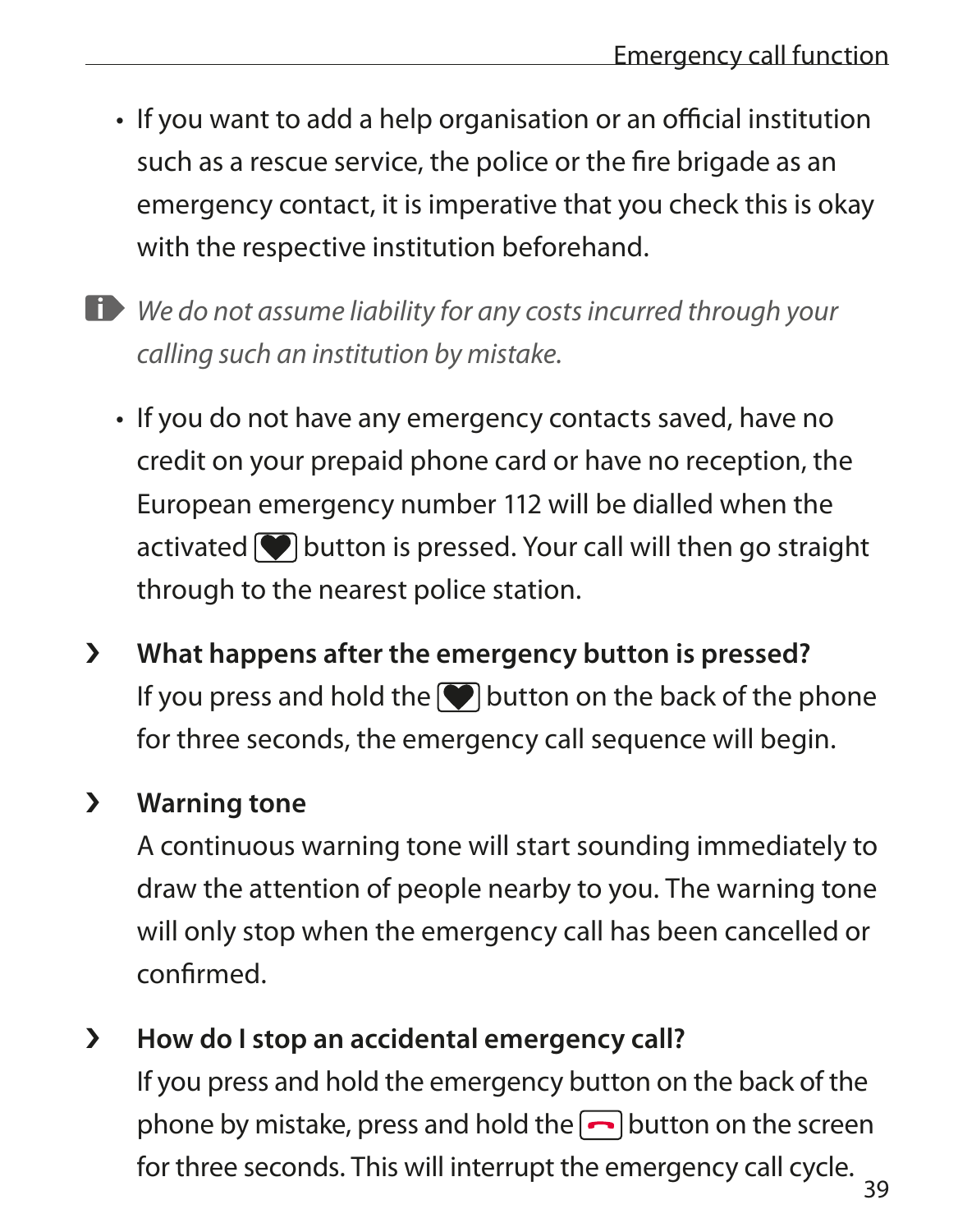Next, turn the phone on and off again to restore your emergency call status settings.

## › **Emergency call message**

Help organisations are not sent emergency text messages. Private emergency contacts will be sent a text informing them of the incoming emergency call:

# **You will receive an emergency call. A warning tone will be played when you answer the call. Please press the 0 key three times to establish the connection.**

Help organisations are not sent emergency text messages. If you have enabled your phone's location to be detected, its GPS coordinates can be determined in an emergency. To make your phone locatable, open **Settings** and then select **Location** and **On**.

Your emergency contact will then receive a second message: **Attention! I need help in ...**

If the GPS coordinates cannot be determined, perhaps because it hasn't been possible to receive a GPS signal, the message will say the following: **Info: No GPS position found during emergency call!**

## › **Emergency call cycle**

Your five emergency contacts will be called in the order in which you have saved them until somebody answers the call. If it is not possible to get through to the first contact, the second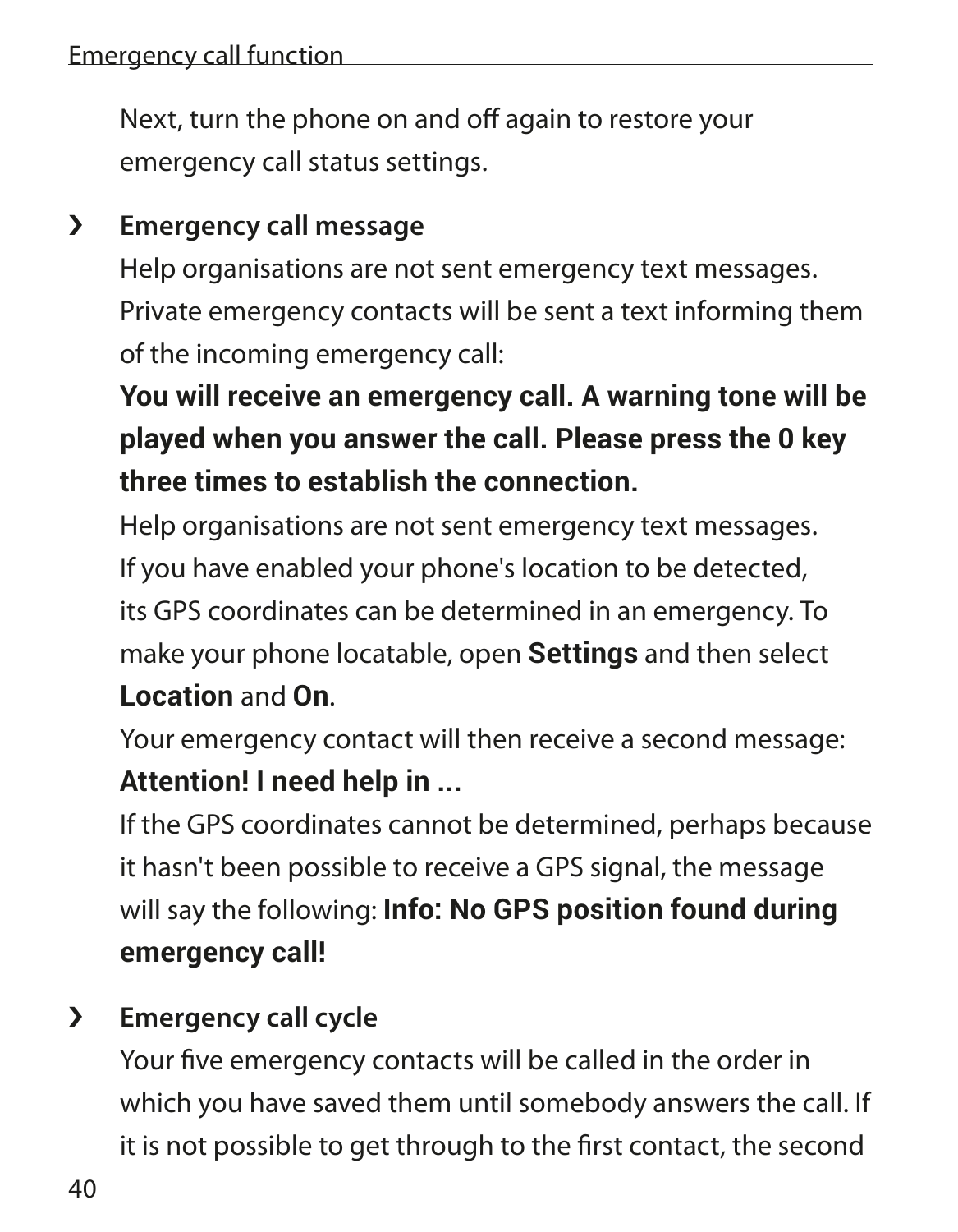contact will be called automatically.

If it is not possible to get through to the second contact, the third contact will be called automatically, and so on. All five contacts will be called a maximum of three times. After this, the European emergency number 112 will be dialled. Your call will then go straight through to the nearest police station.

#### › **Emergency call status**

Your phone will switch to hands-free mode on the loudest setting and automatically answer any incoming calls for one hour. If you want to turn off emergency call status, you need to switch the phone off completely by pressing the  $\boxed{b}$  button and then turn it on again. When emergency call status is on, your number will always be displayed even if you have selected **Hide number** in Settings.

- › **What does the emergency call recipient have to do?** If you have set a private individual as an emergency contact, they will have to confirm your emergency call as follows:
	- An automatic announcement will be played when the call is answered.
	- Your emergency contact now has to press the 0 (zero) key three times within 60 seconds to confirm the call.
	- Otherwise, the conversation will be interrupted and the call will move on to your next emergency contact. This ensures that your call does not go through to an answerphone or a voicemail.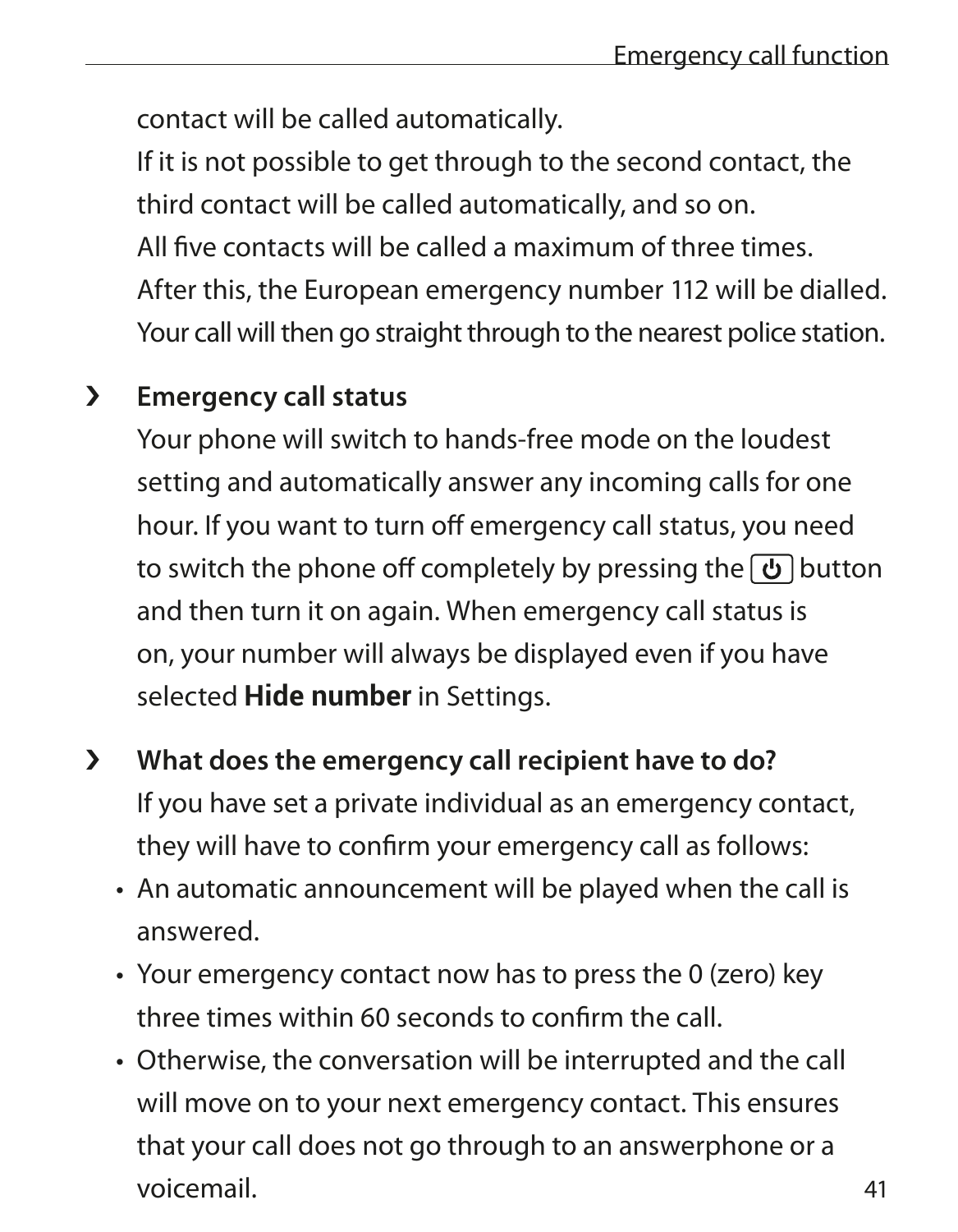#### › **Enabling the emergency button**

Go to the personal screen and select **Emergency call**. Enable the emergency button by tapping on the **On/Off** button.

## › **Saving emergency contacts**

You can set up to five contacts as emergency contacts. You can use the numbers of private individuals and help organisations. If possible, you should save private individuals at the beginning of the list and then help organisations.

- *Only numbers that are already stored on your phone can be saved as emergency contact numbers.*
	- 1. Select a position in your list of emergency contacts.
	- 2. Contacts will open. Tap on a contact you want to be notified in an emergency.
	- 3. Specify whether the contact is a private individual or a help organisation and then confirm your selection by tapping on **Next**.
	- 4. Specify whether this emergency contact should receive an emergency call message before the call in an emergency. Confirm your selection by tapping on **Next**.
	- 5. Repeat this routine to add more emergency contacts.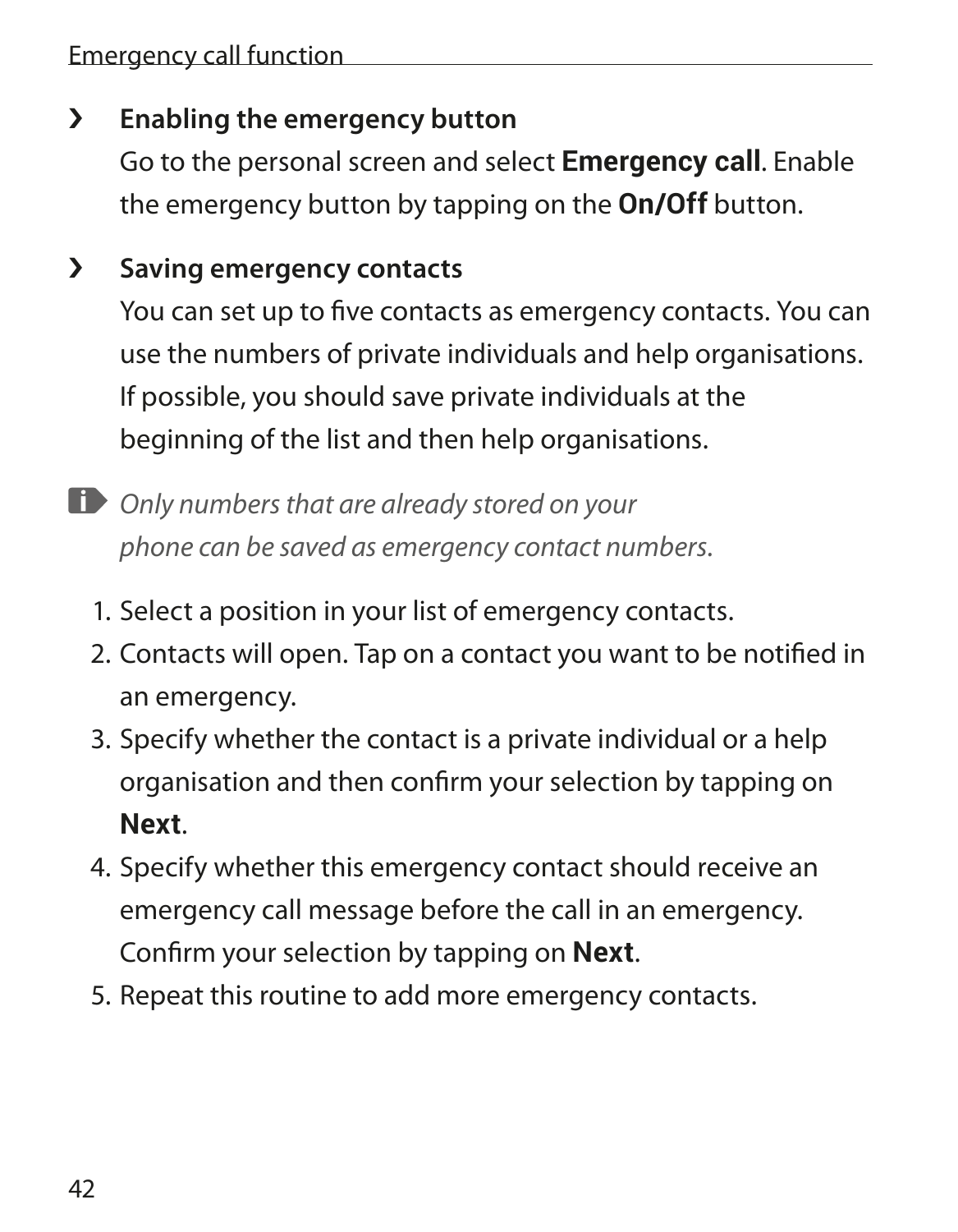## › **Editing emergency contacts**

To change an emergency contact, tap on the contact in the emergency contact list and follow the instructions in the section **Saving emergency contacts**.

# › **Deleting emergency contacts**

- 1. Select **Delete** and tap on the contacts you no longer wish to use as emergency contacts.
- 2. Confirm your selection by tapping on **Delete**. The deleted contacts will remain saved on the phone, but their places in the emergency contact list will now be unoccupied.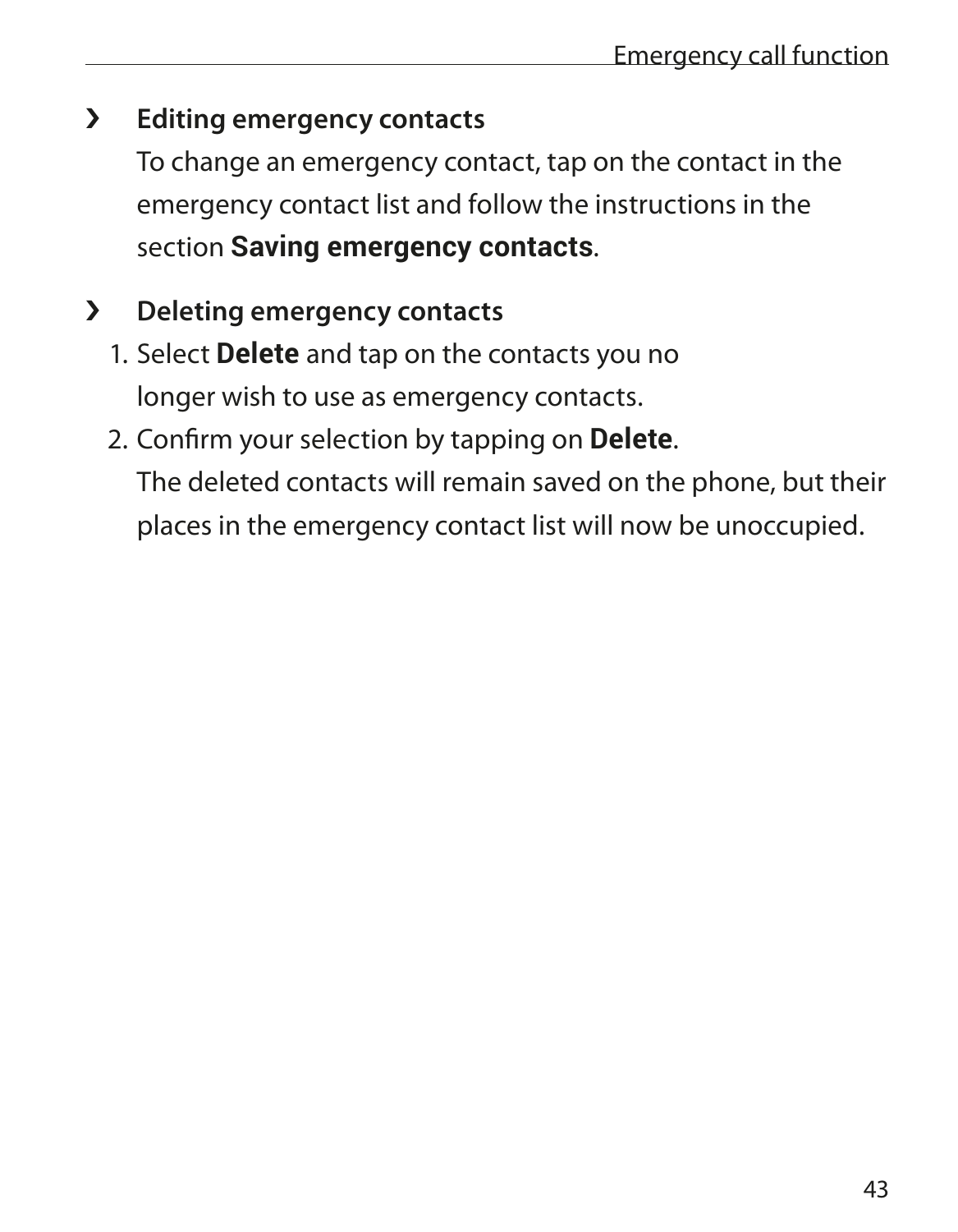# **6. QUICK SETTINGS**

# **6.1 Sleep mode and locking the screen**

If you don't use your phone for a certain period of time, the screen will switch to sleep mode and go black. You can reactivate the screen by pressing the on/off button briefly. Locking the screen can also protect your phone from unintentional input on the touchscreen.

## › **Locking the screen manually**

- Press the on/off button briefly.
- The screen will go black and lock, and the phone will beep. The screen is now protected from any unintentional input.
- › **Setting the screen to lock automatically** In **Settings** – **Security** – **Screen lock**, you can choose from the following types of screen lock:
	- None
	- Swiping
	- PIN: Enter a code of your own that you would like to protect your phone with.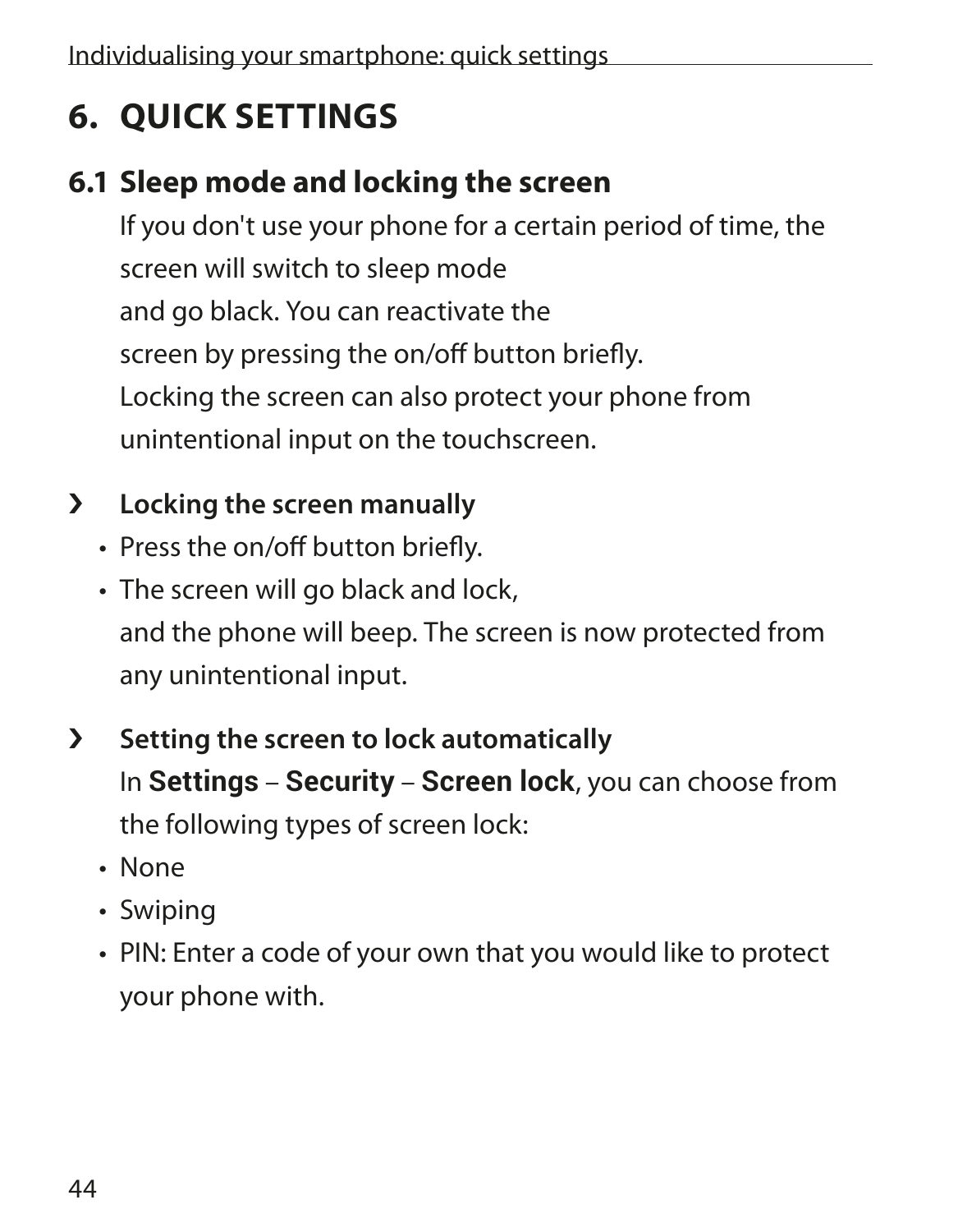#### › **Unlocking the screen**

If the screen is black, press the on/off button briefly to activate the screen.

If a lock hasn't been set, the home screen will appear straight away, otherwise the locked screen will be displayed.

## › **Functions on the locked screen**

If the screen is locked with the **Swipe** function, swipe the **Unlock** button on the locked screen to the right. The symbol will then change to an open padlock and the phone will beep.

If you have locked your screen with a **PIN**, you will have to enter your chosen code in order to unlock the screen.

# **6.2 Audio profiles**

- **Media volume**: Volume for media such as audio and video
- **Call volume**: Volume for phone calls
- **Ring volume**: Volume for the ringtone and notification tone
- **Alarm volume**: volume for the alarm
- **Also vibrate for calls**: When this function is activated, the phone vibrates in addition to the ringtone for incoming calls
- **Phone ringtone**: Select a ringtone for incoming calls from the list.
- **Notification sound**: Select a tone that sounds when there are incoming notifications.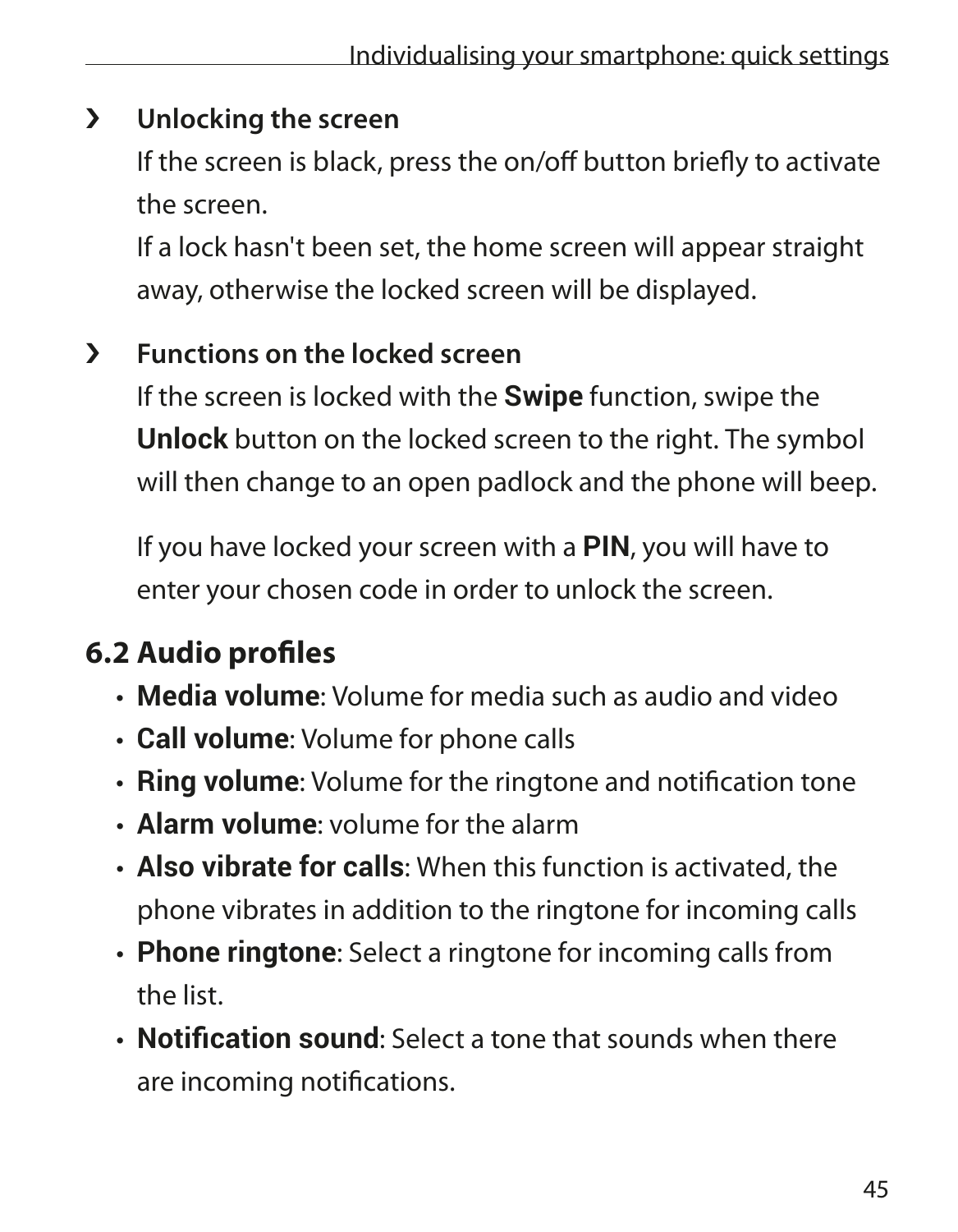- **Dial pad tones**: When digits are entered using the keypad, the corresponding dial key tones will sound.
- **Screen lock sounds**: The phone will make a clicking sound every time you lock or unlock the screen as well.
- **Touch sounds**: A tone will also sound every time you tap the touchscreen.
- **Touch vibration**: The phone will vibrate every time you tap the touchscreen.

# **6.3 Wallpaper**

Select a photo from the photo album and set it as the wallpaper for the home screen.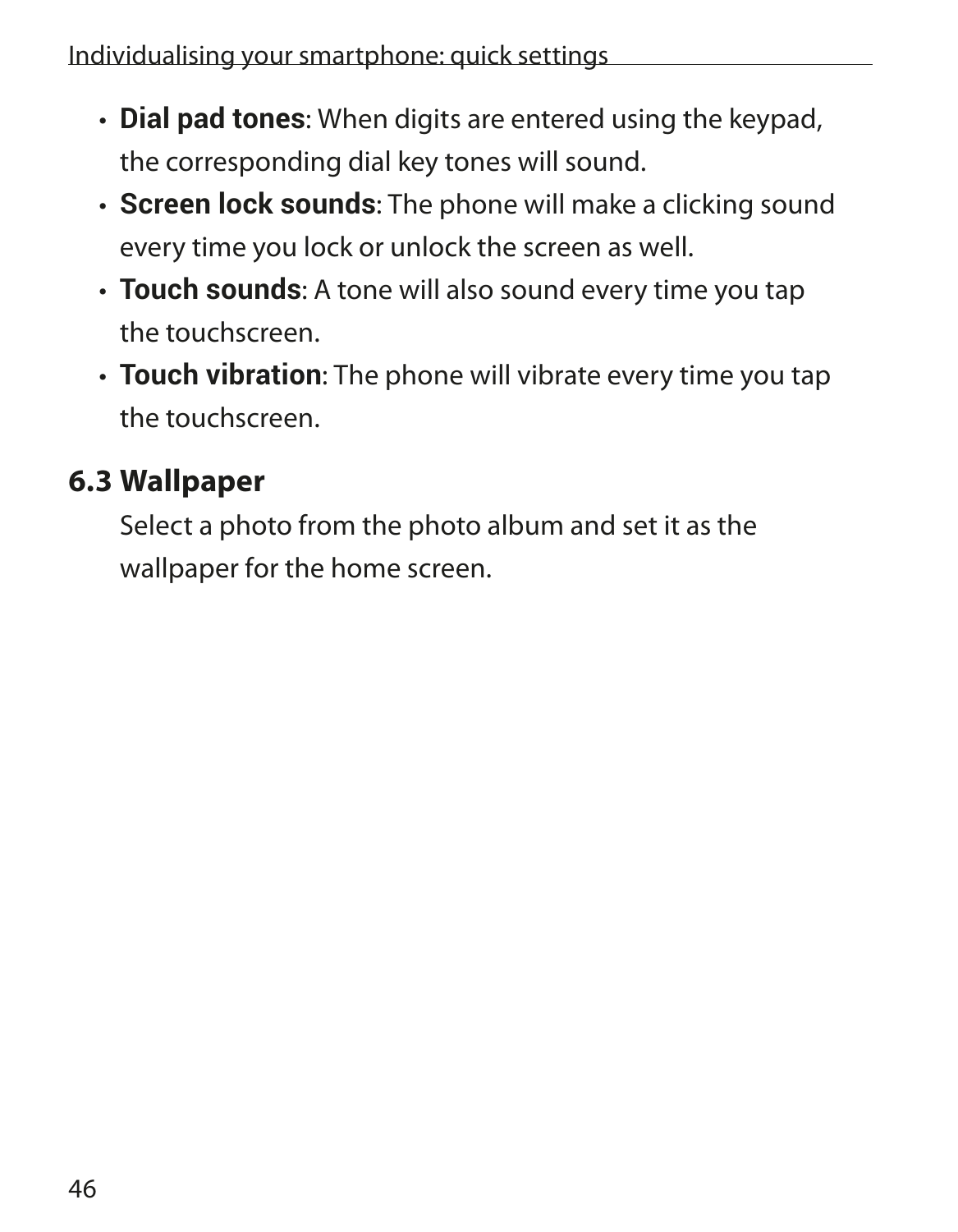# **6.4 Other settings in the emporia app**

## › **Date and time**

Here you can select settings for the date, time, time zone and the formats you would like these displayed in.

## › **Language and input**

Specify the language for your phone and select settings for the **emporia keyboard** here.

- **Input languages**: Choose whether you want the selected system language to be the only input language as well or specify manually which languages should be activated as input methods. If you choose to have more than one language activated, you will then be able to switch between your chosen languages when writing a message by holding your finger down on the spacebar.
- The following general settings can be activated for the Emporia keyboard.
- **Auto-capitalisation**: The first letter of every sentence will be capitalised.
- **Vibrate on keypress**: The phone vibrates every time a button on the Emporia keyboard is pressed.
- **Sound on keypress**: Every press of a button on the Emporia keyboard is accompanied by a clicking sound.
- **Pop-up on keypress**: Every time a button on the keyboard is pressed, the selected letter is shown as a pop-up.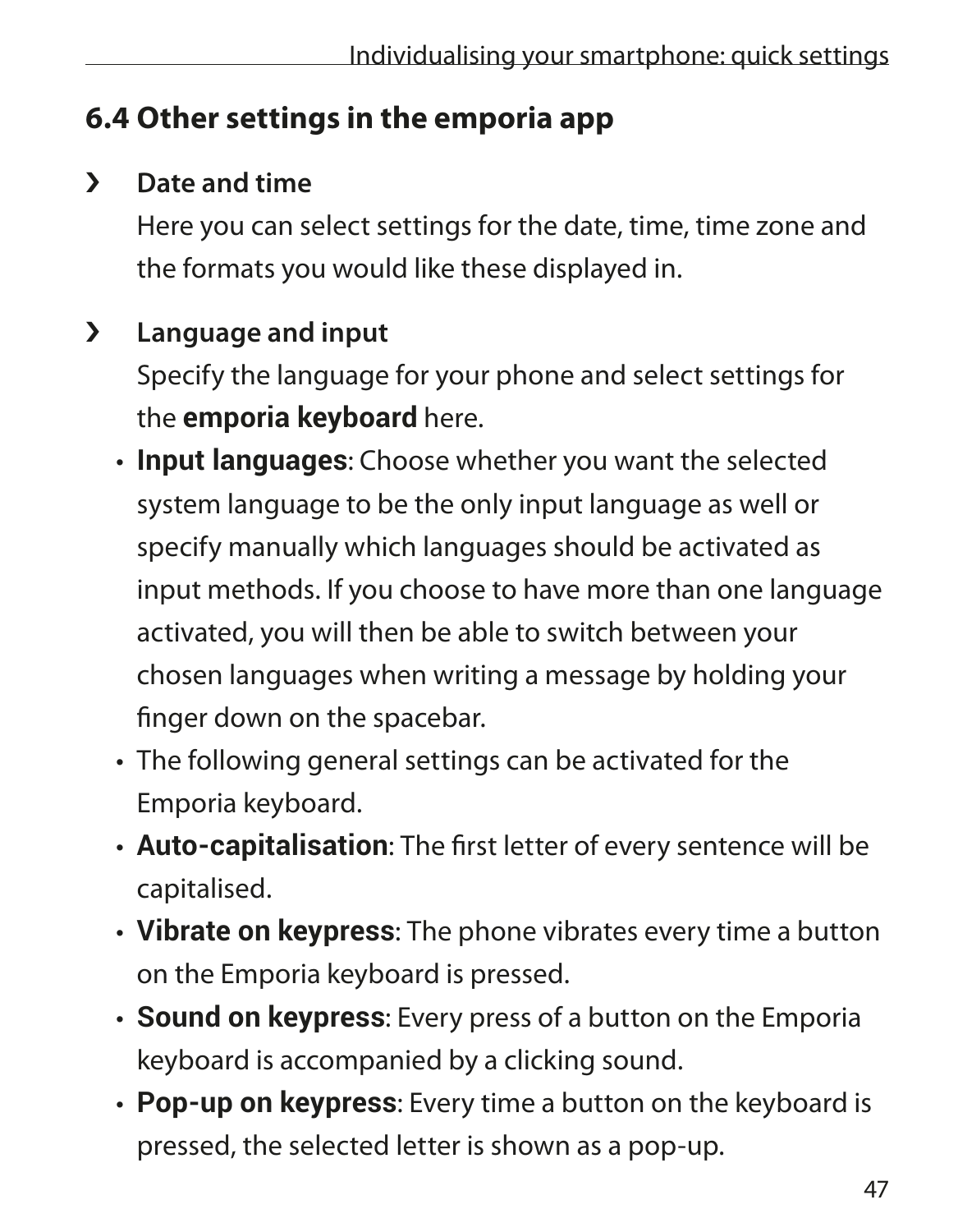**The following text correction settings can be selected:**

- Block offensive words
- Spellchecker
- Autocorrection
- Show correction suggestions **The following advanced settings can be selected:**
- Suggestions for next word
- Suggest contact names
- Full stop plus space
- Language switch key
- Switch input methods
- Showing pulling movement
- Key pop-up
- Show app icon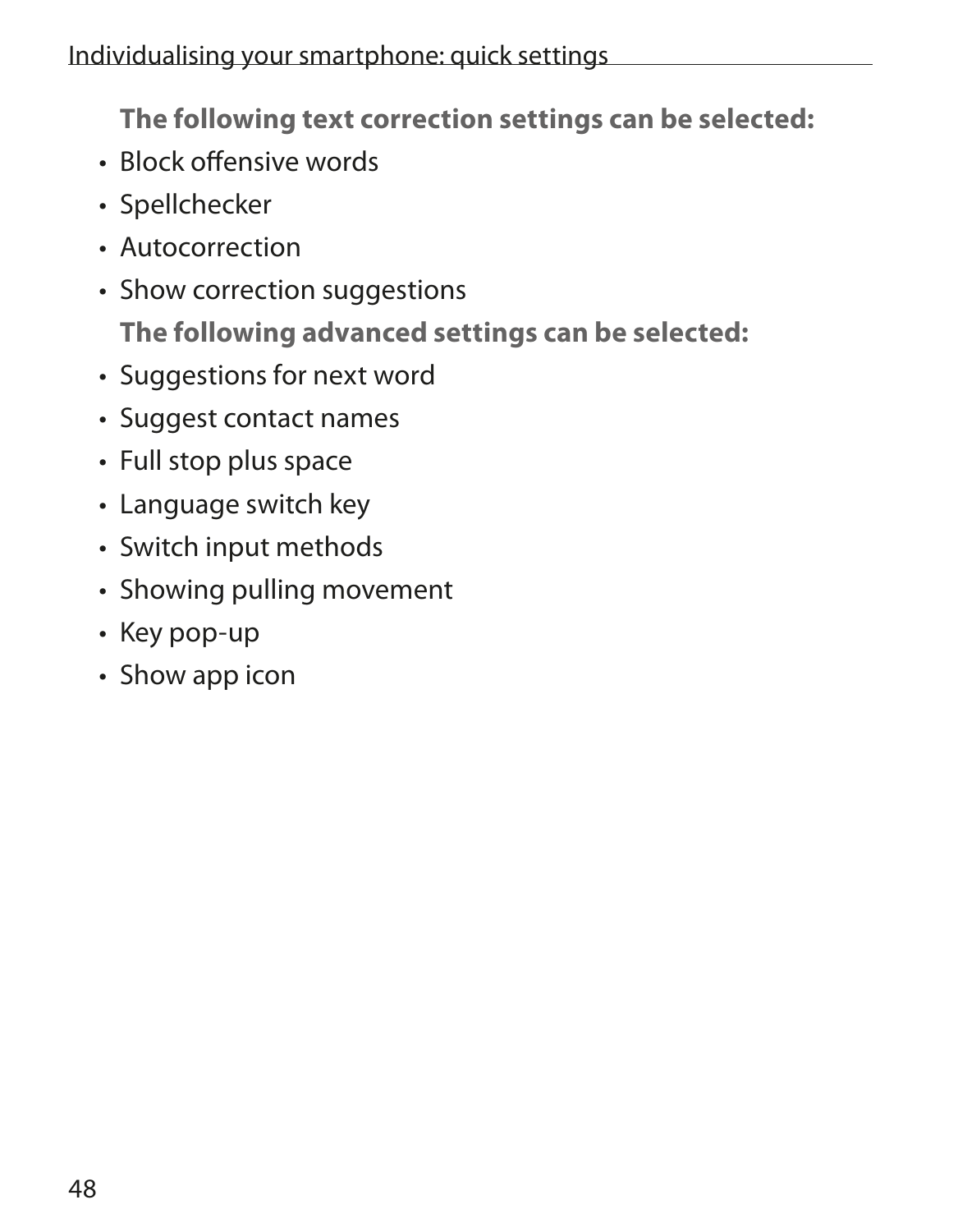#### › **Screen**

Select settings for the screen, such as **Brightness level**, **Adaptive brightness** and **Sleep**.

## › **Security settings**

To prevent your phone from being misused by other people, you can set a screen lock and a SIM card lock here. You can also specify how your phone will be protected when apps are installed.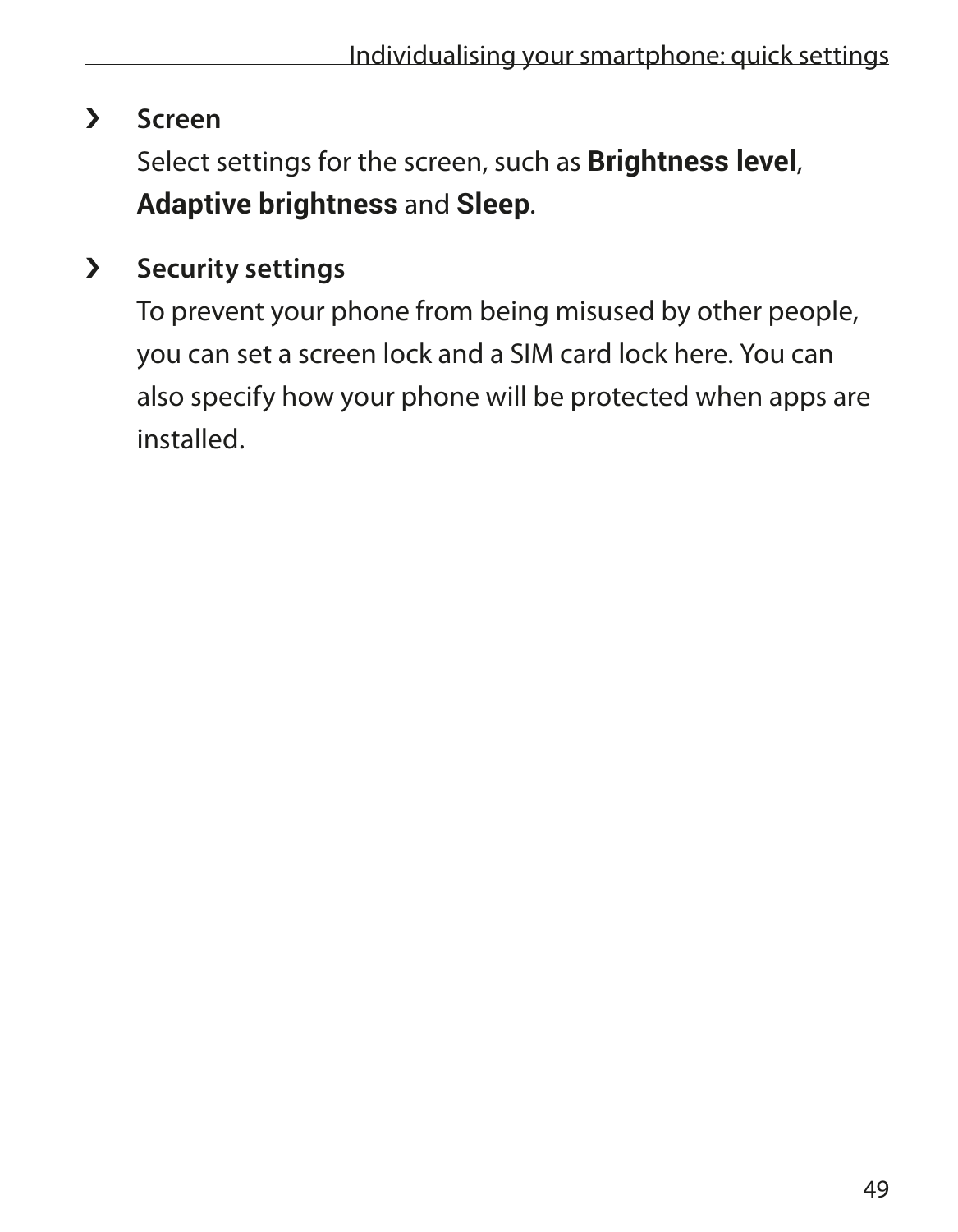# **7. SAFETY INFORMATION**

• **Manufacturer:** emporia telecom GmbH + CoKG

Industriezeile 36, 4020 Linz, Austria

- **Importer:** Emporia UK and Ireland Limited · 1<sup>st</sup> Floor, Building 2 Croxley Business Park, Watford, England
- **Contact:** www.emporiatelecom.co.uk or www.emporiatelecom.ie
- **Brand name:** emporia
- **Model:** S3m/ emporiaSMART.3mini

# **7.1 Warranty**

Your **12-month warranty period** (six months for the battery) begins when the device is handed over to you. You must be able to verify the time of the handover by providing us with the **original proof of purchase** (receipt or invoice) with the phone's **IMEI number** on. Keep these documents in a safe place. Any work or service provided under the warranty will be provided in accordance with the warranty terms and conditions in place at the time of your purchase. The warranty is only valid if original batteries supplied by emporia have been used. To the maximum extent permitted by applicable law, emporia is under no circumstances responsible for the following situations:

- Any loss of data or income
- Any special, incidental, consequential or indirect damage, regardless of how the damage has been caused.

# **7.2 Support**

## **Emporia Service Centre**

Monday-Thursday 9:00-4:00 · Friday 9:00-1:00 service@emporiatelecom.co.uk

- **UK-Hotline:** +44 · 1923 · 947778 · www.emporiatelecom.co.uk/service
- **IE-Hotline:** +353 · 1 592 6339 · www.emporiatelecom.ie/service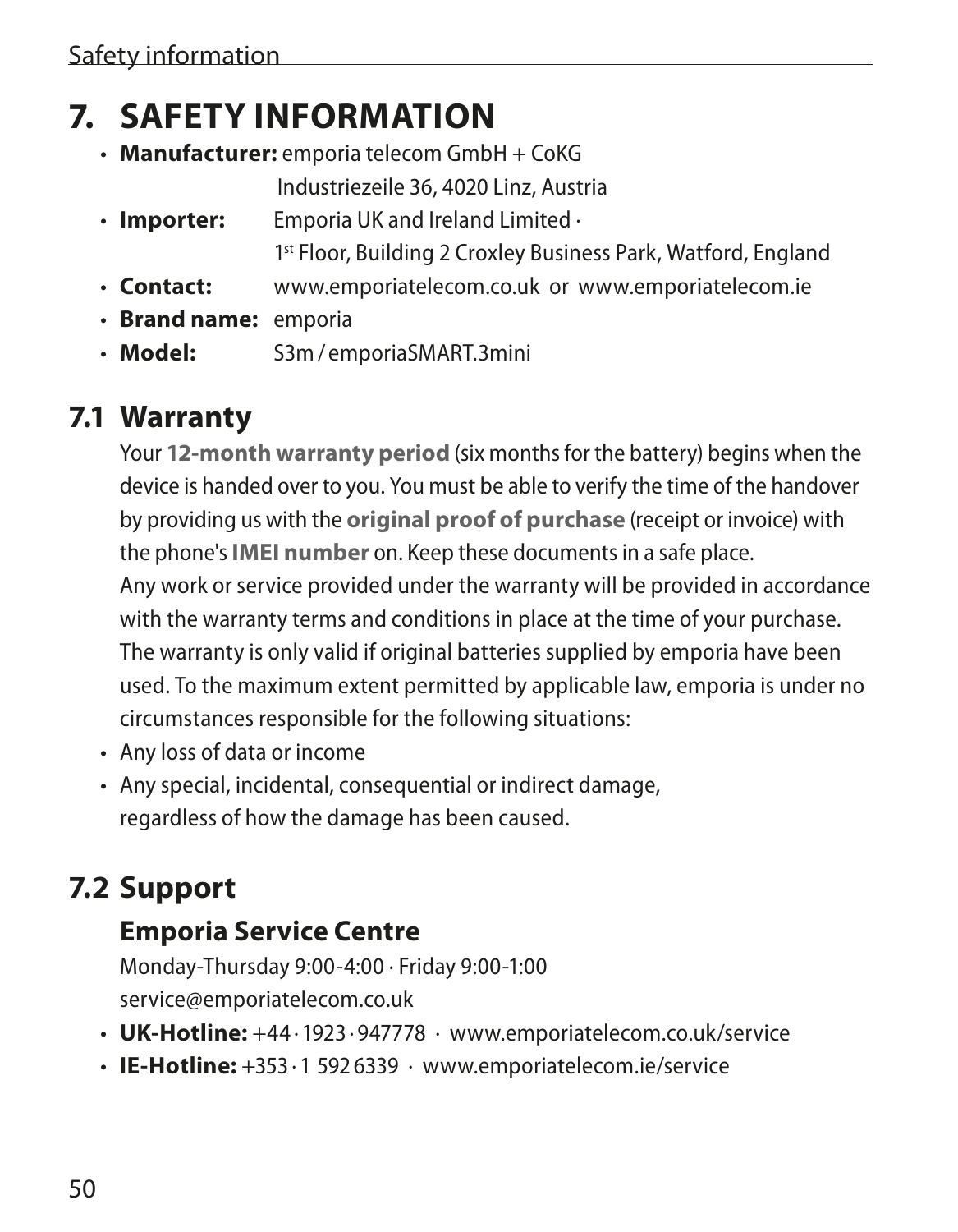#### **7.3 Declaration of conformity (DOC) emporia telecom GmbH + CoKG**

(Industriezeile 36, 4020 Linz, Austria) hereby declares that the **emporiaSMART.3mini (S3m)** telecommunication or radio device complies with Directive 2014/53/EU. The full text of the EU declaration of conformity can be viewed on this web page: **http://www.emporia.eu/doc**

emporia Telecom CEO

# **7.4 Technical product details**

- Dimensions: 138 x 65.7 x 9.9mm
- Weight: 145g with battery
- Screen size: 4.95" capacitive multitouch
- Screen resolution: 480 x 960 px
- Operating temperature range:  $0 - 40^{\circ}C$
- Torch: (protection class 3)
- Battery (replaceable): AK-S3m; Li-Ion 3.8 V/2500 mAh
- Standby time: up to 168hours
- Talk time: up to 550min.
- Internal antenna: SAR 1.33 W/kg (body), 0.31 W/kg (head)
- Adapter: In: 100 - 240V, AC50/60Hz, 0.5A  $Q$ ut: 5.0V-1.5A DC
- $\cdot$  HAC: M4/T4
- 8 MP (rear-facing camera) 2 MP (front-facing camera)
- Bluetooth V4.2 with A2DP, Wi-Fi 802.11 b/g/n, GPS, FM radio
- Operating system: Android OS 9
- $\cdot$  RAM $\cdot$  2 GR
- Memory: 16 GB
- SD card: up to 64 GB

Eveline Pupeter  $\frac{1}{2}$   $\frac{1}{2}$   $\frac{1}{2}$   $\frac{1}{2}$   $\frac{1}{2}$   $\frac{1}{2}$   $\frac{1}{2}$  31. 10. 2019, Linz, Austria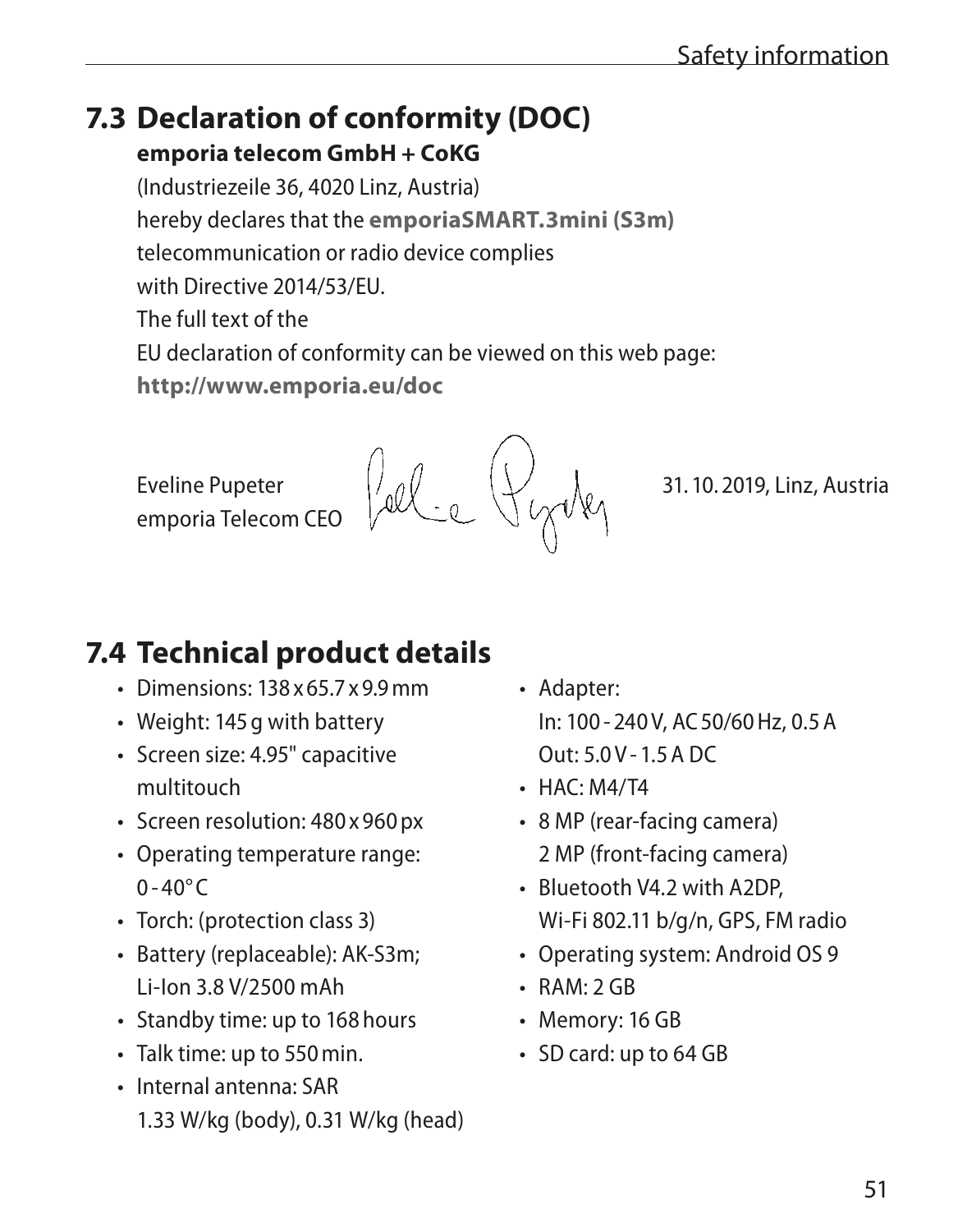## **7.5 Frequencies**

• **BT:**

2402~2480MHZ; transmitter power: <4.90dBm

• **BLE:**

2402~2480MHZ; transmitter power: <4.83dBm

• **WIFI:** 

2412~2472MHZ; transmitter power: <14.71dBm

- **E-GSM 900/GPRS 900/EGPRS 900:**  TX:880~915MHZ, RX:925~960MHZ; transmitter power: <32.90dBm
- **E-GSM 1800/GPRS 1800/EGPRS 1800:** TX:1710~1785MHZ, RX:1805~1880MHZ; transmitter power: <31.00dBm
- **WCDMA band I:**  TX:1920MHZ~1980MHZ; RX: 2110~2170MHZ; transmitter power: <24.34dBm
- **WCDMA band VIII:**

TX: 880MHZ~915MHZ; RX: 925~960MHZ; transmitter power: <24.08dBm

• **LTE band I:** 

TX:1920~1980MHZ, RX:2110~2170MHZ; transmitter power: <22.29dBm

• **LTE band III:** 

TX:1710~1785MHZ, RX:1805~1880MHZ; transmitter power: <23.37dBm

• **LTE band VII:** 

TX:1920MHZ~1980MHZ; RX: 2110~2170MHZ; transmitter power: <22.57dBm

• **LTE band VIII:** 

TX: 880MHZ~915MHZ; RX: 925~960MHZ; transmitter power: <22.72dBm

• **LTE band XX:** 

TX: 832MHZ~862MHZ; RX: 791~821MHZ; transmitter power: <24.92dBm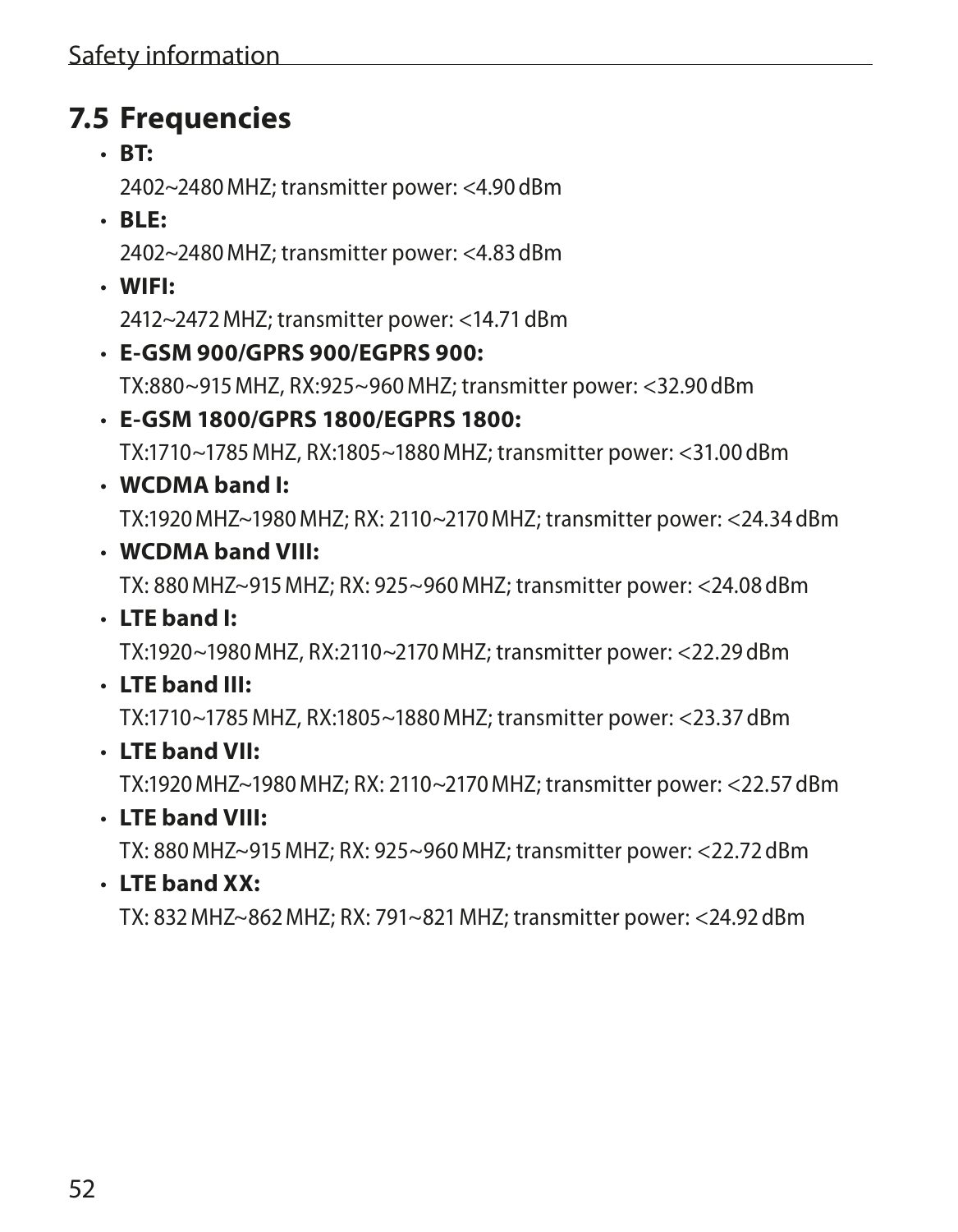# **7.6 Safety information**

Please read all the safety information in this user guide carefully and follow the advice. This is the only way you will avoid hazards and infringements.

- Turn off your phone in hospitals and whenever you are near medical equipment. There should always be a distance of at least 20cm between pacemakers and the phone when it is on.
- Never try to control a vehicle while holding the phone in your hand. Always comply with relevant national laws and traffic regulations.
- Turn off the phone whenever you are travelling in an aeroplane.
- The phone must be switched off whenever it is near a petrol station or other places with explosive substances.
- Never shine the LED torch in the eyes of people or animals! (Protection class 3)
- To prevent hearing impairments, do not use the phone on a high speaker volume for extended periods of time. Do not hold the phone to your ear when hands-free mode is activated or the emergency button has been pressed.



- Using a headset on a high volume can cause hearing impairments. Check the volume of the headset you are using.
- The phone and the accessories may contain small parts. Keep the phone out of the reach of young children.
- As a precaution, we recommend disconnecting the phone from the charger during thunderstorms.
- The mains adapter serves as a separator between the product and your mains supply. The mains supply must be close to the device and easily accessible.
- This device has been tested for typical applications where the device is carried on the body. To meet the RF exposure requirements, the minimum distance between the body, in particular the user's head, and the handset including antenna must be 0 cm. Belt clips, holsters and similar accessories from third parties used with this device must not contain metallic components. Accessories carried on the body that do not meet these requirements may not meet the RF exposure requirements and should be avoided. Only use the device's built-in antenna or an approved antenna.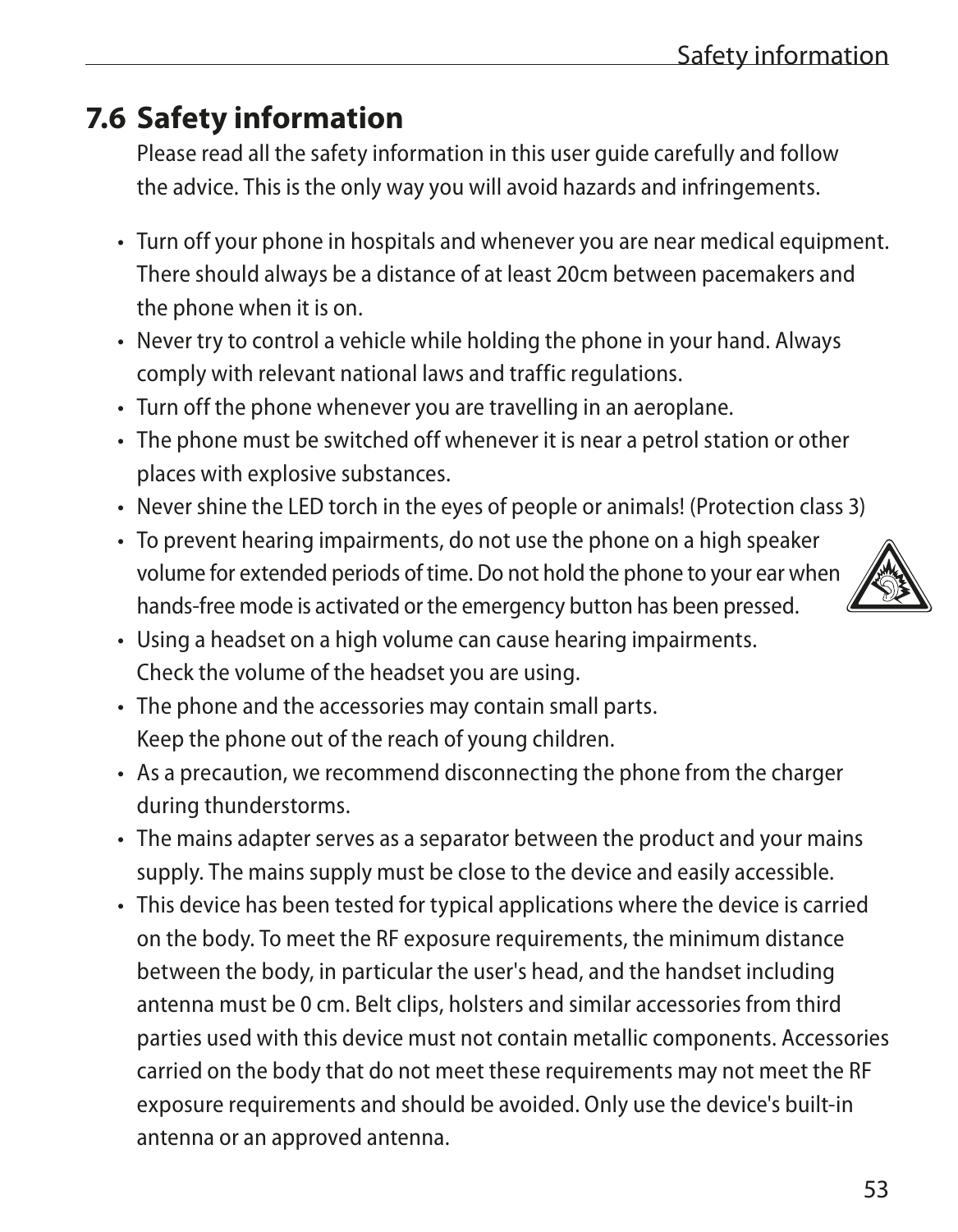#### Safety information

- This device complies with the essential requirements and other relevant provisions of Directive 2014/53/EU. All the important radio test cases have been carried out.
- Caution: Risk of explosion if the battery is replaced by the wrong type. Dispose of the used batteries according to the instructions.
- The device complies with RF specifications when the device is 5 cm from the body.

#### › **Intended use**

- This phone is robust and designed for mobile use. However, it still needs to be protected from moisture (rain, bathroom water, etc.) and heavy impacts.
- It is only designed for European network standards (AT, BE, CZ, DE, DK, ES, FI, FR, GB, HR, HU, IE, IT, NL, NO, PL, PT, SE, SI, SK, SZ, TR).
- Do not leave it where it will be directly exposed to the sun.
- Using it for any purpose other than that described above will result in damage to the product. Doing this also entails hazards such as fire, electric shocks, etc. This product must not be changed or modified, and the casing must not be opened.
- The adapter is only suitable for use in conjunction with a standard household mains socket that is connected to your electrical grid and uses 100-240 volts/50/60Hz (10/16A) of alternating voltage.

## › **Sensors on the phone**

- Protect the sensors from dirt and moisture.
- Do not cover the sensors, as this could restrict some functions.
- Do not keep your phone next to cards with a magnetic strip (bank cards, credit cards, entry cards, etc.), as these could be damaged.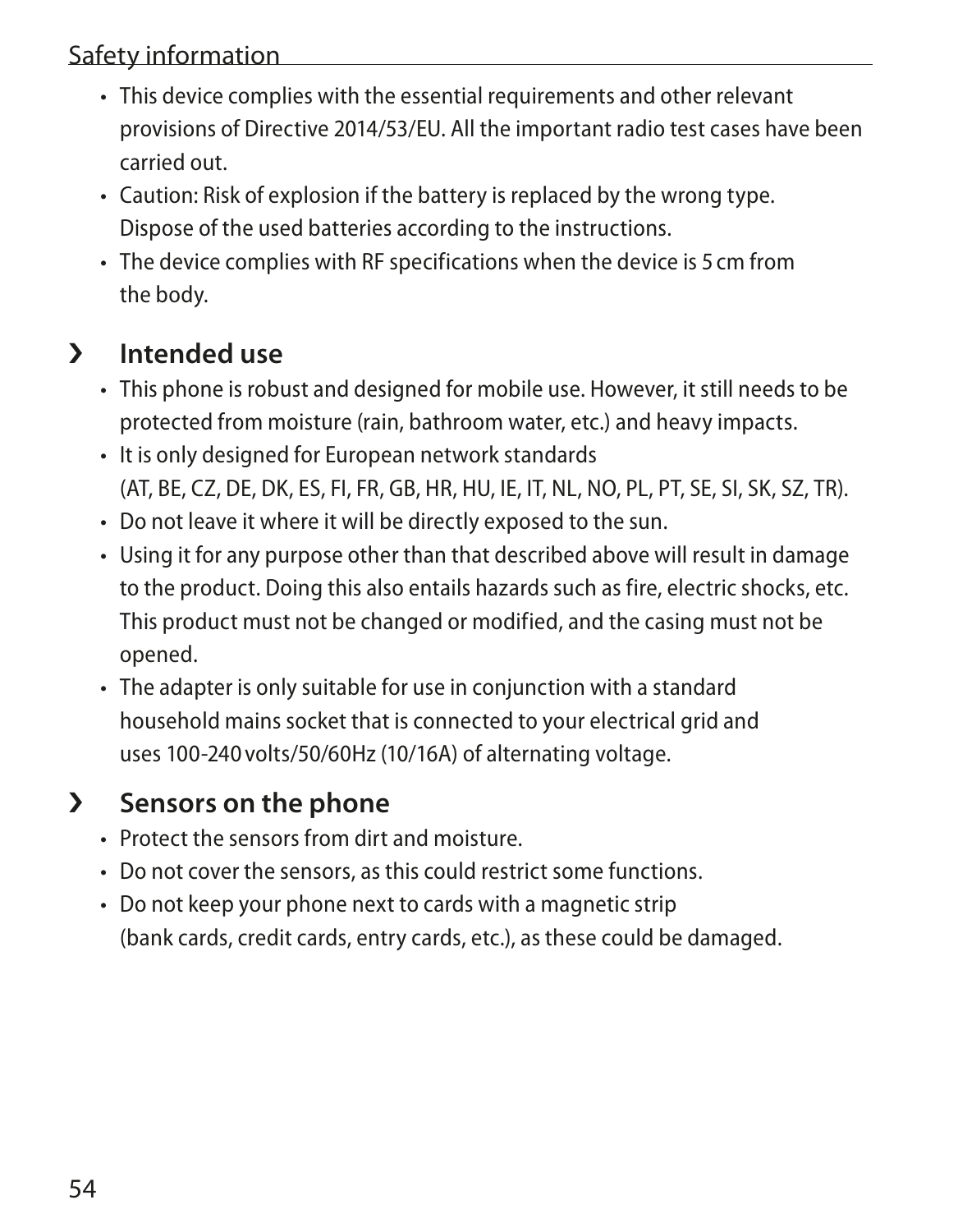# **7.7 Disposal**

## • **Disposing of the packaging**

The packaging and packaging aids are recyclable and should be made available for reuse.

#### • **Disposing of the battery**

Batteries should never be disposed of as domestic refuse! As a consumer, you are legally required to return used batteries. They can be handed in at one of your community's local collection points or at specialist stores.

## • **Disposing of the device**

If this product ever wears out, please don't dispose of it as domestic refuse. To ensure you don't cause damage to the environment, take it to a collection or recycling centre where used devices are processed for recycling in an environmentally friendly manner.